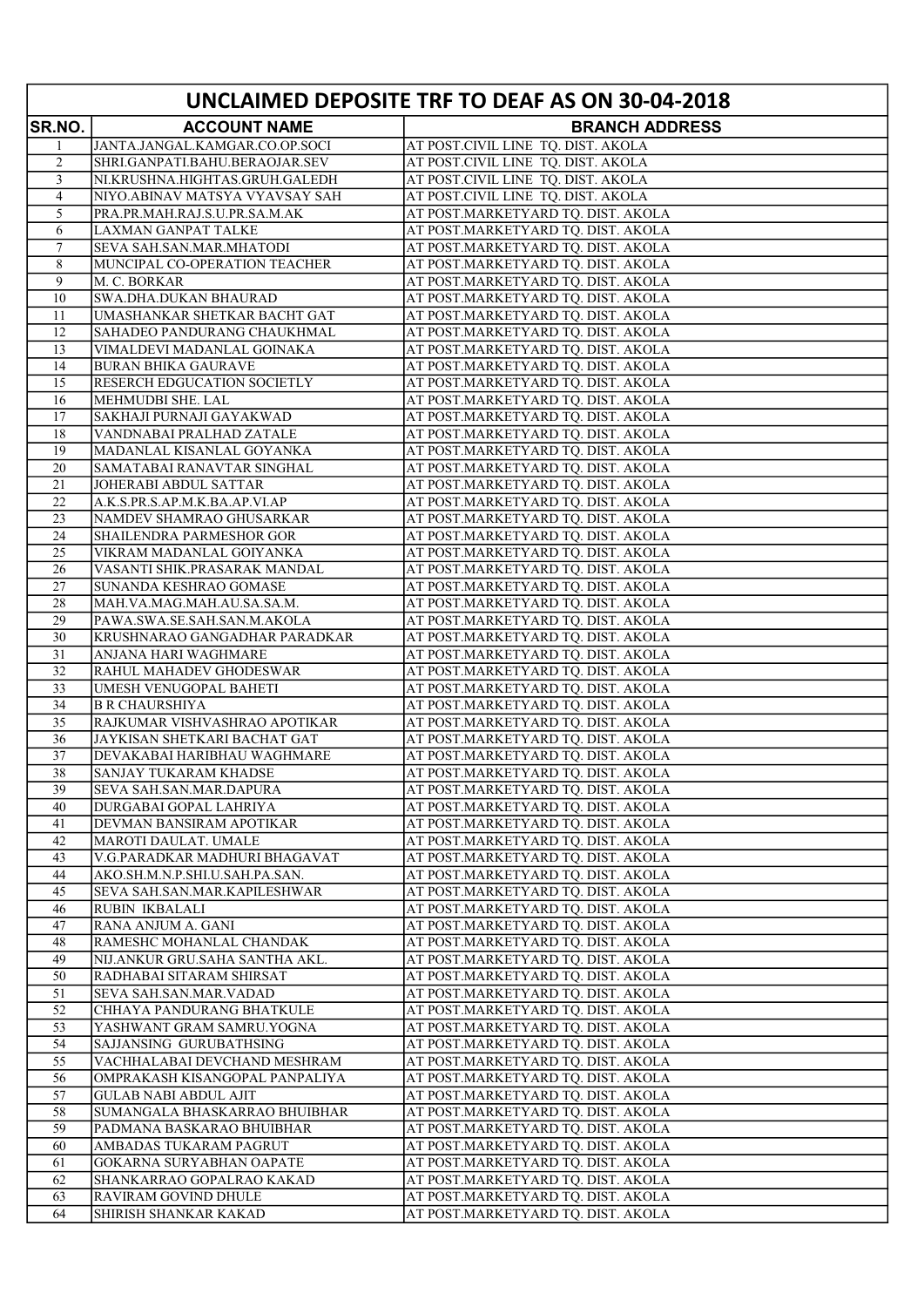| 65              | <b>SHANTABAI MAHADEV KALANE</b>       | AT POST.MARKETYARD TQ. DIST. AKOLA |
|-----------------|---------------------------------------|------------------------------------|
| 66              | HARIDAS SHAMRAO WANKHADE              | AT POST.MARKETYARD TQ. DIST. AKOLA |
| 67              | ANUSAYABAI NARAYAN RAYBOLE            | AT POST.MARKETYARD TQ. DIST. AKOLA |
| 68              | SAVITRIBAI GANGADHAR PARADKAR         | AT POST.MARKETYARD TQ. DIST. AKOLA |
| 69              | ARUN PRALHAD BORKAR                   | AT POST.MARKETYARD TQ. DIST. AKOLA |
| 70              | SHRIKRUSHN SHAMRAO BOPATE             | AT POST.MARKETYARD TQ. DIST. AKOLA |
| 71              | ZANKUBAI MOHANLAL CHANDAK             | AT POST.MARKETYARD TQ. DIST. AKOLA |
| 72              | AHAMAD SAKIM AH.RAHEMAN               | AT POST.MARKETYARD TQ. DIST. AKOLA |
| 73              | JANARDHAN DAMA BUTE                   | AT POST.MARKETYARD TQ. DIST. AKOLA |
| 74              | NILA BAPURAO BOPTE                    | AT POST.MARKETYARD TQ. DIST. AKOLA |
| 75              | UTTAM RANGRAO BUTE                    | AT POST.MARKETYARD TQ. DIST. AKOLA |
| $\overline{76}$ | KISAN CHANGALAL LAHARIYA              | AT POST.MARKETYARD TQ. DIST. AKOLA |
| 77              | RAMA BAPU GORANNE                     | AT POST.MARKETYARD TQ. DIST. AKOLA |
| 78              | SANTOSH PRALHAD GADEKAR               | AT POST.MARKETYARD TQ. DIST. AKOLA |
| 79              | ARUN LALSING MALIYE                   | AT POST.MARKETYARD TQ. DIST. AKOLA |
| 80              | SEVA SAH.SAN.MAR.AMBIKAPUR            | AT POST.MARKETYARD TQ. DIST. AKOLA |
| 81              | KISAN CHIANDAJI GAVAI                 | AT POST.MARKETYARD TQ. DIST. AKOLA |
| 82              | SAYABAI VITHAL GANJARE                | AT POST.MARKETYARD TQ. DIST. AKOLA |
| 83              | DAGADULAL RAMVILAS AGRAWAL            | AT POST.MARKETYARD TQ. DIST. AKOLA |
| 84              | SANT TUKDOJI MH.SHETKARI.BACT         | AT POST.MARKETYARD TQ. DIST. AKOLA |
| 85              | TULSABAI SHALIGRAM LAHARIYA           | AT POST.MARKETYARD TQ. DIST. AKOLA |
| 86              | <b>SANJAY JAIN</b>                    | AT POST.MARKETYARD TQ. DIST. AKOLA |
| 87              | BISMILA B MO. AKHATAR                 | AT POST.MARKETYARD TQ. DIST. AKOLA |
| 88              | <b>BOD.PR.SANSTA</b>                  | AT POST.MARKETYARD TQ. DIST. AKOLA |
| 89              | VILAS MADHUKAR BAGADE                 | AT POST.MARKETYARD TQ. DIST. AKOLA |
| 90              | PURNAJI BHIKAJI BOCHARE               | AT POST.MARKETYARD TQ. DIST. AKOLA |
| 91              | S.GADGEBABA SHETKARI BACAT GAT        | AT POST.MARKETYARD TQ. DIST. AKOLA |
| 92              | SUDHAKAR RATIRAM BOPATE               | AT POST.MARKETYARD TQ. DIST. AKOLA |
| 93              | <b>SEVA SAH.SAN.MAR.VADAD</b>         | AT POST.MARKETYARD TQ. DIST. AKOLA |
| 94              | RAVINDRA MADANLAL GOYANKA             | AT POST.MARKETYARD TQ. DIST. AKOLA |
| 95              | KISAN RAMAJI UKE                      | AT POST.MARKETYARD TQ. DIST. AKOLA |
| 96              | JY GURU SHETKARI BACHT GAT            | AT POST.MARKETYARD TQ. DIST. AKOLA |
| 97              | ANUSAYABAI PURNA WANKHADE             | AT POST.MARKETYARD TQ. DIST. AKOLA |
| 98              | MADHUKAR UKHARDA SIREKAR              | AT POST.MARKETYARD TQ. DIST. AKOLA |
| 99              | PAHELVAN VYAYAM PRASARN MAN.          | AT POST.MARKETYARD TQ. DIST. AKOLA |
| 100             | V.K.SO.GHUSAR                         | AT POST.MARKETYARD TQ. DIST. AKOLA |
| 101             | SHAMSUNDAR RAMCHANDRA LAHRIYA         | AT POST.MARKETYARD TQ. DIST. AKOLA |
| 102             | JAGNNATH RAGHUNATH GOPNARAYAN         | AT POST.MARKETYARD TQ. DIST. AKOLA |
| 103             | <b>SURESH RAMJIVAN BAGERE</b>         | AT POST.MARKETYARD TQ. DIST. AKOLA |
| 104             | PRABHAKAR VISHVANATH KALMEGH          | AT POST.MARKETYARD TQ. DIST. AKOLA |
| 105             | <b>SUVARNADEEP SUSHIKSHIT BEROJGA</b> | AT POST.MARKETYARD TQ. DIST. AKOLA |
|                 | <b>GANESH NARAYAN PARNATE</b>         | AT POST.MARKETYARD TQ. DIST. AKOLA |
| 106<br>107      | PALHAD SHRAWAN KHUMKAR                | AT POST.MARKETYARD TQ. DIST. AKOLA |
| 108             | PURSHOTTAM UTTAMRAO GAWANDE           |                                    |
|                 |                                       | AT POST.MARKETYARD TQ. DIST. AKOLA |
| 109             | ARUN DEVIDAS APOTIKAR                 | AT POST.MARKETYARD TQ. DIST. AKOLA |
| 110             | DVARKABAI GOPALRAO YEVALE             | AT POST.MARKETYARD TQ. DIST. AKOLA |
| 111             | SHIVDAS RAJARAM HURSAL                | AT POST.MARKETYARD TQ. DIST. AKOLA |
| 112             | <b>SAI JAINUDDIN SAI GULAB</b>        | AT POST.MARKETYARD TQ. DIST. AKOLA |
| 113             | HARIDAS AMARSING KHIRVAL              | AT POST.MARKETYARD TQ. DIST. AKOLA |
| 114             | <b>B. P. INGOLE</b>                   | AT POST.MARKETYARD TQ. DIST. AKOLA |
| 115             | SANJAY BABARAO HAGE                   | AT POST.MARKETYARD TQ. DIST. AKOLA |
| 116             | SHET MAULI SHET BACHT GAT             | AT POST.MARKETYARD TQ. DIST. AKOLA |
| 117             | RAMNAND DATTATRAY CHAUDHARI           | AT POST.MARKETYARD TQ. DIST. AKOLA |
| 118             | ST.GAJANAN MAH.SHET BACHT GAT         | AT POST.MARKETYARD TQ. DIST. AKOLA |
| 119             | GRAMIN VIKA. SHET BACHT GAT           | AT POST.MARKETYARD TQ. DIST. AKOLA |
| 120             | SHRIKRUSHN TUKARAM PAGRUT             | AT POST.MARKETYARD TQ. DIST. AKOLA |
| 121             | Z P PRAY. SCHOOL KAPILESHWAR          | AT POST.MARKETYARD TQ. DIST. AKOLA |
| 122             | SUDAM SAKHARAM SHIRSAGAR              | AT POST.MARKETYARD TQ. DIST. AKOLA |
| 123             | DIGMBAR LAXMAN GULWADE                | AT POST.MARKETYARD TQ. DIST. AKOLA |
| 124             | NAGORAO BABAN KANGTE                  | AT POST.MARKETYARD TQ. DIST. AKOLA |
| 125             | ESHVRDIN BDRIPRASAD SHARMA            | AT POST.MARKETYARD TQ. DIST. AKOLA |
| 126             | MANABAI PUNDLIK AGHADATE              | AT POST.MARKETYARD TQ. DIST. AKOLA |
| 127             | <b>SURESH SHRIRAM MURAMKAR</b>        | AT POST.MARKETYARD TQ. DIST. AKOLA |
| 128             | RAJANI DINESH KANGATE                 | AT POST.MARKETYARD TQ. DIST. AKOLA |
| 129             | VASUDEV SAMPAT GAWANDE                | AT POST.MARKETYARD TQ. DIST. AKOLA |
| 130             | RAMABAI GANESH SHEGAOKAR              | AT POST.MARKETYARD TQ. DIST. AKOLA |
| 131             | <b>BHANUDAS LAXMAN MAKODE</b>         | AT POST.MARKETYARD TQ. DIST. AKOLA |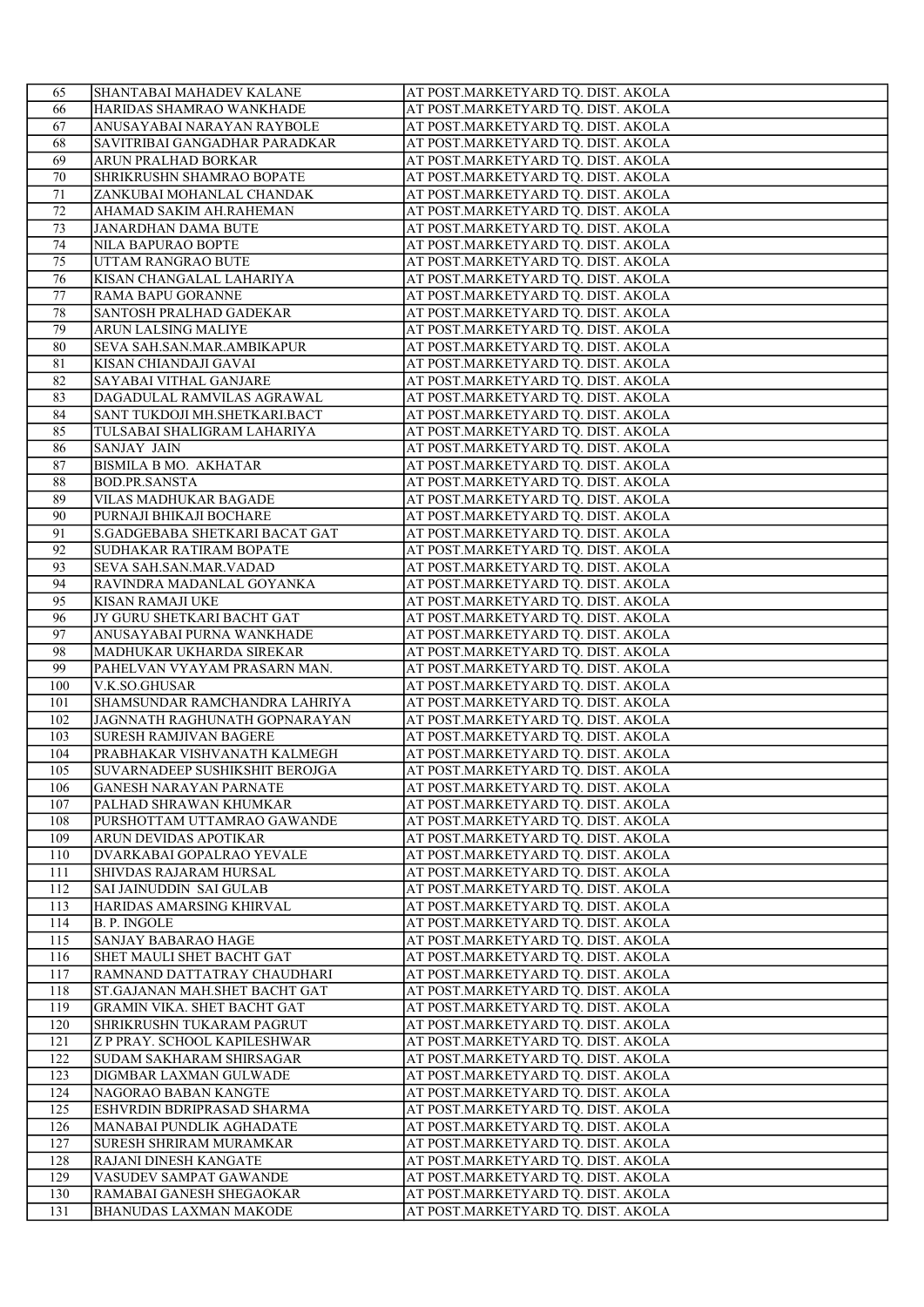| 132        | DASRATH S SIRSHAT                                         | AT POST.MARKETYARD TQ. DIST. AKOLA                                       |
|------------|-----------------------------------------------------------|--------------------------------------------------------------------------|
| 133        | <b>SURYBHAN BHAUJI KOLKAR</b>                             | AT POST.MARKETYARD TQ. DIST. AKOLA                                       |
| 134        | MAROTI UTTARAJI GAWAI                                     | AT POST.MARKETYARD TQ. DIST. AKOLA                                       |
| 135        | DHANNO MADAN PATEL                                        | AT POST.MARKETYARD TQ. DIST. AKOLA                                       |
| 136        | NANKI NATTUJI GHAWAT                                      | AT POST.MARKETYARD TQ. DIST. AKOLA                                       |
| 137        | MAHADEV DASHARTH KHARATE                                  | AT POST.MARKETYARD TQ. DIST. AKOLA                                       |
| 138        | VIMALTAI DAMODAR RAUT                                     | AT POST.MARKETYARD TQ. DIST. AKOLA                                       |
| 139        | SUKHADEV NAMDEV INJALAKAR                                 | AT POST.MARKETYARD TQ. DIST. AKOLA                                       |
| 140        | <b>DNYANADEV VITHOBA BELE</b>                             | AT POST.MARKETYARD TQ. DIST. AKOLA                                       |
| 141        | <b>SUNANDA SHANTARAM BURE</b>                             | AT POST.MARKETYARD TQ. DIST. AKOLA                                       |
| 142        | JAGANNATH RAMCHANDR CHOPADE                               | AT POST.MARKETYARD TQ. DIST. AKOLA                                       |
| 143        | VIMALABAI MAHAVIR CHOURASIYA                              | AT POST.MARKETYARD TQ. DIST. AKOLA                                       |
| 144        | PRAKASH BANDUJI JARE                                      | AT POST.MARKETYARD TQ. DIST. AKOLA                                       |
| 145        | SANJAY MADHUKAR KHUMKAR                                   | AT POST.MARKETYARD TQ. DIST. AKOLA                                       |
| 146        | KAMLABAI NAGORAO BHISE                                    | AT POST.MARKETYARD TQ. DIST. AKOLA                                       |
| 147        | SONUBAI DEVIDAS MUKUNDE                                   | AT POST.MARKETYARD TQ. DIST. AKOLA                                       |
| 148        | RAMCHANDRA SUKHADEV MHATURKAR                             | AT POST.MARKETYARD TQ. DIST. AKOLA                                       |
| 149        | VACHALA NATHUJI PAGRUT                                    | AT POST.MARKETYARD TQ. DIST. AKOLA                                       |
| 150        | RENUKABAI UTTAMRAO BUTE                                   | AT POST.MARKETYARD TQ. DIST. AKOLA                                       |
| 151        | SANJAY SHALIGRAM JANOKAR                                  | AT POST.MARKETYARD TQ. DIST. AKOLA                                       |
| 152        | MAHADEV SANJAY DONGARE                                    | AT POST.MARKETYARD TQ. DIST. AKOLA                                       |
| 153        | PUNJAJI GUNVANT GHODE                                     | AT POST.MARKETYARD TQ. DIST. AKOLA                                       |
| 154        | RUKHAMINIBAI SHIVAJI VAKODE                               | AT POST.MARKETYARD TQ. DIST. AKOLA                                       |
| 155        | RAJKANYA BABULAL GOPNARAYAN                               | AT POST.MARKETYARD TQ. DIST. AKOLA                                       |
| 156        | <b>MOHAN NAMDEV INGOLE</b>                                | AT POST.MARKETYARD TQ. DIST. AKOLA                                       |
| 157        | SEVA SAHAKARI SANSTHA AKOLA                               | AT POST.MARKETYARD TQ. DIST. AKOLA                                       |
| 158        | VARD. BAH. SHIKSHAN SANTHA                                | AT POST.MARKETYARD TQ. DIST. AKOLA                                       |
| 159        | VISH.CHA.AUD.SAH.SAN.MAR.AKOLA                            | AT POST.MARKETYARD TQ. DIST. AKOLA                                       |
| 160        | JY MALLHAR SHETKARI BACHT GAT                             | AT POST.MARKETYARD TQ. DIST. AKOLA                                       |
| 161        | RAS.JI.SHI.ARO.PRA.MAN.AKOLA                              | AT POST.MARKETYARD TQ. DIST. AKOLA                                       |
| 162        | HARISH GANESHRAO APOTIKAR<br>HARISHCHANDRA OMKAR APOTIKAR | AT POST.MARKETYARD TQ. DIST. AKOLA<br>AT POST.MARKETYARD TQ. DIST. AKOLA |
| 163<br>164 | SHARAD RAGHUNAND LAHARIYA                                 | AT POST.MARKETYARD TQ. DIST. AKOLA                                       |
| 165        | GODABAI TULSHIRAM AATHAWALE                               | AT POST.MARKETYARD TQ. DIST. AKOLA                                       |
| 166        | USHA PUNJABRAO KHOBRAGADE                                 | AT POST.MARKETYARD TQ. DIST. AKOLA                                       |
| 167        | LATA SURESH SHIRASATH                                     | AT POST.MARKETYARD TQ. DIST. AKOLA                                       |
| 168        | DEWYANI D. UMBARKAR                                       | AT POST.KAPAD BAJAR TQ. DIST. AKOLA                                      |
| 169        | AKOLA HOLSALE MAR. CO.OP HA.                              | AT POST.KAPAD BAJAR TQ. DIST. AKOLA                                      |
| 170        | <b>AJAY DEVGIR GIRI</b>                                   | AT POST.KAPAD BAJAR TQ. DIST. AKOLA                                      |
| 171        | NAHID MOHDPHAHIM ALLAHKHA                                 | AT POST.KAPAD BAJAR TQ. DIST. AKOLA                                      |
| 172        | SHOBHA KAMLESH FOKMARE                                    | AT POST.KAPAD BAJAR TQ. DIST. AKOLA                                      |
| 173        | RAMESHCHANDRA MADANLALJI RATHI                            | AT POST.KAPAD BAJAR TQ. DIST. AKOLA                                      |
| 174        | SUSHILA GANGADHAR BHALERAO                                | AT POST.KAPAD BAJAR TQ. DIST. AKOLA                                      |
| 175        | DIPALI D. UMBARKAR                                        | AT POST.KAPAD BAJAR TQ. DIST. AKOLA                                      |
| 176        | VASUDEO BAPUJI BAGADE                                     | AT POST.KAPAD BAJAR TQ. DIST. AKOLA                                      |
| 177        | KARUNA RAMBHAU RANPISE                                    | AT POST.KAPAD BAJAR TQ. DIST. AKOLA                                      |
| 178        | <b>JUGALKISHOR ONKARMAL RUGATA</b>                        | AT POST.KAPAD BAJAR TQ. DIST. AKOLA                                      |
| 179        | HANUMANT BHIMRAO SAWAI                                    | AT POST.KAPAD BAJAR TQ. DIST. AKOLA                                      |
| 180        | SHANTARAM EKNATH MULAK                                    | AT POST.KAPAD BAJAR TQ. DIST. AKOLA                                      |
| 181        | TILOTTAMA K. KAWADKAR                                     | AT POST.KAPAD BAJAR TQ. DIST. AKOLA                                      |
| 182        | <b>AJAY V. LONKAR</b>                                     | AT POST.KAPAD BAJAR TQ. DIST. AKOLA                                      |
| 183        | KHALIF FAYDI JAMIL KHAN                                   | AT POST.KAPAD BAJAR TQ. DIST. AKOLA                                      |
| 184        | V. G. LAHARIYA                                            | AT POST.KAPAD BAJAR TQ. DIST. AKOLA                                      |
| 185        | ANNAPURNA SHE.BACH.GAT.KANCHA.                            | AT POST.KAPAD BAJAR TQ. DIST. AKOLA                                      |
| 186        | HARIHAR PANDURANJI NIMKANDE                               | AT POST.KAPAD BAJAR TQ. DIST. AKOLA                                      |
| 187        | SHANKAR M KUTEMOTE                                        | AT POST.KAPAD BAJAR TQ. DIST. AKOLA                                      |
| 188        | SONABAI JAYRAM GHATOLE                                    | AT POST.KAPAD BAJAR TQ. DIST. AKOLA                                      |
| 189        | LINA RAMESH BHUSKUTE                                      | AT POST.KAPAD BAJAR TQ. DIST. AKOLA                                      |
| 190        | VIMAL R DEVAR                                             | AT POST.KAPAD BAJAR TQ. DIST. AKOLA                                      |
| 191        | BHUSHAN PRABHAKAR DESHMUKH                                | AT POST.KAPAD BAJAR TQ. DIST. AKOLA                                      |
| 192        | R. T. LONOR                                               | AT POST.KAPAD BAJAR TQ. DIST. AKOLA                                      |
| 193        | YASHWANT PANDURANG NAGALE                                 | AT POST.KAPAD BAJAR TQ. DIST. AKOLA                                      |
| 194        | M. R. POKALE                                              | AT POST.KAPAD BAJAR TQ. DIST. AKOLA                                      |
| 195        | JYOTI DEVCHAND SIRSAT<br>SATYABHAM VINAYAKRAO DESHMUKH    | AT POST.KAPAD BAJAR TQ. DIST. AKOLA                                      |
| 196<br>197 | RATAN NAGDEORAO ICHE                                      | AT POST.KAPAD BAJAR TQ. DIST. AKOLA<br>AT POST.RAJESHWAR TQ. DIST. AKOLA |
| 198        | ANAPURNA M BHIRAD                                         | AT POST.RAJESHWAR TQ. DIST. AKOLA                                        |
|            |                                                           |                                                                          |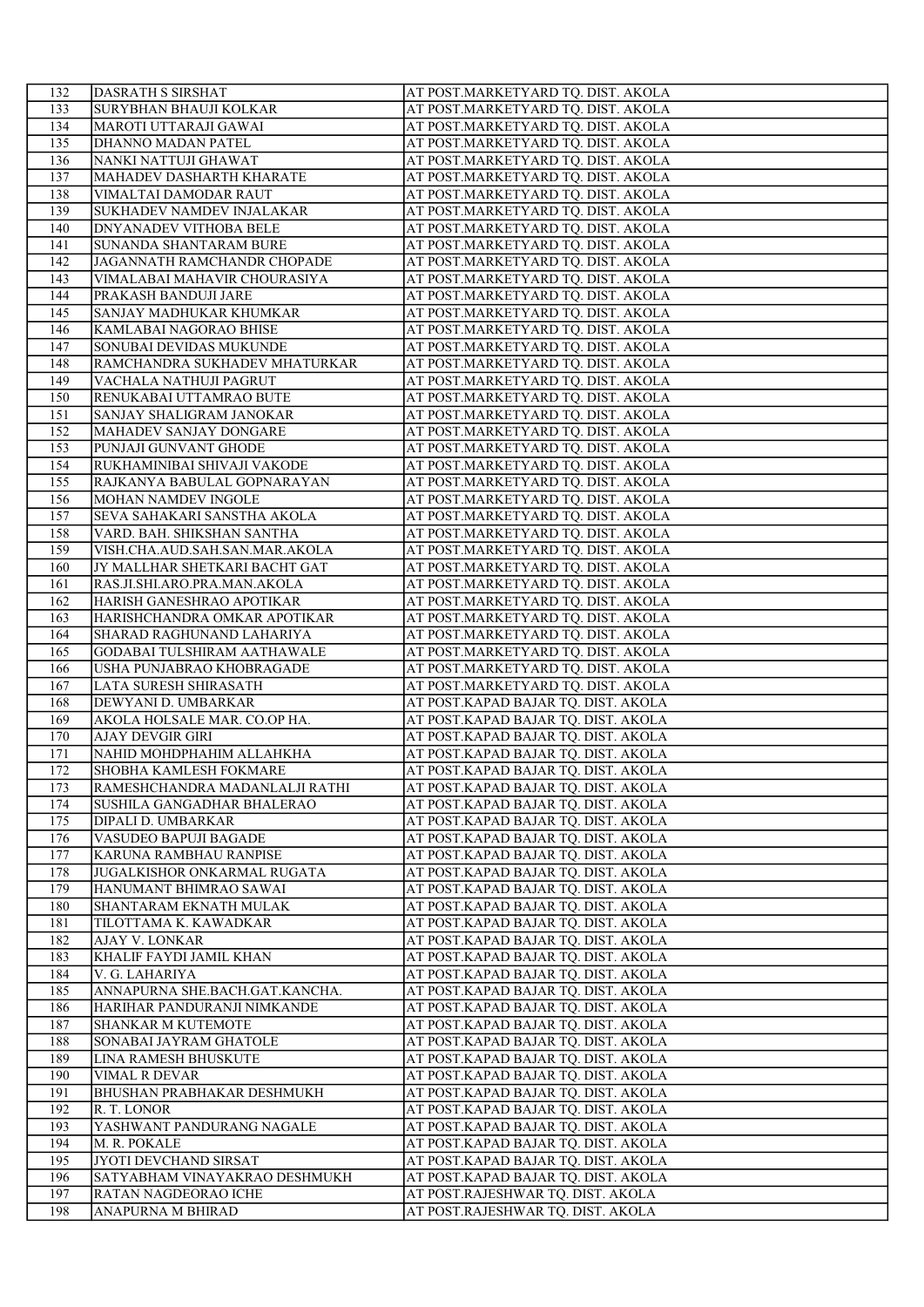| 199 | VIJAY RAM PATUKLE              | AT POST.RAJESHWAR TQ. DIST. AKOLA |
|-----|--------------------------------|-----------------------------------|
| 200 | REKHA SUDHIR BHIRAD            | AT POST.RAJESHWAR TQ. DIST. AKOLA |
| 201 | VIJAYKUMAR D TAYADE            | AT POST.RAJESHWAR TQ. DIST. AKOLA |
| 202 | ASHOK SHANKARAO PARATVAAR      | AT POST.RAJESHWAR TQ. DIST. AKOLA |
| 203 | SHANTABAI GOPAL ATHWALE        | AT POST.RAJESHWAR TQ. DIST. AKOLA |
| 204 | <b>KAMARU NISA</b>             | AT POST.RAJESHWAR TQ. DIST. AKOLA |
| 205 | ASHATAI BALRAM MAHAJAN         | AT POST.RAJESHWAR TQ. DIST. AKOLA |
| 206 | <b>S JAMIR S RAHIM KURESHI</b> | AT POST.RAJESHWAR TQ. DIST. AKOLA |
| 207 | KAMINABAI SHALIKRAM SIRSAT     | AT POST.RAJESHWAR TQ. DIST. AKOLA |
| 208 | RAMSINGH KASHIRAM BADERE       | AT POST.RAJESHWAR TQ. DIST. AKOLA |
| 209 | LAXMIBAI BABURAO KAMBLE        | AT POST.RAJESHWAR TQ. DIST. AKOLA |
| 210 | SHRIRAM NARAYAN MANE           | AT POST.RAJESHWAR TQ. DIST. AKOLA |
| 211 | <b>GANESH TYPING CENTER</b>    | AT POST.RAJESHWAR TQ. DIST. AKOLA |
| 212 | <b>AMRUTA V BENDRE</b>         | AT POST.RAJESHWAR TQ. DIST. AKOLA |
| 213 | MAINABAI SADASHIVRAO GAWANDE   | AT POST.RAJESHWAR TQ. DIST. AKOLA |
| 214 | TULSHIRAM RAVJI PARASKAR       | AT POST.RAJESHWAR TQ. DIST. AKOLA |
| 215 | KUTUBODDIN SAIYAD BASIRODDIN   | AT POST.RAJESHWAR TQ. DIST. AKOLA |
| 216 | JAI GAJANAN SHETKARI SAMUHA    | AT POST.ZP AKOLA TQ. DIST. AKOLA  |
| 217 | <b>SUDAM NARAYAN DIWARE</b>    | AT POST.ZP AKOLA TQ. DIST. AKOLA  |
| 218 | Z P MADHYMIK SCHOOL SAMANYA P  | AT POST.MAHILA TQ. DIST. AKOLA    |
| 219 | JANARTH NAGRI CO-OP SANSTHA    | AT POST.MAHILA TQ. DIST. AKOLA    |
| 220 | SUNANDA SURESH DEV             | AT POST.MAHILA TQ. DIST. AKOLA    |
| 221 | MUK. PRAVRTAK SHRIHARI CO-OP   | AT POST.MAHILA TQ. DIST. AKOLA    |
| 222 | TULSABAI SHALIGRAM LAHRIYA     | AT POST.MAHILA TQ. DIST. AKOLA    |
| 223 | KRUSHI VIBHAG KARMCHARI PAT SA | AT POST.MAHILA TQ. DIST. AKOLA    |
| 224 | AKSHAR BAH. EDU. PRASARAK      | AT POST.MAHILA TQ. DIST. AKOLA    |
| 225 | NIYOJIT MAHILA AUDOGIK CO-OP   | AT POST.MAHILA TQ. DIST. AKOLA    |
| 226 | VILAS LAXMANRAO RATHOD         | AT POST.MAHILA TQ. DIST. AKOLA    |
| 227 | ASHOK GOVINDRAO RAMTEKE        | AT POST. MAHILA TQ. DIST. AKOLA   |
| 228 | SUNANDA KHANDERAO HANWADIKAR   | AT POST.MAHILA TQ. DIST. AKOLA    |
| 229 | SHASHANK LAKXMINARAYAN BHUJAL  | AT POST.MAHILA TQ. DIST. AKOLA    |
| 230 | INDUBALA HEMANT CHAUDHARI      | AT POST.MAHILA TQ. DIST. AKOLA    |
| 231 | MAH CHATRA SENA BHARAT V.      | AT POST.MAHILA TQ. DIST. AKOLA    |
| 232 | JASPALSING CHANANSING NAGRA    | AT POST.MAHILA TQ. DIST. AKOLA    |
| 233 | PRABHAKAR SHRIRAM TARAL        | AT POST.MAHILA TQ. DIST. AKOLA    |
| 234 | SHARYU ARUN PATIL              | AT POST.MAHILA TQ. DIST. AKOLA    |
| 235 | <b>BINDU RAMAASARE SHRIWAS</b> | AT POST.MAHILA TQ. DIST. AKOLA    |
| 236 | KAMALAKAR YADAORAO PATKI       | AT POST.MAHILA TQ. DIST. AKOLA    |
| 237 | SANDYA VIJAY DESHMUKH          | AT POST.MAHILA TQ. DIST. AKOLA    |
| 238 | VIDYA BALAJI VAIDYA            | AT POST.MAHILA TQ. DIST. AKOLA    |
| 239 | KUOSALYA PARSRAM SHETE         | AT POST.MAHILA TQ. DIST. AKOLA    |
| 240 | PRAGATI GRUHA UDOAG AKOLA      | AT POST.MAHILA TQ. DIST. AKOLA    |
| 241 | VIJAYA MURLIDHAR DADALE        | AT POST.MAHILA TQ. DIST. AKOLA    |
| 242 | SANTOSH PANDURANGJI CHAPKE     | AT POST.MAHILA TQ. DIST. AKOLA    |
| 243 | LATA VINAYAK MOHOD             | AT POST.MAHILA TQ. DIST. AKOLA    |
| 244 | VIKAS NARAYAN KHILLARE         | AT POST.MAHILA TQ. DIST. AKOLA    |
| 245 | SWAYMSIDHA MAHILA CO-OP        | AT POST.MAHILA TQ. DIST. AKOLA    |
| 246 | NIKHELESH ARUN DIVEKAR         | AT POST.MAHILA TQ. DIST. AKOLA    |
| 247 | <b>BABAN RAMBHAU GAYAKWAD</b>  | AT POST.MAHILA TQ. DIST. AKOLA    |
| 248 | VINA MANOHAR GAWANDE           | AT POST.MAHILA TQ. DIST. AKOLA    |
| 249 | KAMLABAI D. MASKE              | AT POST.MAHILA TQ. DIST. AKOLA    |
| 250 | SURYA DIWAKAR KULKARNI         | AT POST.MAHILA TQ. DIST. AKOLA    |
| 251 | KESHAVRAO SHALIKRAM PAWSE      | AT POST.MAHILA TQ. DIST. AKOLA    |
| 252 | RAMDAS TUSHIRAM MALAVE         | AT POST.MAHILA TQ. DIST. AKOLA    |
| 253 | SUBHASH SADASHIV LOHKARE       | AT POST.MAHILA TQ. DIST. AKOLA    |
| 254 | SUDHAKAR VITTHALRAO SUKHADEVE  | AT POST.MAHILA TQ. DIST. AKOLA    |
| 255 | NANDA SANATKUMAR AMBULKAR      | AT POST.MAHILA TQ. DIST. AKOLA    |
| 256 | SINDHU GANPAT WANKHADE         | AT POST.MAHILA TQ. DIST. AKOLA    |
| 257 | INDIRABAI LAXWANT DESHMUKH     | AT POST.MAHILA TQ. DIST. AKOLA    |
| 258 | NALU BALIRAM THAKARE           | AT POST.MAHILA TQ. DIST. AKOLA    |
| 259 | HARISH KALIDAS PANDE           | AT POST.MAHILA TQ. DIST. AKOLA    |
| 260 | DURGA CHANDRAKANT UJJAINKAR    | AT POST.MAHILA TQ. DIST. AKOLA    |
| 261 | SHOBHA SHIVAJI MULAK           | AT POST.MAHILA TQ. DIST. AKOLA    |
| 262 | VANDNA ARUN SIRSAT             | AT POST.MAHILA TQ. DIST. AKOLA    |
| 263 | V. S. TATHOD                   | AT POST.MAHILA TQ. DIST. AKOLA    |
| 264 | KAMAL RAMESH MORE              | AT POST.MAHILA TQ. DIST. AKOLA    |
| 265 | SHARYU ARUN PATIL              | AT POST.MAHILA TQ. DIST. AKOLA    |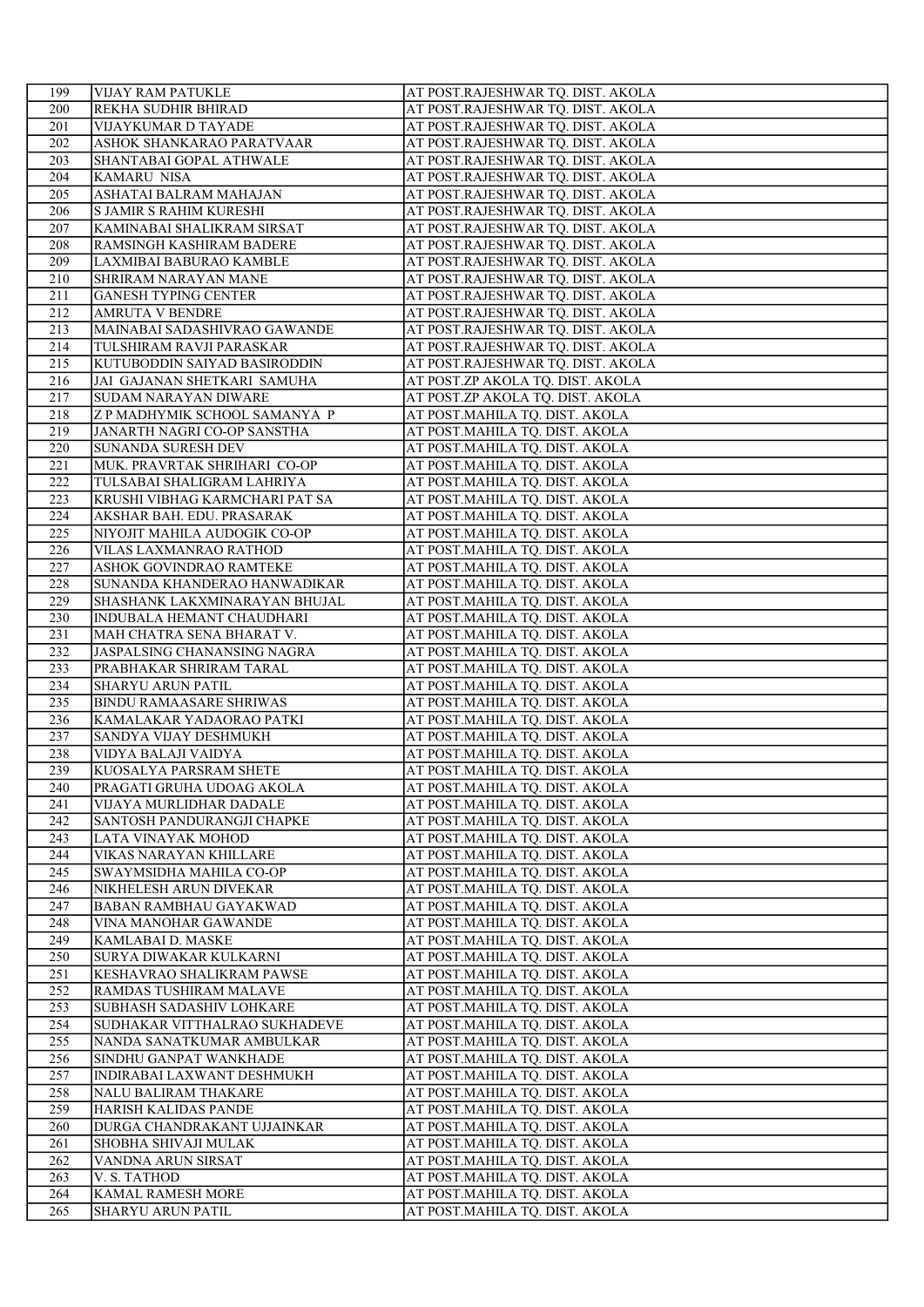| 266        | <b>SUNIL BABARAO PATIL</b>                                     | AT POST.MAHILA TQ. DIST. AKOLA                                   |
|------------|----------------------------------------------------------------|------------------------------------------------------------------|
| 267        | SATYABHAMA MAROTI MESHRAM                                      | AT POST.MAHILA TQ. DIST. AKOLA                                   |
| 268        | ARCHANA ANIL DANGUR                                            | AT POST.MAHILA TQ. DIST. AKOLA                                   |
| 269        | KIRTI RAVINDRA AGRAWAL                                         | AT POST.MAHILA TQ. DIST. AKOLA                                   |
| 270        | PRALHAD NAMDEVRAO KALE                                         | AT POST.MAHILA TQ. DIST. AKOLA                                   |
| 271        | JYOTI SANTOSH PAROCHE                                          | AT POST.MAHILA TQ. DIST. AKOLA                                   |
| 272        | LAXMIKANT KHATRI                                               | AT POST.MAHILA TQ. DIST. AKOLA                                   |
| 273        | SUMAN SACCHASING CHIMA                                         | AT POST.MAHILA TQ. DIST. AKOLA                                   |
| 274        | RATNA ABRAHAM NATHAR                                           | AT POST.MAHILA TQ. DIST. AKOLA                                   |
| 275        | <b>ARCHANA OTEE</b>                                            | AT POST.MAHILA TQ. DIST. AKOLA                                   |
| 276        | <b>JOHN ANTHONI JEMS</b>                                       | AT POST.MAHILA TQ. DIST. AKOLA                                   |
| 277        | ARIHANT SHIKSHAN YUVAK KAL                                     | AT POST.MAHILA TQ. DIST. AKOLA                                   |
| 278<br>279 | <b>SUMATI BHASKAR NIPANE</b>                                   | AT POST.MAHILA TQ. DIST. AKOLA<br>AT POST.MAHILA TQ. DIST. AKOLA |
| 280        | SAWITRI VISHWANATH LAHARIYA<br>YOGINI VISHNUDAS BHAVSAR        | AT POST.MAHILA TQ. DIST. AKOLA                                   |
| 281        | PRAMILA WAMANRAO DESHMUKH                                      | AT POST.MAHILA TQ. DIST. AKOLA                                   |
| 282        | SUBHASH SUKHDEV PATHARE                                        | AT POST.MAHILA TQ. DIST. AKOLA                                   |
| 283        | <b>SHAMA CHARAN GAHER</b>                                      | AT POST.MAHILA TQ. DIST. AKOLA                                   |
| 284        | SHADURL MADHAVRAO BOBLE                                        | AT POST.MAHILA TQ. DIST. AKOLA                                   |
| 285        | ANANTA DAULATRAO NAGE                                          | AT POST.MAHILA TQ. DIST. AKOLA                                   |
| 286        | ALKA MURLIDHAR MHASAYE                                         | AT POST.MAHILA TQ. DIST. AKOLA                                   |
| 287        | MANISHA PRADIP RAJPUT                                          | AT POST.MAHILA TQ. DIST. AKOLA                                   |
| 288        | SUDHA ARUN KHANDARE                                            | AT POST.MAHILA TQ. DIST. AKOLA                                   |
| 289        | SUREKHA DEVANAND SALAVE                                        | AT POST.MAHILA TQ. DIST. AKOLA                                   |
| 290        | KOKILA RAMESHRAO BARSHABDE                                     | AT POST.MAHILA TQ. DIST. AKOLA                                   |
| 291        | MANDA KISANRAO KARANGE                                         | AT POST.MAHILA TQ. DIST. AKOLA                                   |
| 292        | PRAVIN RAMRAO RELKAR                                           | AT POST.MAHILA TQ. DIST. AKOLA                                   |
| 293        | ALAKA SHRIPAL RAWANE                                           | AT POST.MAHILA TQ. DIST. AKOLA                                   |
| 294        | ARUN NAMDEV BHATKAR                                            | AT POST.MAHILA TQ. DIST. AKOLA                                   |
| 295        | KISHOR DADARAO AHERKAR                                         | AT POST.MAHILA TQ. DIST. AKOLA                                   |
| 296        | <b>GOVIND KASHIRAM TIKHILE</b>                                 | AT POST.MAHILA TQ. DIST. AKOLA                                   |
| 297<br>298 | <b>GIRDHAR NAMDEO MALI</b><br>PAYRU MANIK INGLE                | AT POST.MAHILA TQ. DIST. AKOLA<br>AT POST.MAHILA TQ. DIST. AKOLA |
| 299        | HARISH MAROTI PAWAR                                            | AT POST.MAHILA TQ. DIST. AKOLA                                   |
| 300        | DINESH KRUSHARAO DHAGE                                         | AT POST.MAHILA TQ. DIST. AKOLA                                   |
| 301        | MAHESH DEVRAO RAHATE                                           | AT POST.MAHILA TQ. DIST. AKOLA                                   |
| 302        | KRUSH. FLAT ON. CO. OP. HOU.                                   | AT POST.MAHILA TQ. DIST. AKOLA                                   |
| 303        | YOGINI SUKHDEV GAWAI                                           | AT POST.MAHILA TQ. DIST. AKOLA                                   |
| 304        | SUKHDEV RAJARAM GAWAI                                          | AT POST.MAHILA TQ. DIST. AKOLA                                   |
| 305        | SHILA BHIMRAO INGLE                                            | AT POST.MAHILA TQ. DIST. AKOLA                                   |
| 306        | PRAKASHSING BHAGVANSING THAKUR                                 | AT POST.MAHILA TQ. DIST. AKOLA                                   |
| 307        | <b>DIPA SUBHASH GAWANDE</b>                                    | AT POST.MAHILA TQ. DIST. AKOLA                                   |
| 308        | ARCHANA KSHIRSAGAR                                             | AT POST.MAHILA TQ. DIST. AKOLA                                   |
| 309        | <b>SAVITA RAMDEV JOSHI</b>                                     | AT POST.MAHILA TQ. DIST. AKOLA                                   |
| 310        | PRADIPSINGH DHONDUSINGH RAJPUT                                 | AT POST.MAHILA TQ. DIST. AKOLA                                   |
| 311        | <b>BHANUDAS M. KALE</b>                                        | AT POST.MAHILA TQ. DIST. AKOLA                                   |
| 312        | SHILA RAMDAS GANRALE                                           | AT POST.MAHILA TQ. DIST. AKOLA                                   |
| 313<br>314 | <b>CHANSHEKHAR MANOHAR GUPTE</b><br>SHRIHARI RAGHWENDRA POTDAR | AT POST.MAHILA TQ. DIST. AKOLA<br>AT POST.MAHILA TQ. DIST. AKOLA |
| 315        | SHOBHA NARSING JOGALEKAR                                       | AT POST.MAHILA TQ. DIST. AKOLA                                   |
| 316        | RAJESH KANHAIYALAL SHUKLA                                      | AT POST.MAHILA TQ. DIST. AKOLA                                   |
| 317        | VIJAYKUMAR JOSHI                                               | AT POST.MAHILA TQ. DIST. AKOLA                                   |
| 318        | VARSHA AJAY DEVPUJARI                                          | AT POST.MAHILA TQ. DIST. AKOLA                                   |
| 319        | SUHAS SITARAMJI NETANRAO                                       | AT POST.MAHILA TQ. DIST. AKOLA                                   |
| 320        | USHA ABRAHAM NATHAR                                            | AT POST.MAHILA TQ. DIST. AKOLA                                   |
| 321        | HIMMAT UTTAMRAO JAWARKAR                                       | AT POST.MAHILA TQ. DIST. AKOLA                                   |
| 322        | VIJAYKUMAR MORKHADE                                            | AT POST.MAHILA TQ. DIST. AKOLA                                   |
| 323        | NILESH RAMKRUSHNA DEV                                          | AT POST.MAHILA TQ. DIST. AKOLA                                   |
| 324        | SHRIKRISHNA SUKHDEORAO BAHADUR                                 | AT POST.MAHILA TQ. DIST. AKOLA                                   |
| 325        | SUNIL NARSING DAGARE                                           | AT POST.MAHILA TQ. DIST. AKOLA                                   |
| 326<br>327 | ASHOK TUKARAM SORATE<br>RAMDAYAL BADRIPRASAD GUPTA             | AT POST.MAHILA TQ. DIST. AKOLA                                   |
| 328        | SUCHITA DATTATRAY MASANE                                       | AT POST.MAHILA TQ. DIST. AKOLA<br>AT POST.MAHILA TQ. DIST. AKOLA |
| 329        | KRUSHNARAO SUKHLAL AKHARE                                      | AT POST.MAHILA TQ. DIST. AKOLA                                   |
| 330        | MAHADEO MAROTI KALPANDE                                        | AT POST.MAHILA TQ. DIST. AKOLA                                   |
| 331        | ROHINI BHALCHDR A DINGABAR                                     | AT POST.MAHILA TQ. DIST. AKOLA                                   |
| 332        | <b>BABANAAPA TODAR</b>                                         | AT POST.MAHILA TQ. DIST. AKOLA                                   |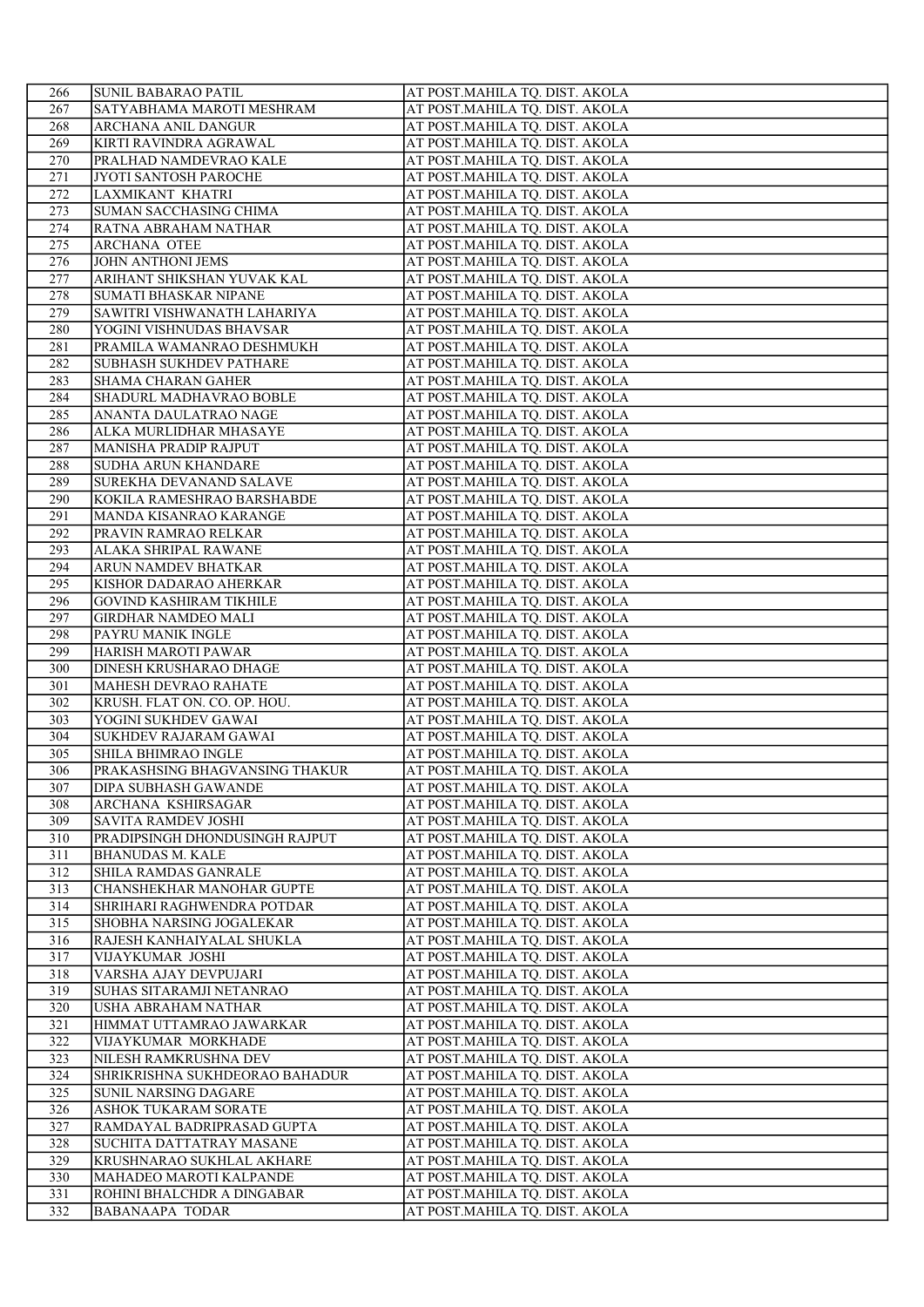| 333        | <b>SHAILESH SHARAD DESHPANDE</b>                   | AT POST.MAHILA TQ. DIST. AKOLA                                                           |
|------------|----------------------------------------------------|------------------------------------------------------------------------------------------|
| 334        | <b>GIRIJA TULSHIRAM BHATKAR</b>                    | AT POST.MAHILA TQ. DIST. AKOLA                                                           |
| 335        | <b>BABURAO SAHEBRAO HUSHANGABADE</b>               | AT POST.MAHILA TQ. DIST. AKOLA                                                           |
| 336        | VISHWANATH BALIRAM KHADSE                          | AT POST.MAHILA TQ. DIST. AKOLA                                                           |
| 337        | DINESH DINGBAR THAKARE                             | AT POST.MAHILA TQ. DIST. AKOLA                                                           |
| 338        | PRABHAKARAO DEVIDAS ATKARE                         | AT POST.MAHILA TQ. DIST. AKOLA                                                           |
| 339        | UTTHAN MAGASWARGIY CO-OP                           | AT POST.MAHILA TQ. DIST. AKOLA                                                           |
| 340        | MEERA DESHPANDE                                    | AT POST.MAHILA TQ. DIST. AKOLA                                                           |
| 341        | ANIL VASANTRAP KANKALE                             | AT POST.MAHILA TQ. DIST. AKOLA                                                           |
| 342        | SINDHU MANIKRAO DHAWARI                            | AT POST.MAHILA TQ. DIST. AKOLA                                                           |
| 343        | CHANDRASHEKHAR VINAYAK DESHMUK                     | AT POST.MAHILA TQ. DIST. AKOLA                                                           |
| 344        | SARALADEVI ASHOKKUMAR PALDIWAL                     | AT POST.MAHILA TQ. DIST. AKOLA                                                           |
| 345        | PUSHPA ARVIND BOPTE                                | AT POST.MAHILA TQ. DIST. AKOLA<br>AT POST.MAHILA TQ. DIST. AKOLA                         |
| 346<br>347 | KANTA PRAMOD SAGHAVI<br>PRASHANT BABAN PADDHAL     | AT POST.MAHILA TQ. DIST. AKOLA                                                           |
| 348        | UMABAI RAMBHAROSE KUDERE                           | AT POST.MAHILA TQ. DIST. AKOLA                                                           |
| 349        | VIJAY R. JADHAV                                    | AT POST.MAHILA TQ. DIST. AKOLA                                                           |
| 350        | NIRMAL VISHNU KHADSE                               | AT POST.MAHILA TQ. DIST. AKOLA                                                           |
| 351        | DEVKISAN MAHADEV KORDE                             | AT POST.MAHILA TQ. DIST. AKOLA                                                           |
| 352        | <b>BALU ZIMAN TAYADE</b>                           | AT POST.MAHILA TQ. DIST. AKOLA                                                           |
| 353        | SINDHU SURYABHAN WAGHAMARE                         | AT POST.MAHILA TQ. DIST. AKOLA                                                           |
| 354        | <b>BABUJI HARI HATKAR</b>                          | AT POST.MAHILA TQ. DIST. AKOLA                                                           |
| 355        | RAMESH RAMKRUSHNA PARDHIL                          | AT POST.MAHILA TQ. DIST. AKOLA                                                           |
| 356        | APURVA TELRING & TECNICAL                          | AT POST.MAHILA TQ. DIST. AKOLA                                                           |
| 357        | KOKUBAI LAHARIYA                                   | AT POST.MAHILA TQ. DIST. AKOLA                                                           |
| 358        | SANDHYA MOHANSING THAKUR                           | AT POST.MAHILA TQ. DIST. AKOLA                                                           |
| 359        | SHUBHANGI SUNIL PATIL                              | AT POST.MAHILA TQ. DIST. AKOLA                                                           |
| 360        | SUNITA MAROTIRAO KARPATE                           | AT POST.MAHILA TQ. DIST. AKOLA                                                           |
| 361        | RUPA RAMESH PALASHODKAR                            | AT POST.MAH.DR.KORPE NAGAR TQ. DIST. AKOLA                                               |
| 362        | NITIN MADANLAL KHANDEWAL                           | AT POST.MAH.DR.KORPE NAGAR TQ. DIST. AKOLA                                               |
| 363<br>364 | VIJAYA DINKAR HIMANE<br>R C SAHA                   | AT POST.MAH.DR.KORPE NAGAR TQ. DIST. AKOLA<br>AT POST.MAH.DR.KORPE NAGAR TQ. DIST. AKOLA |
| 365        | ASHALATA MADHUKAR GAWANDE                          | AT POST.MAH.DR.KORPE NAGAR TQ. DIST. AKOLA                                               |
| 366        | GIRIJA CHANDRASEKHAR GADGIL                        | AT POST.MAH.DR.KORPE NAGAR TQ. DIST. AKOLA                                               |
| 367        | DINKAR PANDURANG MAHALLE                           | AT POST.MAH.DR.KORPE NAGAR TQ. DIST. AKOLA                                               |
| 368        | <b>GHANSHAM MAHADEO THUL</b>                       | AT POST.MAH.DR.KORPE NAGAR TQ. DIST. AKOLA                                               |
| 369        | VIMAL NARAYAN SUKHADE                              | AT POST.MAH.DR.KORPE NAGAR TQ. DIST. AKOLA                                               |
| 370        | KALPANA MADHUKAR MANGLKAR                          | AT POST.MAH.DR.KORPE NAGAR TQ. DIST. AKOLA                                               |
| 371        | <b>DILIP NARSAIYYA APURE</b>                       | AT POST.MAH.DR.KORPE NAGAR TQ. DIST. AKOLA                                               |
| 372        | SHIV SADASIV APPA PASTAPURE                        | AT POST.MAH.DR.KORPE NAGAR TQ. DIST. AKOLA                                               |
| 373        | RAMESH ZAPARAJI JAGATAP                            | AT POST.MAH.DR.KORPE NAGAR TQ. DIST. AKOLA                                               |
| 374        | <b>DNYMADEV SAMPATARAO INGALE</b>                  | AT POST.MAH.DR.KORPE NAGAR TQ. DIST. AKOLA                                               |
| 375        | CHAKRDHA RAMCHANDRA DHNOKAR.                       | AT POST.DR.P.D.K.V TQ. DIST. AKOLA                                                       |
| 376        | VILAS MAGHAVRAO KORALE                             | AT POST.DR.P.D.K.V TQ. DIST. AKOLA                                                       |
| 377        | DE. .ANIMAL.MANEGMENT P.D.K.V                      | AT POST.DR.P.D.K.V TQ. DIST. AKOLA                                                       |
| 378        | C S SANGITRAO                                      | AT POST.DR.P.D.K.V TQ. DIST. AKOLA                                                       |
| 379<br>380 | SAHADEV SITARAM NETE<br>SUDHIR SHRIRAM PIMPALE     | AT POST.DR.P.D.K.V TQ. DIST. AKOLA<br>AT POST.DR.P.D.K.V TQ. DIST. AKOLA                 |
| 381        | PRABHARI A.COMPUTER C .P.D.K.V                     | AT POST.DR.P.D.K.V TQ. DIST. AKOLA                                                       |
| 382        | AGRE.ENG.CO.OP.OFF.HOU.SAN.                        | AT POST.DR.P.D.K.V TQ. DIST. AKOLA                                                       |
| 383        | ASSO.DEAN.COL.AGRIENG.TEC.                         | AT POST.DR.P.D.K.V TQ. DIST. AKOLA                                                       |
| 384        | VISHVESHSWER.VIKAS.SAN.                            | AT POST.DR.P.D.K.V TQ. DIST. AKOLA                                                       |
| 385        | <b>BHUSHAN NAMDEVRAO RAMTEKE</b>                   | AT POST.DR.P.D.K.V TQ. DIST. AKOLA                                                       |
| 386        | JAYPRAKASH GULABCHAND PETHKAR                      | AT POST.DR.P.D.K.V TQ. DIST. AKOLA                                                       |
| 387        | S.O.FAC.VETTERMARY S P.D.K.V                       | AT POST.DR.P.D.K.V TQ. DIST. AKOLA                                                       |
| 388        | BHAGVAN PANDHARI DANDAGE                           | AT POST.DR.P.D.K.V TQ. DIST. AKOLA                                                       |
| 389        | <b>J A ZAROKAR</b>                                 | AT POST.DR.P.D.K.V TQ. DIST. AKOLA                                                       |
| 390        | P R BHARAMBE                                       | AT POST.DR.P.D.K.V TQ. DIST. AKOLA                                                       |
| 391        | MAHADEV GOPALRAO GEDEKAR                           | AT POST.DR.P.D.K.V TQ. DIST. AKOLA                                                       |
| 392        | ANIMAL H. A. DAIRY P.D.K.V                         | AT POST.DR.P.D.K.V TQ. DIST. AKOLA                                                       |
| 393<br>394 | VIKAS YADAV PAHADE                                 | AT POST.DR.P.D.K.V TQ. DIST. AKOLA<br>AT POST.DR.P.D.K.V TQ. DIST. AKOLA                 |
| 395        | MANISH SHYAMRAO SUPARE<br>SARSWATI GULABRAO KAWADE | AT POST.DR.P.D.K.V TQ. DIST. AKOLA                                                       |
| 396        | S.PASHU.V .S. SHIK.K.S P.D.K.V                     | AT POST.DR.P.D.K.V TQ. DIST. AKOLA                                                       |
| 397        | ASHOK VINAYAK BHURE                                | AT POST.DR.P.D.K.V TQ. DIST. AKOLA                                                       |
| 398        | M K INGALE                                         | AT POST.DR.P.D.K.V TQ. DIST. AKOLA                                                       |
| 399        | VASANTRAO MOTIRAMJI KURKURE                        | AT POST.DR.P.D.K.V TQ. DIST. AKOLA                                                       |
|            |                                                    |                                                                                          |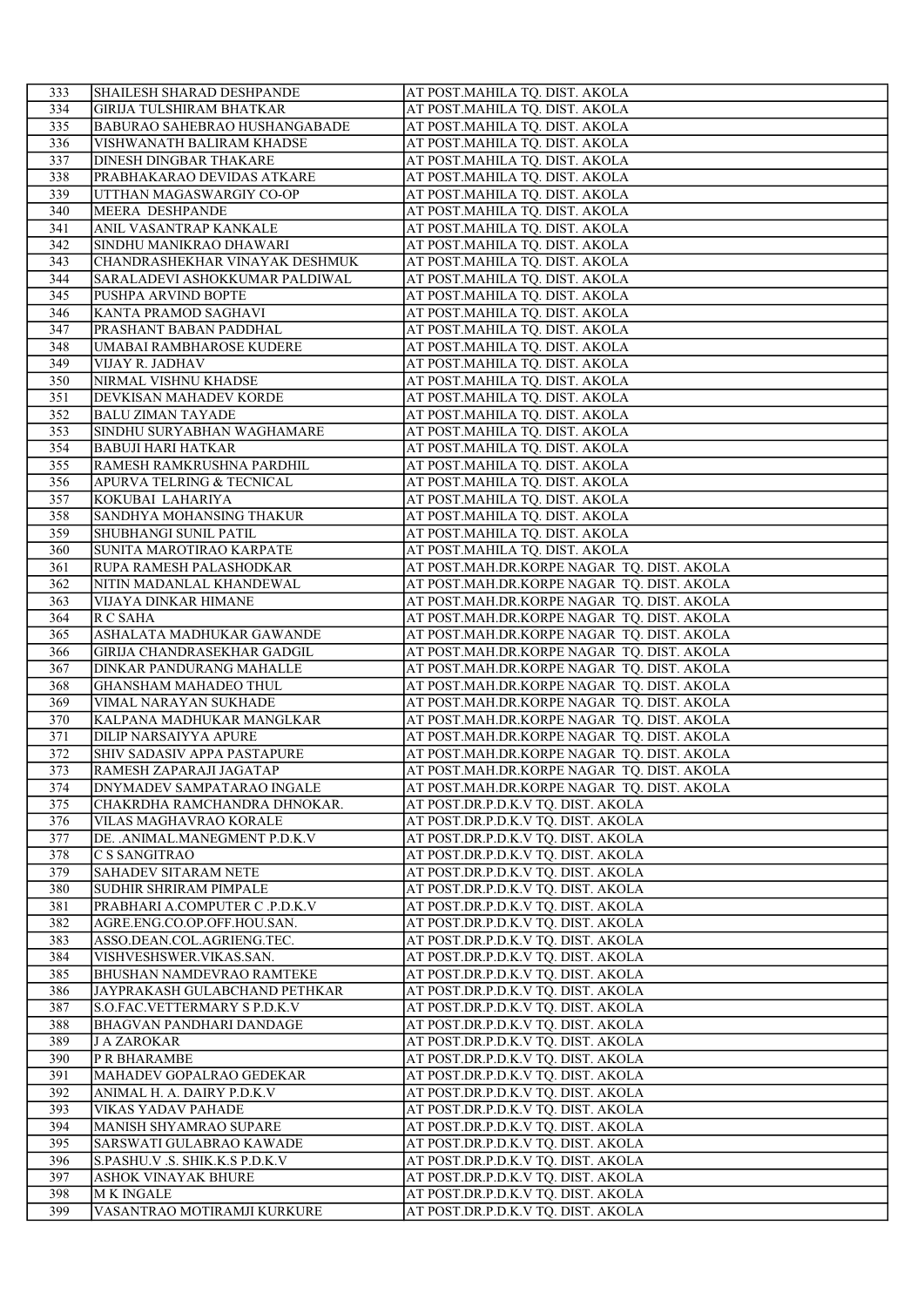| 400        | SHRIDHAR GOPALRAO WAGMARE                      | AT POST.DR.P.D.K.V TQ. DIST. AKOLA                                       |
|------------|------------------------------------------------|--------------------------------------------------------------------------|
| 401        | N. R. SUPARE                                   | AT POST.DR.P.D.K.V TQ. DIST. AKOLA                                       |
| 402        | AMAR TULSHIRAM KOKRDE                          | AT POST.DR.P.D.K.V TQ. DIST. AKOLA                                       |
| 403        | ASSO.VIDRABHA.AGRO. P.D.K.V                    | AT POST.DR.P.D.K.V TQ. DIST. AKOLA                                       |
| 404        | SUNANDA NARAYAN SUPARE                         | AT POST.DR.P.D.K.V TQ. DIST. AKOLA                                       |
| 405        | ANANT AMRUTRAO DESHMUKH                        | AT POST.DR.P.D.K.V TQ. DIST. AKOLA                                       |
| 406        | M. B. MISHRA                                   | AT POST.DR.P.D.K.V TQ. DIST. AKOLA                                       |
| 407        | RAMDAS MAHADEVRAO TANDULKAR                    | AT POST.DR.P.D.K.V TQ. DIST. AKOLA                                       |
| 408        | VACHHALABAI BAPURAO LANJEWAR                   | AT POST.DR.P.D.K.V TQ. DIST. AKOLA                                       |
| 409        | C D VATHORE                                    | AT POST.DR.P.D.K.V TQ. DIST. AKOLA                                       |
| 410        | RAMESH BAPURAO DHALE                           | AT POST.DR.P.D.K.V TQ. DIST. AKOLA                                       |
| 411        | NAROTTAM NARAYANSING PARMAR                    | AT POST.DR.P.D.K.V TQ. DIST. AKOLA                                       |
| 412        | <b>SURESH TULSHIRAM KHUPASE</b>                | AT POST.DR.P.D.K.V TQ. DIST. AKOLA                                       |
| 413        | <b>AJBRAO S GAWNDE</b>                         | AT POST.DR.P.D.K.V TQ. DIST. AKOLA                                       |
| 414        | MANOHAR SRAWAN BALINGE                         | AT POST.DR.P.D.K.V TQ. DIST. AKOLA                                       |
| 415        | <b>BALLARAM DAYARAM MESHRAM</b>                | AT POST.DR.P.D.K.V TQ. DIST. AKOLA                                       |
| 416        | KISAN GORAHBAHADUR BANDUWAL                    | AT POST.DR.P.D.K.V TQ. DIST. AKOLA                                       |
| 417        | VATSALABAI SUKHADEV VALNIK                     | AT POST.DR.P.D.K.V TQ. DIST. AKOLA                                       |
| 418        | RAMRAO LAXMAN MISAL                            | AT POST.DR.P.D.K.V TQ. DIST. AKOLA                                       |
| 419        | SARJIRAO TUKARAMJI NANDKAR                     | AT POST.DR.P.D.K.V TQ. DIST. AKOLA                                       |
| 420        | <b>GULABRAO BHAUIJI LAD</b>                    | AT POST.DR.P.D.K.V TQ. DIST. AKOLA                                       |
| 421        | ATUL DATTATRAY BANGINVAR                       | AT POST.DR.P.D.K.V TQ. DIST. AKOLA                                       |
| 422        | MAINABAI ANANDRAO AMBEKAR                      | AT POST.DR.P.D.K.V TQ. DIST. AKOLA                                       |
| 423        | NAMDEVRAO JANRAWJI ZOD                         | AT POST.DR.P.D.K.V TQ. DIST. AKOLA                                       |
| 424        | VIJAYA ARVIND DESHMUKH                         | AT POST.DR.P.D.K.V TQ. DIST. AKOLA                                       |
| 425        | RAJEDRA RAMBHAU KARAGIRWAR                     | AT POST.DR.P.D.K.V TQ. DIST. AKOLA                                       |
| 426        | <b>M N BOLKE</b>                               | AT POST.DR.P.D.K.V TQ. DIST. AKOLA                                       |
| 427        | <b>L R PAWADE</b>                              | AT POST.DR.P.D.K.V TQ. DIST. AKOLA                                       |
| 428        | <b>NN KOLTE</b>                                | AT POST.DR.P.D.K.V TQ. DIST. AKOLA                                       |
| 429        | AJABRAO VIRBHANJI INGOLE                       | AT POST.DR.P.D.K.V TQ. DIST. AKOLA                                       |
| 430        | VINAKYAK LAXMAN PAWAR                          | AT POST.DR.P.D.K.V TQ. DIST. AKOLA                                       |
| 431        | <b>BANDU GARIBA VAKODE</b>                     | AT POST.DR.P.D.K.V TQ. DIST. AKOLA                                       |
| 432        | DADARAO GOVINDRAO BODARE                       | AT POST.DR.P.D.K.V TQ. DIST. AKOLA                                       |
| 433        | DROUPADI SHALIKRAM WANKHADE                    | AT POST.DR.P.D.K.V TQ. DIST. AKOLA                                       |
| 434        | VINAYAK ANANTRAO MORE                          | AT POST.DR.P.D.K.V TQ. DIST. AKOLA                                       |
| 435        | SHANTABAI SHRIRAM PAVADE                       | AT POST.DR.P.D.K.V TQ. DIST. AKOLA                                       |
| 436        | KISANRAO PANDURANG NIMBALKAR                   | AT POST.DR.P.D.K.V TQ. DIST. AKOLA                                       |
| 437        |                                                |                                                                          |
|            | RAMBHAU TUKARAM KHANPATOLE                     | AT POST.DR.P.D.K.V TQ. DIST. AKOLA<br>AT POST.DR.P.D.K.V TQ. DIST. AKOLA |
| 438<br>439 | MANIK VISHRAM WANKHADE<br>ARUN SHESHRAO INGOLE | AT POST.DR.P.D.K.V TQ. DIST. AKOLA                                       |
| 440        | USHATAI LAXMAN PAVADE                          | AT POST.DR.P.D.K.V TQ. DIST. AKOLA                                       |
| 441        | MUKTABAI NILKANTH SHIVANKAR                    | AT POST.DR.P.D.K.V TQ. DIST. AKOLA                                       |
| 442        | UTTAM TANAJI KALAMBE                           | AT POST.DR.P.D.K.V TQ. DIST. AKOLA                                       |
| 443        | NITIN HARICHANDRA SABLE                        | AT POST.DR.P.D.K.V TQ. DIST. AKOLA                                       |
| 444        | ARCHANA RAMCHANDRA KHOMANE                     |                                                                          |
| 445        |                                                | AT POST.DR.P.D.K.V TQ. DIST. AKOLA                                       |
| 446        | <b>GUNABAI SHRAVAN BOTARE</b>                  | AT POST.DR.P.D.K.V TQ. DIST. AKOLA                                       |
|            | BHASKAR GANPAT MAHAJAN                         | AT POST.DR.P.D.K.V TQ. DIST. AKOLA                                       |
| 447        | NARAYAN SHAMRAO GAROLE                         | AT POST.DR.P.D.K.V TQ. DIST. AKOLA                                       |
| 448        | VINAYAK NARAYAN PATIL                          | AT POST.DR.P.D.K.V TQ. DIST. AKOLA                                       |
| 449<br>450 | RAJESHWAR KANU SODASE                          | AT POST.DR.P.D.K.V TQ. DIST. AKOLA                                       |
| 451        | ATUL PADMAKER BHARAMBHE                        | AT POST.DR.P.D.K.V TQ. DIST. AKOLA                                       |
|            | <b>MADHVI P RAGINWAR</b>                       | AT POST.DR.P.D.K.V TQ. DIST. AKOLA                                       |
| 452<br>453 | P. L. NARNAWRE                                 | AT POST.DR.P.D.K.V TQ. DIST. AKOLA<br>AT POST.DR.P.D.K.V TQ. DIST. AKOLA |
|            | CHAGAN GOVIND DARODE                           |                                                                          |
| 454        | <b>R C KARLE</b>                               | AT POST.DR.P.D.K.V TQ. DIST. AKOLA                                       |
| 455        | VISHWAS SURYBHAN SHINDE                        | AT POST.DR.P.D.K.V TQ. DIST. AKOLA                                       |
| 456        | V G INGALE                                     | AT POST.DR.P.D.K.V TQ. DIST. AKOLA                                       |
| 457        | KWAJA HABIB ULLA KHA                           | AT POST.DR.P.D.K.V TQ. DIST. AKOLA                                       |
| 458        | P K MALHI                                      | AT POST.DR.P.D.K.V TQ. DIST. AKOLA                                       |
| 459        | RAGHUNATH LAXMAN KUMBHARE                      | AT POST.DR.P.D.K.V TQ. DIST. AKOLA                                       |
| 460        | LAXMAN TAPIDAS AMBALKAR                        | AT POST.DR.P.D.K.V TQ. DIST. AKOLA                                       |
| 461        | <b>S M TICHKULE</b>                            | AT POST.DR.P.D.K.V TQ. DIST. AKOLA                                       |
| 462        | BHAGVANTRAO BAJIRAO MOTGHARE                   | AT POST.DR.P.D.K.V TQ. DIST. AKOLA                                       |
| 463        | SURESH MADHADEORAO BAMGINWAR                   | AT POST.DR.P.D.K.V TQ. DIST. AKOLA                                       |
| 464        | WATSALABAI RAMCHANDRA PARDE                    | AT POST.DR.P.D.K.V TQ. DIST. AKOLA                                       |
| 465        | <b>J G VALKE</b>                               | AT POST.DR.P.D.K.V TQ. DIST. AKOLA                                       |
| 466        | SHIVPRASAD R PARDESI                           | AT POST.DR.P.D.K.V TQ. DIST. AKOLA                                       |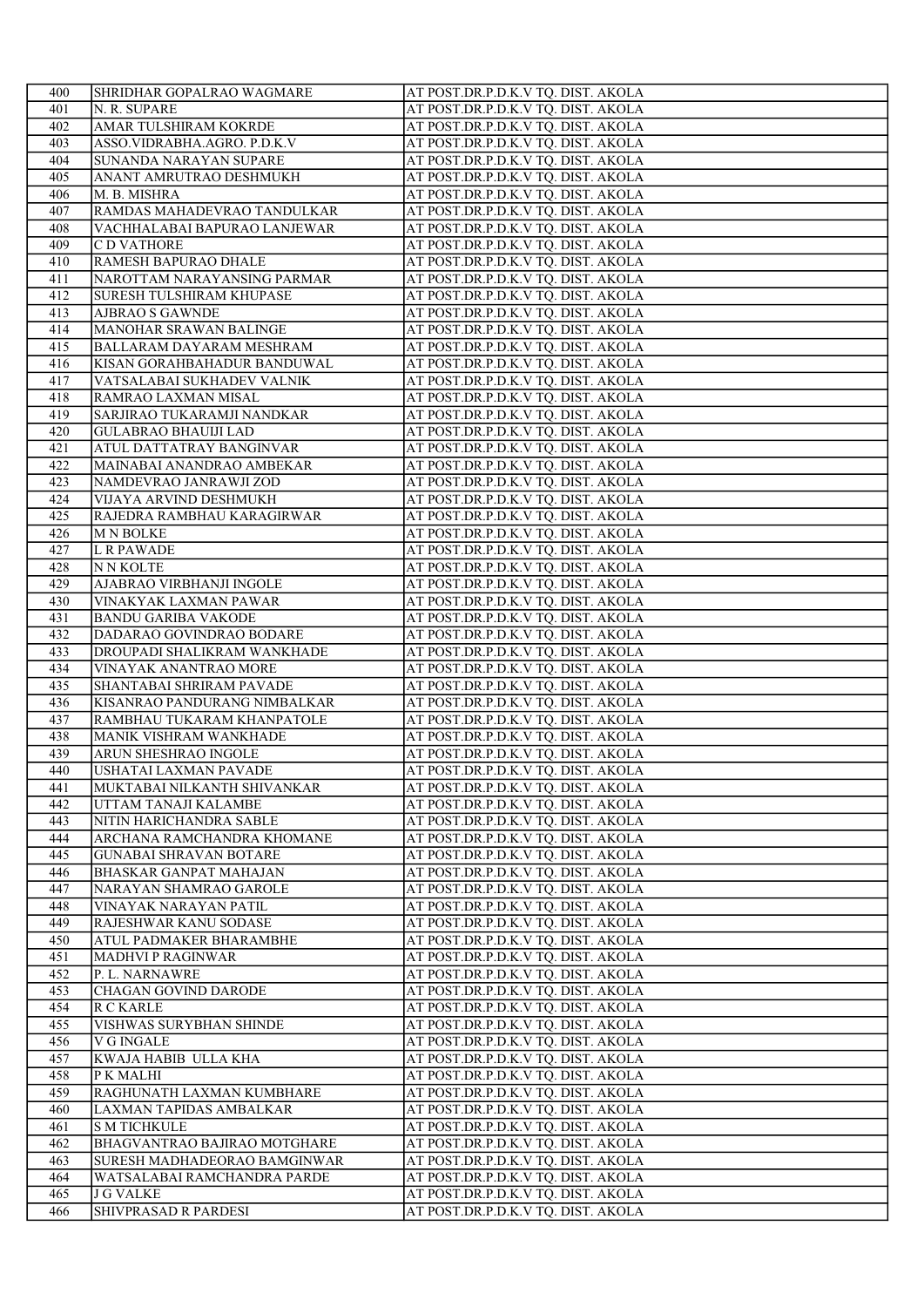| 467        | R. S. NANDANVAR                                           | AT POST.DR.P.D.K.V TQ. DIST. AKOLA                                               |
|------------|-----------------------------------------------------------|----------------------------------------------------------------------------------|
| 468        | KRU.PARIMAL.GRU.NIR.SAN.                                  | AT POST.DR.P.D.K.V TQ. DIST. AKOLA                                               |
| 469        | MANOHAR BARKUJI DHARMMALI                                 | AT POST.DR.P.D.K.V TQ. DIST. AKOLA                                               |
| 470        | RUPALI RAMBHAU KHEDKAR                                    | AT POST.DABKI ROAD TQ. DIST. AKOLA                                               |
| 471        | <b>LALITA S JAMBEKAR</b>                                  | AT POST.DABKI ROAD TQ. DIST. AKOLA                                               |
| 472        | HARIHAR KESHARAO PATIL                                    | AT POST.DABKI ROAD TQ. DIST. AKOLA                                               |
| 473        | RAJANI RAMDHAN SHIRSAT                                    | AT POST.DABKI ROAD TQ. DIST. AKOLA                                               |
| 474        | <b>SUBHDA SANJU DEO</b>                                   | AT POST.DABKI ROAD TQ. DIST. AKOLA                                               |
| 475        | ASHISH JAGNNATH KOLHE                                     | AT POST.DABKI ROAD TQ. DIST. AKOLA                                               |
| 476        | GAJANAN JAGDEO KHIRLKAR                                   | AT POST.DABKI ROAD TQ. DIST. AKOLA                                               |
| 477        | ANANDA RAMBHAU MHAISNE                                    | AT POST.DABKI ROAD TO. DIST. AKOLA                                               |
| 478        | KISHOR GOPALRAO BHIRAD                                    | AT POST.DABKI ROAD TQ. DIST. AKOLA                                               |
| 479        | SANGITA VISHNU INGALE                                     | AT POST.DABKI ROAD TQ. DIST. AKOLA                                               |
| 480        | WAMAN T TAYADE                                            | AT POST.BORGAO MANJU TQ. DIST. AKOLA                                             |
| 481        | LAKSHBAI UTTAM WANKHDE                                    | AT POST.BORGAO MANJU TQ. DIST. AKOLA                                             |
| 482        | TUKARAM KISAN PAWAR                                       | AT POST.BORGAO MANJU TQ. DIST. AKOLA                                             |
| 483        | MANJUBAI MOTIRAM NEWARE                                   | AT POST.BORGAO MANJU TQ. DIST. AKOLA                                             |
| 484        | <b>JIVAN ONKAR SADASHIV</b>                               | AT POST.BORGAO MANJU TQ. DIST. AKOLA                                             |
| 485        | GUNVNTRAO NARAYN GAVNDE                                   | AT POST.BORGAO MANJU TQ. DIST. AKOLA                                             |
| 486        | NIRMALA SHANKAR MUNJAL                                    | AT POST.BORGAO MANJU TQ. DIST. AKOLA                                             |
| 487        | JAYANT BALCHANDRA CHAVARE                                 | AT POST.BORGAO MANJU TQ. DIST. AKOLA                                             |
| 488        | RAJU RAJARAM KHANDARE                                     | AT POST.BORGAO MANJU TQ. DIST. AKOLA                                             |
| 489        | RAVINDRA HIMMAT GAWANDE                                   | AT POST.BORGAO MANJU TQ. DIST. AKOLA                                             |
| 490        | KAILAS SHANKAR WANKHADE                                   | AT POST.BORGAO MANJU TQ. DIST. AKOLA                                             |
| 491        | SAHEBRAO WASUDEV WANKHEDE                                 | AT POST.BORGAO MANJU TQ. DIST. AKOLA                                             |
| 492        | VATSALA MURALIDHAR CHAVHAN                                | AT POST.BORGAO MANJU TQ. DIST. AKOLA                                             |
| 493        | <b>GIRISH BHIRAJ GUPTA</b>                                | AT POST.BORGAO MANJU TQ. DIST. AKOLA                                             |
| 494        | <b>SHARAD M PACHPOR</b>                                   | AT POST.PALSO BADHE TQ. DIST. AKOLA                                              |
| 495        | SAYABAI RAMDAS LALE                                       | AT POST.PALSO BADHE TQ. DIST. AKOLA                                              |
| 496        | <b>EKATA SHG</b>                                          | AT POST.MHAISANG TQ. DIST. AKOLA                                                 |
| 497        | <b>GAYABAE RAMBHAU KAKAD</b>                              | AT POST.KANSHIVANI TQ. DIST. AKOLA                                               |
| 498        | MANKARNABAE VISHVANATH BHUYAR                             | AT POST.KANSHIVANI TQ. DIST. AKOLA                                               |
| 499        | TUKARAM MANGARU PERAM                                     | AT POST.KANSHIVANI TQ. DIST. AKOLA                                               |
| 500        | NARAYAN LAKSHAMAN WAGHAMARE                               | AT POST.KANSHIVANI TQ. DIST. AKOLA                                               |
| 501        | SAYANKABAE GOVIND DOLE                                    | AT POST.KANSHIVANI TQ. DIST. AKOLA                                               |
| 502        | MANJURABAE YASHAVANT WAGHAMARE                            | AT POST.KANSHIVANI TQ. DIST. AKOLA                                               |
| 503        | <b>BAJRANG B GAT DEVRI</b>                                | AT POST.KANSHIVANI TQ. DIST. AKOLA                                               |
| 504        | <b>HM ZPSCH NIBORA</b>                                    | AT POST.GANDHIGRAM TQ. DIST. AKOLA                                               |
| 505        | <b>DNYNDEO RAJARAM THORAT</b>                             | AT POST.CHIKHALGAON TQ. DIST. AKOLA                                              |
| 506        | AMOL SHAMRAO DESHMUK                                      | AT POST.CHIKHALGAON TQ. DIST. AKOLA                                              |
| 507        | MANOHAR NAMDEV TAKSURE                                    | AT POST.CHIKHALGAON TQ. DIST. AKOLA                                              |
| 508        | PUJA SADASHIV VARATHE                                     | AT POST.CHIKHALGAON TQ. DIST. AKOLA                                              |
| 509        | <b>GR VIK ADHI&amp;BDO AKL HINGANI</b>                    | AT POST.DAHIHANDA TQ. DIST. AKOLA                                                |
| 510        | GOKUL BHAWAN SHIWARKAR                                    | AT POST.DAHIHANDA TQ. DIST. AKOLA                                                |
| 511        | N TMALUSURE EDU SO LTD PATI                               | AT POST.DAHIHANDA TQ. DIST. AKOLA                                                |
| 512        | <b>GANGUBAI K DHVLE</b>                                   | AT POST.PATUR NANDAPUR TQ. DIST. AKOLA                                           |
| 513        | MOTIRAM RUPCHAND CHAVAN                                   | AT POST.PATUR NANDAPUR TQ. DIST. AKOLA                                           |
| 514        | LAXMAN DHANUJI GHODE                                      | AT POST.PATUR NANDAPUR TQ. DIST. AKOLA                                           |
| 515        | KISAN BANDUJI KADU                                        | AT POST.PATUR NANDAPUR TQ. DIST. AKOLA<br>AT POST.PATUR NANDAPUR TQ. DIST. AKOLA |
| 516<br>517 | KRUSHNA SITARAM KHADE                                     |                                                                                  |
| 518        |                                                           |                                                                                  |
| 519        | DEVIDAS ATAMARAM THAKRE                                   | AT POST.PATUR NANDAPUR TQ. DIST. AKOLA                                           |
| 520        | SUKHDEV TULSHIRAM WAGMARE                                 | AT POST.PATUR NANDAPUR TQ. DIST. AKOLA                                           |
| 521        | <b>SK HATAM SK MADHU</b>                                  | AT POST.PATUR NANDAPUR TQ. DIST. AKOLA                                           |
| 522        | KAMALA GOVIND KOKARE                                      | AT POST.PATUR NANDAPUR TQ. DIST. AKOLA                                           |
| 523        | YASHODA RAMU SONONE                                       | AT POST.PATUR NANDAPUR TQ. DIST. AKOLA                                           |
|            | HARIBHAU MAROTI BHADE                                     | AT POST.PATUR NANDAPUR TQ. DIST. AKOLA                                           |
|            | <b>GANGU NAMDEV BHAGAT</b>                                | AT POST.PATUR NANDAPUR TQ. DIST. AKOLA                                           |
| 524        | YASHWANT P. KAKAD                                         | AT POST.KURANKHED TQ. DIST. AKOLA                                                |
| 525        | NAMDEV S. INGLE                                           | AT POST.KURANKHED TQ. DIST. AKOLA                                                |
| 526        | MALTI M SHINGNAPURKR                                      | AT POST.KURANKHED TQ. DIST. AKOLA                                                |
| 527        | CHANDIKA SBGAT DAGA                                       | AT POST.KURANKHED TQ. DIST. AKOLA                                                |
| 528        | <b>GP DODAKI PANI PU SAMITI</b>                           | AT POST.KURANKHED TQ. DIST. AKOLA                                                |
| 529        | AMBADAS G. SANGOLE                                        | AT POST.KURANKHED TQ. DIST. AKOLA                                                |
| 530        | <b>S N MORE</b>                                           | AT POST.KURANKHED TQ. DIST. AKOLA                                                |
| 531<br>532 | JAMSHID KHA SIKANDARKHA<br><b>BHUMIPUTAR GAT DUDHALAM</b> | AT POST.KURANKHED TQ. DIST. AKOLA<br>AT POST.KURANKHED TQ. DIST. AKOLA           |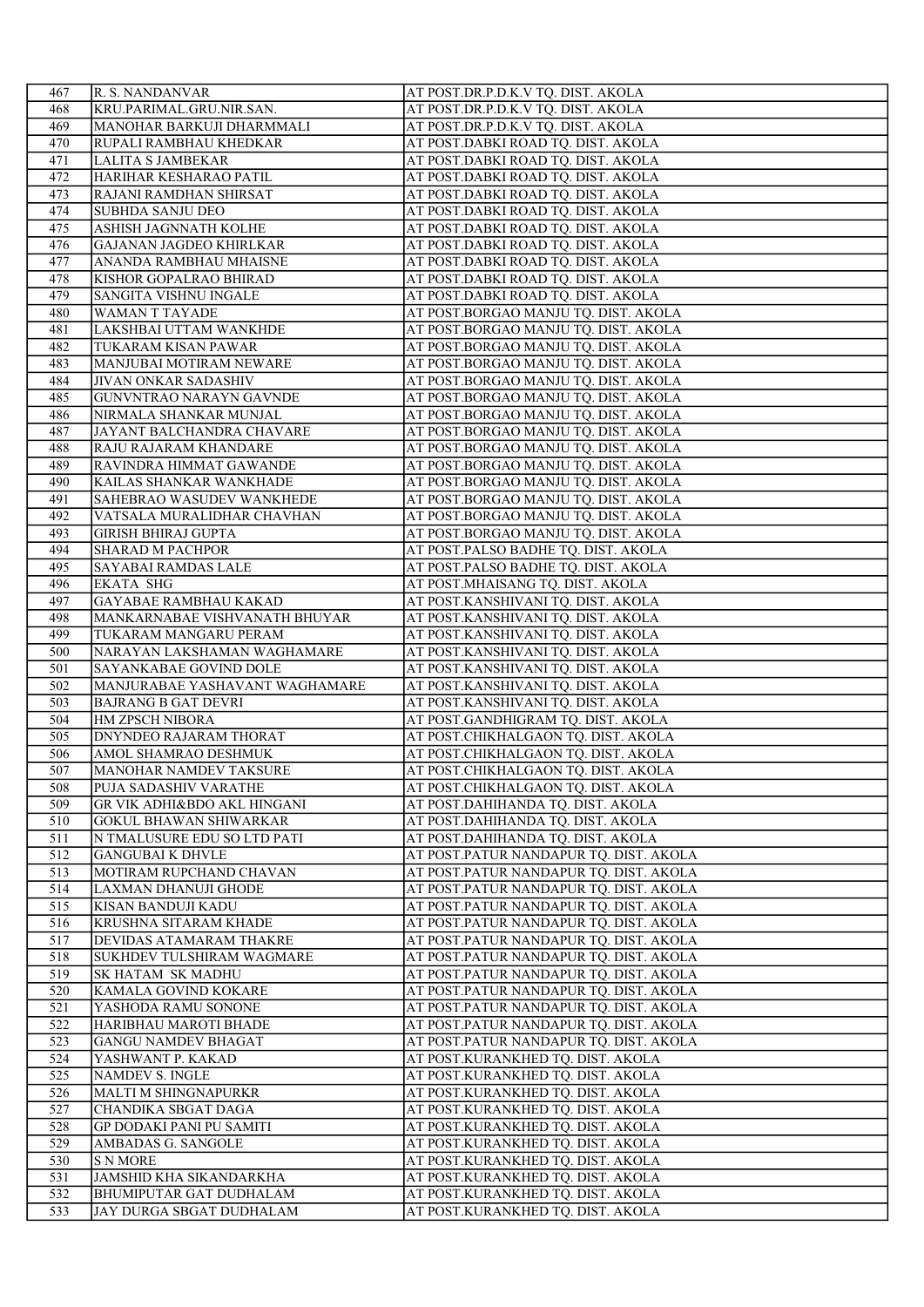| 534        | PRALHAD DHONDUJI GHOGARE                                     | AT POST.GOREGAON KHURD TQ. DIST. AKOLA                                         |
|------------|--------------------------------------------------------------|--------------------------------------------------------------------------------|
| 535        | SADASHIV KISAN THOKARE                                       | AT POST.GOREGAON KHURD TQ. DIST. AKOLA                                         |
| 536        | <b>GAJANAN SANTDAS INGALE</b>                                | AT POST.GOREGAON KHURD TQ. DIST. AKOLA                                         |
| 537        | SHIAJI JR COLL MCVC EDU & TRA                                | AT POST.GOREGAON KHURD TQ. DIST. AKOLA                                         |
| 538        | RAMBILASH DEVAKRAO SHARMA                                    | AT POST.GOREGAON KHURD TQ. DIST. AKOLA                                         |
| 539        | SHAKUNTALA PANDURANG KHOLE                                   | AT POST.GOREGAON KHURD TQ. DIST. AKOLA                                         |
| 540        | MATHURA KASHIRAM TALE                                        | AT POST.GOREGAON KHURD TQ. DIST. AKOLA                                         |
| 541        | <b>BHAUSAHEB V DESHMUKH</b>                                  | AT POST.UMARI TQ. DIST. AKOLA                                                  |
| 542        | RUKHMINI BACHAT GAT                                          | AT POST.UMARI TQ. DIST. AKOLA                                                  |
| 543        | LAXMAN V WANKHADE                                            | AT POST.UMARI TQ. DIST. AKOLA                                                  |
| 544        | SUDHIR MORESHWAR KANDEKAR                                    | AT POST.UMARI TQ. DIST. AKOLA                                                  |
| 545        | SHALINI ANANTRAO JOSHI                                       | AT POST.UMARI TQ. DIST. AKOLA                                                  |
| 546        | AVINASH SWAY. SAH. SAMUH GAT                                 | AT POST.UMARI TQ. DIST. AKOLA<br>AT POST.UMARI TQ. DIST. AKOLA                 |
| 547<br>548 | ANNAPURNA GOVINDRAO TAPARE<br><b>WASUDEV SHIVRAM HANDE</b>   | AT POST.UMARI TQ. DIST. AKOLA                                                  |
| 549        | ARVIND SHAMRAO SHEGOKAR                                      | AT POST.UMARI TQ. DIST. AKOLA                                                  |
| 550        | KIRAN MAHADEV SADANSHIV                                      | AT POST.UMARI TQ. DIST. AKOLA                                                  |
| 551        | <b>DE WANKHADE</b>                                           | AT POST.UMARI TQ. DIST. AKOLA                                                  |
| 552        | <b>GANESH KASHIRAM KALE</b>                                  | AT POST.UMARI TQ. DIST. AKOLA                                                  |
| 553        | <b>VITTAL S TAYDE</b>                                        | AT POST.UMARI TQ. DIST. AKOLA                                                  |
| 554        | <b>SUWARNA DILIP TAROLE</b>                                  | AT POST.UMARI TQ. DIST. AKOLA                                                  |
| 555        | <b>ANIL U HANDE</b>                                          | AT POST.UMARI TQ. DIST. AKOLA                                                  |
| 556        | MAHADEV S SHANDE                                             | AT POST.UMARI TQ. DIST. AKOLA                                                  |
| 557        | RAMESH A DESHMUKH                                            | AT POST.UMARI TQ. DIST. AKOLA                                                  |
| 558        | SHAKUNTALA T MURUMKAR                                        | AT POST.UMARI TQ. DIST. AKOLA                                                  |
| 559        | HIMMAT BABAURAO SHINDE                                       | AT POST.UMARI TQ. DIST. AKOLA                                                  |
| 560        | SHRAVAN SHIVAJI WADEKAR                                      | AT POST.UMARI TQ. DIST. AKOLA                                                  |
| 561        | CHANDRASHEKAR N. INGALE                                      | AT POST.UMARI TQ. DIST. AKOLA                                                  |
| 562        | DEVKABAI GANPAT RAUT                                         | AT POST.UMARI TQ. DIST. AKOLA                                                  |
| 563        | <b>JANGID ENG. &amp; FEBRICATORS</b>                         | AT POST.UMARI TQ. DIST. AKOLA                                                  |
| 564        | <b>SUGANDHA M WANKHADE</b>                                   | AT POST.UMARI TQ. DIST. AKOLA                                                  |
| 565        | VATSALA R. MASANE                                            | AT POST.UMARI TQ. DIST. AKOLA                                                  |
| 566<br>567 | SUMANTAI VASANTRAO JAMODKAR<br>GAJANAN M. MANJULKAR          | AT POST.UMARI TQ. DIST. AKOLA<br>AT POST.UMARI TQ. DIST. AKOLA                 |
| 568        | PRAKASH LAKSHMAN SHIRSAT                                     | AT POST.UMARI TQ. DIST. AKOLA                                                  |
| 569        | SUSHMA RAMKRUSHNA GANORKAR                                   | AT POST.UMARI TQ. DIST. AKOLA                                                  |
| 570        | RAMESHVAR GULABRAO DEVAR                                     | AT POST.UMARI TQ. DIST. AKOLA                                                  |
| 571        | KANHAIYALAL R YADAV                                          | AT POST.UMARI TQ. DIST. AKOLA                                                  |
| 572        | PRATIBHA VISHWASRAO MHAISNE                                  | AT POST.UMARI TQ. DIST. AKOLA                                                  |
| 573        | SIDHARTH VID. VET.ANU KHATE                                  | AT POST.UMARI TQ. DIST. AKOLA                                                  |
| 574        | NIRMALA RATNAKAR SAVAIKAR                                    | AT POST.UMARI TQ. DIST. AKOLA                                                  |
| 575        | RUPESH SATYANARAYAN JAISWAL                                  | AT POST.UMARI TQ. DIST. AKOLA                                                  |
| 576        | <b>GEETA PRALHDRAO LONKAR</b>                                | AT POST.UMARI TQ. DIST. AKOLA                                                  |
| 577        | MANKARNA SAKHARAM SALUNKHE                                   | AT POST.RANPISE NAGAR TQ. DIST. AKOLA                                          |
| 578        | JYOTIRAM CHANDRABHAN JADHAV                                  | AT POST.RANPISE NAGAR TQ. DIST. AKOLA                                          |
| 579        | ANANDRAO ONKARRAO PAGRUT                                     | AT POST.RANPISE NAGAR TQ. DIST. AKOLA                                          |
| 580        | <b>BALWANT VASUDAORAO KHULE</b>                              | AT POST.RANPISE NAGAR TQ. DIST. AKOLA                                          |
| 581        | SAU. KUSUM DADARAO SARODE                                    | AT POST.RANPISE NAGAR TQ. DIST. AKOLA                                          |
| 582<br>583 | SHRIPAD SHANKAR JOSHI                                        | AT POST.RANPISE NAGAR TQ. DIST. AKOLA                                          |
| 584        | SAKHARAM MARUTI SALUNKHE<br>MURLIDHAR VISHWNATH SAKHARE      | AT POST.RANPISE NAGAR TQ. DIST. AKOLA<br>AT POST.RANPISE NAGAR TO. DIST. AKOLA |
| 585        | YASHODABAI P. WANKHADE                                       | AT POST.RANPISE NAGAR TQ. DIST. AKOLA                                          |
| 586        | DADARAO BHAURAO SARODE                                       | AT POST.RANPISE NAGAR TQ. DIST. AKOLA                                          |
| 587        | MURLIDHAR NIMBAJI BAGAD                                      | AT POST.RANPISE NAGAR TQ. DIST. AKOLA                                          |
| 588        | INDUMATI DURGADAS SINTHANKAR                                 | AT POST.RANPISE NAGAR TQ. DIST. AKOLA                                          |
| 589        | DR. VIJAYA PUNDLIK MIRASHE                                   | AT POST.RANPISE NAGAR TQ. DIST. AKOLA                                          |
| 590        | <b>WAMAN S. HATE</b>                                         | AT POST.RANPISE NAGAR TQ. DIST. AKOLA                                          |
| 591        | KUSUM MADHUKAR KALE                                          | AT POST.RANPISE NAGAR TQ. DIST. AKOLA                                          |
| 592        | <b>INDUMATI VASUDEV DANDVATE</b>                             | AT POST.RANPISE NAGAR TQ. DIST. AKOLA                                          |
| 593        | PRAKASH MAHADEO DHANOKAR                                     | AT POST.RANPISE NAGAR TQ. DIST. AKOLA                                          |
| 594        | SANGITA RAMESWAR DONGE                                       | AT POST.RANPISE NAGAR TQ. DIST. AKOLA                                          |
| 595        | BANDU PANDURANG WANKHADE                                     | AT POST.RANPISE NAGAR TQ. DIST. AKOLA                                          |
| 596<br>597 | SATISH VASANTARAO DESHMUKH<br>SHANKARRAO MAHADEVRAO CHAVANDE | AT POST.RANPISE NAGAR TQ. DIST. AKOLA<br>AT POST.RANPISE NAGAR TQ. DIST. AKOLA |
| 598        | SADANAND NARAYAN THAKARE                                     | AT POST.RANPISE NAGAR TQ. DIST. AKOLA                                          |
| 599        | AMIT PANDURANJ BANGINWAR                                     | AT POST.RANPISE NAGAR TQ. DIST. AKOLA                                          |
| 600        | <b>H N RAWALKAR</b>                                          | AT POST.RANPISE NAGAR TQ. DIST. AKOLA                                          |
|            |                                                              |                                                                                |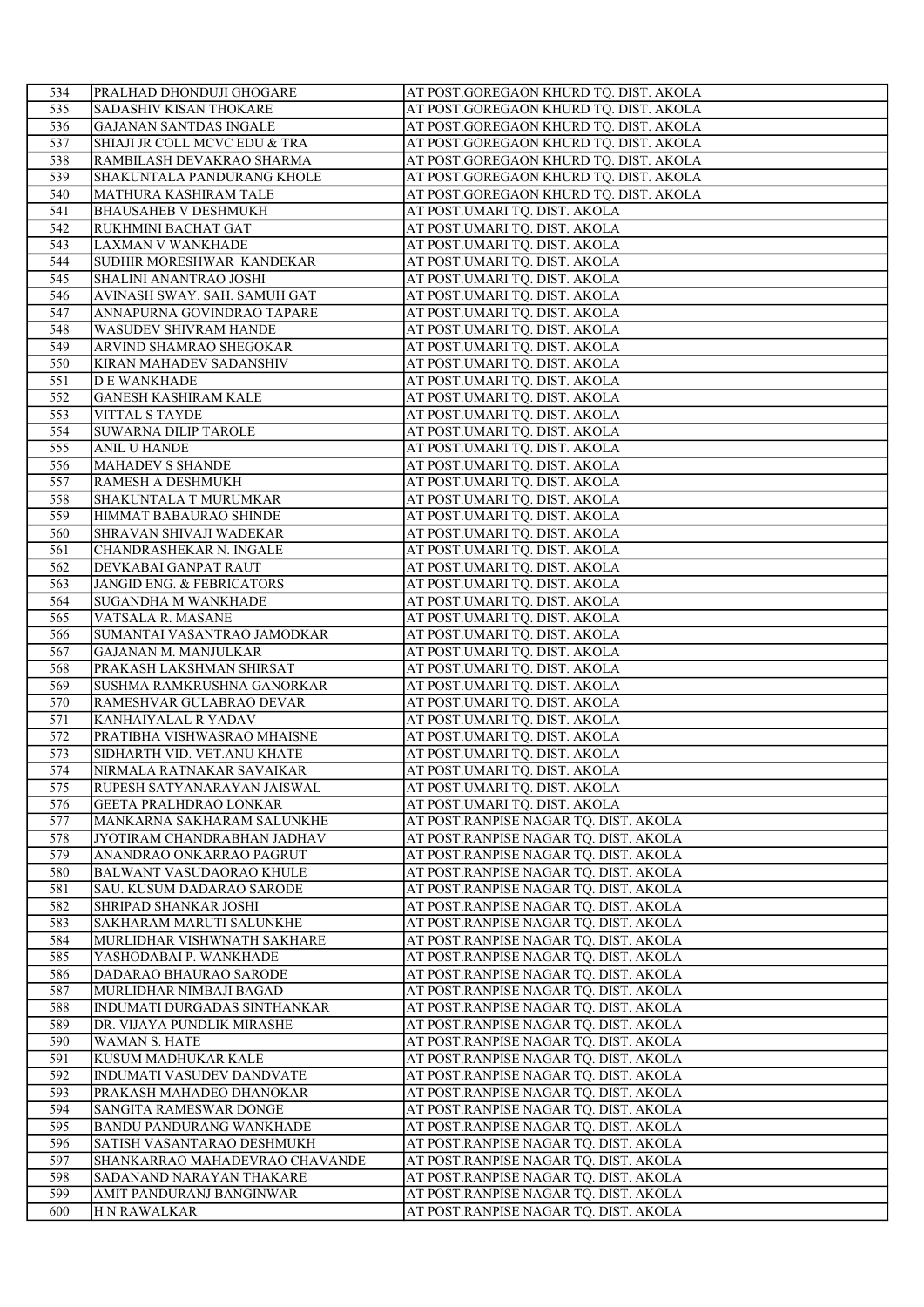| 601        | SONABAI NARAYAN RAMEKAR                             | AT POST.RANPISE NAGAR TQ. DIST. AKOLA                                          |
|------------|-----------------------------------------------------|--------------------------------------------------------------------------------|
| 602        | DINKAR KISANRAO WAKODE                              | AT POST.RANPISE NAGAR TQ. DIST. AKOLA                                          |
| 603        | SUDHIR SHRINIWAS PETHE                              | AT POST.RANPISE NAGAR TQ. DIST. AKOLA                                          |
| 604        | MADHAVRAO AMBADAS GHODE                             | AT POST.RANPISE NAGAR TQ. DIST. AKOLA                                          |
| 605        | KASHIRAO GANGARAM RAUT                              | AT POST.RANPISE NAGAR TQ. DIST. AKOLA                                          |
| 606        | RAVINDRA BHAGAVANTRAO DESHMUKH                      | AT POST.RANPISE NAGAR TQ. DIST. AKOLA                                          |
| 607        | DYANESHWAR PUNJAJI CHAPAIT                          | AT POST.RANPISE NAGAR TQ. DIST. AKOLA                                          |
| 608        | <b>AMIT RAMESH BAJARE</b>                           | AT POST.RANPISE NAGAR TQ. DIST. AKOLA                                          |
| 609        | PIYUSH BHASHKARRAO SHELKE                           | AT POST.RANPISE NAGAR TQ. DIST. AKOLA                                          |
| 610        | ALKA KAMAL DHONDFALE                                | AT POST.RANPISE NAGAR TQ. DIST. AKOLA                                          |
| 611        | MANIK TUKARAM MULE                                  | AT POST.RANPISE NAGAR TQ. DIST. AKOLA                                          |
| 612        | KUSAM RAMRAO PHOKMARE                               | AT POST.RANPISE NAGAR TQ. DIST. AKOLA                                          |
| 613        | RAMATAI RAMRAO DHOKE                                | AT POST.RANPISE NAGAR TQ. DIST. AKOLA                                          |
| 614        | KAUSALYABAI HASANRAO DESHMUKH                       | AT POST.RANPISE NAGAR TQ. DIST. AKOLA                                          |
| 615        | KRUSHNA PRALHADRAO DESHMUKH                         | AT POST.RANPISE NAGAR TQ. DIST. AKOLA                                          |
| 616        | <b>JAIMALA RAMESH KOHLE</b>                         | AT POST.RANPISE NAGAR TQ. DIST. AKOLA                                          |
| 617        | KISHOR ASHOK THAKRE                                 | AT POST.RANPISE NAGAR TQ. DIST. AKOLA                                          |
| 618        | NILIMA SANJAY CHAVHAN                               | AT POST.RANPISE NAGAR TQ. DIST. AKOLA                                          |
| 619        | UDAYNAGRIPATSANSTHAMAR. AKOLA                       | AT POST.RANPISE NAGAR TQ. DIST. AKOLA                                          |
| 620        | VIDHYA MUKUND DESHMUKH                              | AT POST.RANPISE NAGAR TQ. DIST. AKOLA                                          |
| 621        | SANTOSH SHANKARRAO MURUMKAR                         | AT POST.RANPISE NAGAR TQ. DIST. AKOLA                                          |
| 622        | VARSHA DILIPRAO KONDE                               | AT POST.RANPISE NAGAR TQ. DIST. AKOLA                                          |
| 623        | SURESH JANRAO GARALE                                | AT POST.RANPISE NAGAR TQ. DIST. AKOLA                                          |
| 624        | SAU. SHOBHA BALABHAU JAWANJAL                       | AT POST.RANPISE NAGAR TQ. DIST. AKOLA                                          |
| 625        | PRAMOD PRALHAD THAKARE                              | AT POST.RANPISE NAGAR TQ. DIST. AKOLA                                          |
| 626        | DATTATRAY BHASKAR THALE                             | AT POST.RANPISE NAGAR TQ. DIST. AKOLA                                          |
| 627        | <b>GOPAL PANDURANG AKHARE</b>                       | AT POST.RANPISE NAGAR TQ. DIST. AKOLA                                          |
| 628        | PRTIBHA KRUSHNARAO BALAPURE                         | AT POST.RANPISE NAGAR TQ. DIST. AKOLA                                          |
| 629        | SULBHA CHANDRAKIRAN LUNGE                           | AT POST.RANPISE NAGAR TQ. DIST. AKOLA                                          |
| 630        | MALTI VIJAY KALNE                                   | AT POST.RANPISE NAGAR TQ. DIST. AKOLA                                          |
|            |                                                     | AT POST.RANPISE NAGAR TQ. DIST. AKOLA                                          |
| 631        | PRASHANT KASHIRAM ROJATKAR                          | AT POST.RANPISE NAGAR TQ. DIST. AKOLA                                          |
| 632        | <b>RUPALI PRAMUDAS THORAT</b><br><b>USHA D DUBE</b> |                                                                                |
| 633<br>634 |                                                     | AT POST.RANPISE NAGAR TQ. DIST. AKOLA                                          |
| 635        | SURBHI PRALHADRAO CHOUDHARI                         | AT POST.RANPISE NAGAR TQ. DIST. AKOLA                                          |
| 636        | VIJAY RAMCHANDRA RAUT                               | AT POST.RANPISE NAGAR TQ. DIST. AKOLA<br>AT POST.RANPISE NAGAR TQ. DIST. AKOLA |
|            | DIPALI BHANUDAS KATHALKAR                           |                                                                                |
| 637        | RAJANI RAMESH DESHPANDE                             | AT POST.RANPISE NAGAR TQ. DIST. AKOLA<br>AT POST.RANPISE NAGAR TQ. DIST. AKOLA |
| 638        | SAHEBRAO WASUDEVRAO PATIL                           |                                                                                |
| 639        | ANIL PUNJABRAO JAWARKAR                             | AT POST.RANPISE NAGAR TQ. DIST. AKOLA                                          |
| 640<br>641 | <b>BALKRUSHNA PANDHARI JANE</b>                     | AT POST.RANPISE NAGAR TQ. DIST. AKOLA                                          |
|            | PRITI SUNIL TRIVEDI                                 | AT POST.RANPISE NAGAR TQ. DIST. AKOLA                                          |
| 642        | <b>SAPNA VINAY MOHARE</b>                           | AT POST.RANPISE NAGAR TQ. DIST. AKOLA                                          |
| 643        | <b>SUREKHA RAVINDRA GIRI</b>                        | AT POST.RANPISE NAGAR TQ. DIST. AKOLA                                          |
| 644        | PRADNYA RAVIDRA DESHPANDE                           | AT POST.RANPISE NAGAR TQ. DIST. AKOLA                                          |
| 645        | NATTHUJI JAYRAMJI LOKHANDE                          | AT POST.RANPISE NAGAR TQ. DIST. AKOLA                                          |
| 646        | MILIND JAGNNATH SOLANKE                             | AT POST.RANPISE NAGAR TQ. DIST. AKOLA                                          |
| 647        | PRATIBHA YASHVANT PATIL                             | AT POST.RANPISE NAGAR TQ. DIST. AKOLA                                          |
| 648        | KALYANI GAJANAN PADMANE                             | AT POST.RANPISE NAGAR TQ. DIST. AKOLA                                          |
| 649        | DIGAMBAR SHANKARRAO NAKAT                           | AT POST.RANPISE NAGAR TQ. DIST. AKOLA                                          |
| 650        | AVDHUT MAHADEORAO TELHARKAR                         | AT POST.RANPISE NAGAR TO. DIST. AKOLA                                          |
| 651        | DHANANJAY HANUMANT TIVASKAR                         | AT POST.RANPISE NAGAR TQ. DIST. AKOLA                                          |
| 652        | <b>SAU RENU ARUN RAUT</b>                           | AT POST.RANPISE NAGAR TQ. DIST. AKOLA                                          |
| 653        | NAGRAJ BHADU PATIL                                  | AT POST.RANPISE NAGAR TQ. DIST. AKOLA                                          |
| 654        | PRITI VIJAY PATHAK                                  | AT POST.RANPISE NAGAR TQ. DIST. AKOLA                                          |
| 655        | JIJAO M. SANSADHAN V. SANSTA                        | AT POST.RANPISE NAGAR TQ. DIST. AKOLA                                          |
| 656        | SANTOSH BABANRAO SHENDE                             | AT POST.RANPISE NAGAR TQ. DIST. AKOLA                                          |
| 657        | VISHVASARANG BALIRAM GAWANDE                        | AT POST.RANPISE NAGAR TQ. DIST. AKOLA                                          |
| 658        | <b>SANDEEP RAMESH DIKHOLE</b>                       | AT POST.RANPISE NAGAR TQ. DIST. AKOLA                                          |
| 659        | WASANT DEVIPANT BALKHADE                            | AT POST.RANPISE NAGAR TQ. DIST. AKOLA                                          |
| 660        | NIRMAL PURSHOTTAM GAWANDE                           | AT POST.RANPISE NAGAR TQ. DIST. AKOLA                                          |
| 661        | SHILATAI DILIP PATIL                                | AT POST.RANPISE NAGAR TQ. DIST. AKOLA                                          |
| 662        | PADMATAI MOHANRAO AHERKAR                           | AT POST.RANPISE NAGAR TQ. DIST. AKOLA                                          |
| 663        | RAMDAS DHOULATRAO MANGE                             | AT POST.RANPISE NAGAR TQ. DIST. AKOLA                                          |
| 664        | SURESH LAXMANRAO KATKAR                             | AT POST.RANPISE NAGAR TQ. DIST. AKOLA                                          |
| 665        | ASHOK NARAYAN MATTALKAR                             | AT POST.RANPISE NAGAR TQ. DIST. AKOLA                                          |
| 666        | SHIVCHARAN L PURI                                   | AT POST.RANPISE NAGAR TQ. DIST. AKOLA                                          |
| 667        | ASHOK DHOULAT PAWAR                                 | AT POST.RANPISE NAGAR TQ. DIST. AKOLA                                          |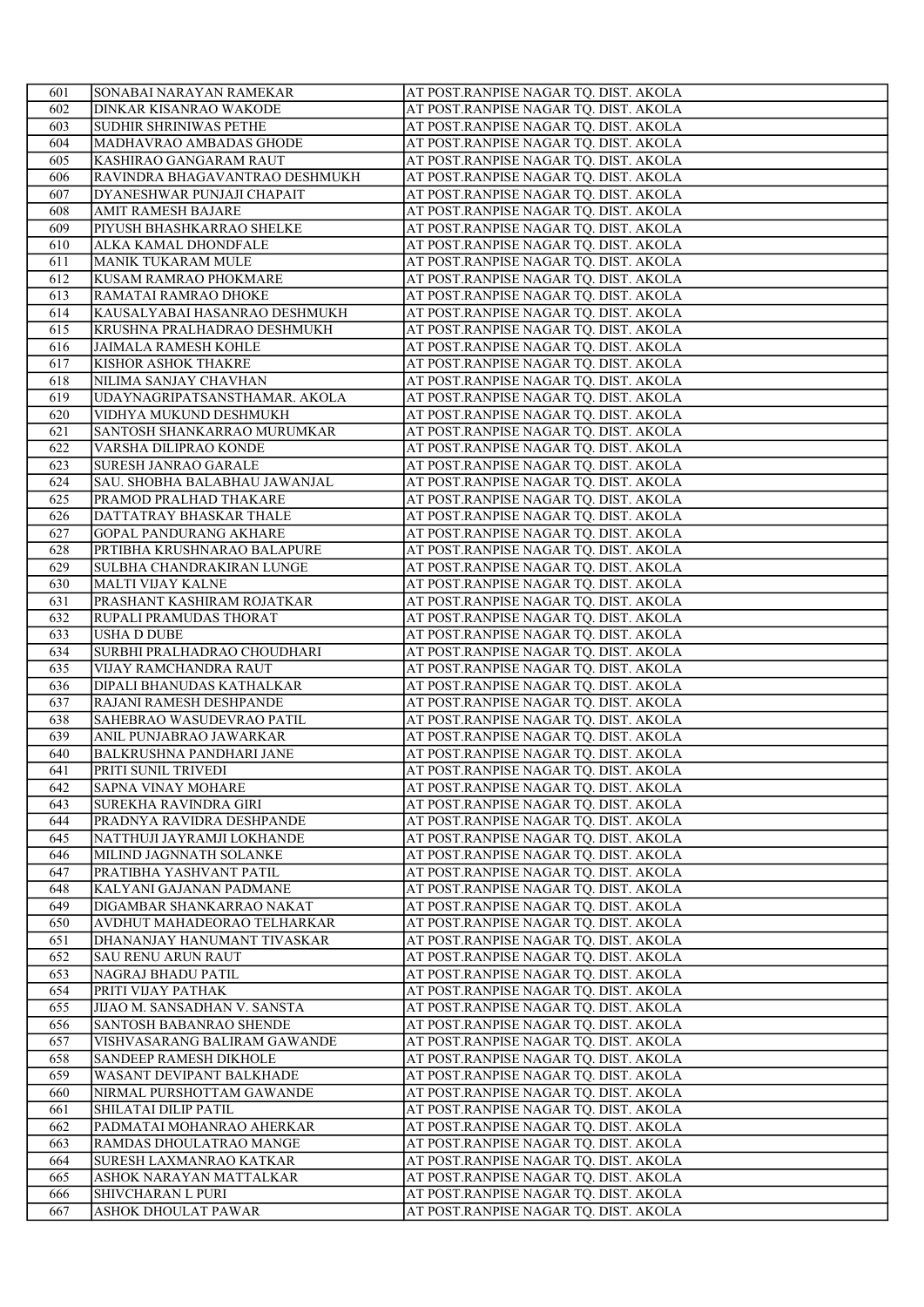| 668        | <b>BHASKAR RAMBHAU CHALISGAVKAR</b>                | AT POST.RANPISE NAGAR TQ. DIST. AKOLA                                                            |
|------------|----------------------------------------------------|--------------------------------------------------------------------------------------------------|
| 669        | SANGITA MURLIDHAR ZAKARE                           | AT POST.RANPISE NAGAR TQ. DIST. AKOLA                                                            |
| 670        | VALLABH NARAYAN NANDAPURE                          | AT POST.RANPISE NAGAR TQ. DIST. AKOLA                                                            |
| 671        | MANORANJAN G. CHOUDHARI                            | AT POST.RANPISE NAGAR TQ. DIST. AKOLA                                                            |
| 672        | DILIP KISHANRAO SAWALE                             | AT POST.RANPISE NAGAR TQ. DIST. AKOLA                                                            |
| 673        | RAVINDRA WAMANRAO GAWANDE                          | AT POST.RANPISE NAGAR TQ. DIST. AKOLA                                                            |
| 674        | PUNESWAR G. KAPSHIKAR                              | AT POST.RANPISE NAGAR TQ. DIST. AKOLA                                                            |
| 675        | RAVINDRA WAMANRAO TAPRE                            | AT POST.RANPISE NAGAR TQ. DIST. AKOLA                                                            |
| 676        | ARVIND GANPAT DENGE                                | AT POST.RANPISE NAGAR TQ. DIST. AKOLA                                                            |
| 677        | HEMANT MAHADEORAO BHUIBHAR                         | AT POST.RANPISE NAGAR TQ. DIST. AKOLA                                                            |
| 678        | JAGATRAO UTTAMRAO JAYLE                            | AT POST.RANPISE NAGAR TQ. DIST. AKOLA                                                            |
| 679        | ANJALI VINAYAKRAO LANDE                            | AT POST.RANPISE NAGAR TQ. DIST. AKOLA                                                            |
| 680        | AVINASH RUPRAO CHANDAN                             | AT POST.RANPISE NAGAR TQ. DIST. AKOLA                                                            |
| 681        | KASHIRAO BAJIRAO DESHMUKH                          | AT POST.RANPISE NAGAR TQ. DIST. AKOLA                                                            |
| 682        | SANJAB GANESHRAOJI DESHMUKH                        | AT POST.RANPISE NAGAR TQ. DIST. AKOLA                                                            |
| 683        | NAGESH TRAYMBAKRAO THORAT                          | AT POST.RANPISE NAGAR TQ. DIST. AKOLA                                                            |
| 684        | ANKUSH TULSIRAM PATIL                              | AT POST.RANPISE NAGAR TQ. DIST. AKOLA                                                            |
| 685        | MILIND PURUSHOTTAM KULKARNI                        | AT POST.RANPISE NAGAR TQ. DIST. AKOLA                                                            |
| 686        | SAHNKARRAO RAGHOBAJI BHOYAR                        | AT POST.RANPISE NAGAR TQ. DIST. AKOLA                                                            |
| 687        | DEVIDAS LAXMAN MHASAYE                             | AT POST.RANPISE NAGAR TQ. DIST. AKOLA                                                            |
| 688        | <b>AKUL BHIMARAO KOKATE</b>                        | AT POST.RANPISE NAGAR TQ. DIST. AKOLA                                                            |
| 689        | KALPANA SHRIRAM KALMEGH                            | AT POST.RANPISE NAGAR TQ. DIST. AKOLA                                                            |
| 690        | SUNIL UMASHANKAR KAPILE                            | AT POST.RANPISE NAGAR TQ. DIST. AKOLA                                                            |
| 691        | ANURADHA SHRIRAM KALE                              | AT POST.RANPISE NAGAR TQ. DIST. AKOLA                                                            |
| 692        | NARENDRA VITTALDAS BELORAKAR                       | AT POST.RANPISE NAGAR TQ. DIST. AKOLA                                                            |
| 693        | <b>SAU. DEEPA SUNIL KALBANDE</b>                   | AT POST.RANPISE NAGAR TQ. DIST. AKOLA                                                            |
| 694        | RAMESH MOTIRAM HATE                                | AT POST.RANPISE NAGAR TQ. DIST. AKOLA                                                            |
| 695        | PANKAJ CHATRUGHNA WANKHADE                         | AT POST.RANPISE NAGAR TQ. DIST. AKOLA                                                            |
| 696        | RAMDAS PHAKIRA KHANDARE                            | AT POST.RANPISE NAGAR TQ. DIST. AKOLA                                                            |
| 697        | <b>SAU. MEENA MANOHAR TELE</b>                     | AT POST.RANPISE NAGAR TQ. DIST. AKOLA                                                            |
| 698        | JAIKISHAN MADHURANI NAKWAL                         | AT POST.RANPISE NAGAR TQ. DIST. AKOLA                                                            |
| 699        | PRADIP HARIBHAU KHADE                              | AT POST.RANPISE NAGAR TQ. DIST. AKOLA                                                            |
| 700        | ARUN LAXMAN NIKALJE                                | AT POST.RANPISE NAGAR TQ. DIST. AKOLA                                                            |
| 701        | REKHA NARENDRA PATIL                               | AT POST.RANPISE NAGAR TQ. DIST. AKOLA                                                            |
| 702        | <b>BANSIRAM VAMANRAO SAKHARE</b>                   | AT POST.RANPISE NAGAR TQ. DIST. AKOLA                                                            |
| 703        | MILIND SHAMRAO WAHURWAGH                           | AT POST.RANPISE NAGAR TQ. DIST. AKOLA                                                            |
| 704        | MAMTA SHASHIKANT PADWADKAR                         | AT POST.RANPISE NAGAR TQ. DIST. AKOLA                                                            |
| 705        | <b>K S MARU</b>                                    | AT POST.RANPISE NAGAR TQ. DIST. AKOLA                                                            |
| 706        | SUNANDA LAXMANRAO PATIL                            | AT POST.RANPISE NAGAR TQ. DIST. AKOLA                                                            |
| 707        | RAJESH CANDRAKIRAN LUNGE                           | AT POST.RANPISE NAGAR TQ. DIST. AKOLA                                                            |
| 708        | <b>SATISH RAMDAS GAWANDE</b>                       | AT POST.RANPISE NAGAR TQ. DIST. AKOLA                                                            |
| 709        | GOUKRNABAI JAGDEV AVACHAR                          | AT POST.AAGAR TQ. DIST. AKOLA                                                                    |
| 710        | DAYARAM SONAJI RATHOD                              | AT POST.AAGAR TQ. DIST. AKOLA                                                                    |
| 711        | BHARTIYA VID.MAN.KAM.SAH.PAT.S                     | AT POST.RATANLAL PLOT TQ. DIST. AKOLA                                                            |
|            |                                                    | AT POST.RATANLAL PLOT TQ. DIST. AKOLA                                                            |
| 712<br>713 | ARTI RAJESHWAR DESHPANDE                           |                                                                                                  |
|            | <b>BALKRUSHNA PURSHOTTAM FAGDE</b>                 | AT POST.RATANLAL PLOT TQ. DIST. AKOLA                                                            |
| 714        | ABDUL REHMAN ABDUL LATIPH<br>DEVIDAS SUPDAJI GAWAI | AT POST.RATANLAL PLOT TQ. DIST. AKOLA<br>AT POST.RATANLAL PLOT TQ. DIST. AKOLA                   |
| 715        | GOVIND SHIVPRASAD CHAUDHARI                        |                                                                                                  |
| 716        | PREAMRAO CHANDUJI JADHAV                           | AT POST.BARSHITAKLI TQ.BARSHITAKLI DIST. AKOLA<br>AT POST.BARSHITAKLI TQ.BARSHITAKLI DIST. AKOLA |
| 717<br>718 |                                                    |                                                                                                  |
| 719        | PUSHPA T WAGHMARE<br><b>MANIK BALIRAM JAIN</b>     | AT POST.BARSHITAKLI TQ.BARSHITAKLI DIST. AKOLA                                                   |
|            |                                                    | AT POST.BARSHITAKLI TQ.BARSHITAKLI DIST. AKOLA                                                   |
| 720        | <b>SHEVA S. PUNOTI</b>                             | AT POST.BARSHITAKLI TQ.BARSHITAKLI DIST. AKOLA                                                   |
| 721        | <b>SHANKAR B SAGAR</b>                             | AT POST.BARSHITAKLI TQ.BARSHITAKLI DIST. AKOLA                                                   |
| 722        | <b>GANGUBAI PUNDALIK THAKARE</b>                   | AT POST.BARSHITAKLI TQ.BARSHITAKLI DIST. AKOLA                                                   |
| 723        | M. P. NIYOJITBAHU S.PANI WAPAR                     | AT POST.BARSHITAKLI TQ.BARSHITAKLI DIST. AKOLA                                                   |
| 724        | AVSAYAK ALHIRA PARK GRUH NIRMA                     | AT POST.BARSHITAKLI TQ.BARSHITAKLI DIST. AKOLA                                                   |
| 725        | DURGABAI UTTAMRAV DHORE                            | AT POST.BARSHITAKLI TQ.BARSHITAKLI DIST. AKOLA                                                   |
| 726        | PARVATI BAI MAROTI MAARATHE                        | AT POST.BARSHITAKLI TQ.BARSHITAKLI DIST. AKOLA                                                   |
| 727        | H.M. GAJANAN MAHA.VID.MAHAN                        | AT POST.BARSHITAKLI TQ.BARSHITAKLI DIST. AKOLA                                                   |
| 728        | <b>GOPAL H DHORE</b>                               | AT POST.BARSHITAKLI TQ.BARSHITAKLI DIST. AKOLA                                                   |
| 729        | VIJAY D. UTAPADAK                                  | AT POST.BARSHITAKLI TQ.BARSHITAKLI DIST. AKOLA                                                   |
| 730        | SHARKHA ABDULKHA FATHMABE                          | AT POST.BARSHITAKLI TQ.BARSHITAKLI DIST. AKOLA                                                   |
| 731        | JAI JAVAN SHET. SW.SAH.BA.GAT                      | AT POST.BARSHITAKLI TQ.BARSHITAKLI DIST. AKOLA                                                   |
| 732        | <b>SHOBADEVI KISHOR GOYANKAR</b>                   | AT POST.BARSHITAKLI TQ.BARSHITAKLI DIST. AKOLA                                                   |
| 733        | <b>SHEVA O. PATAKHED</b>                           | AT POST.BARSHITAKLI TQ.BARSHITAKLI DIST. AKOLA                                                   |
| 734        | PUNDILICK RAJARAM JAMNICK                          | AT POST.BARSHITAKLI TQ.BARSHITAKLI DIST. AKOLA                                                   |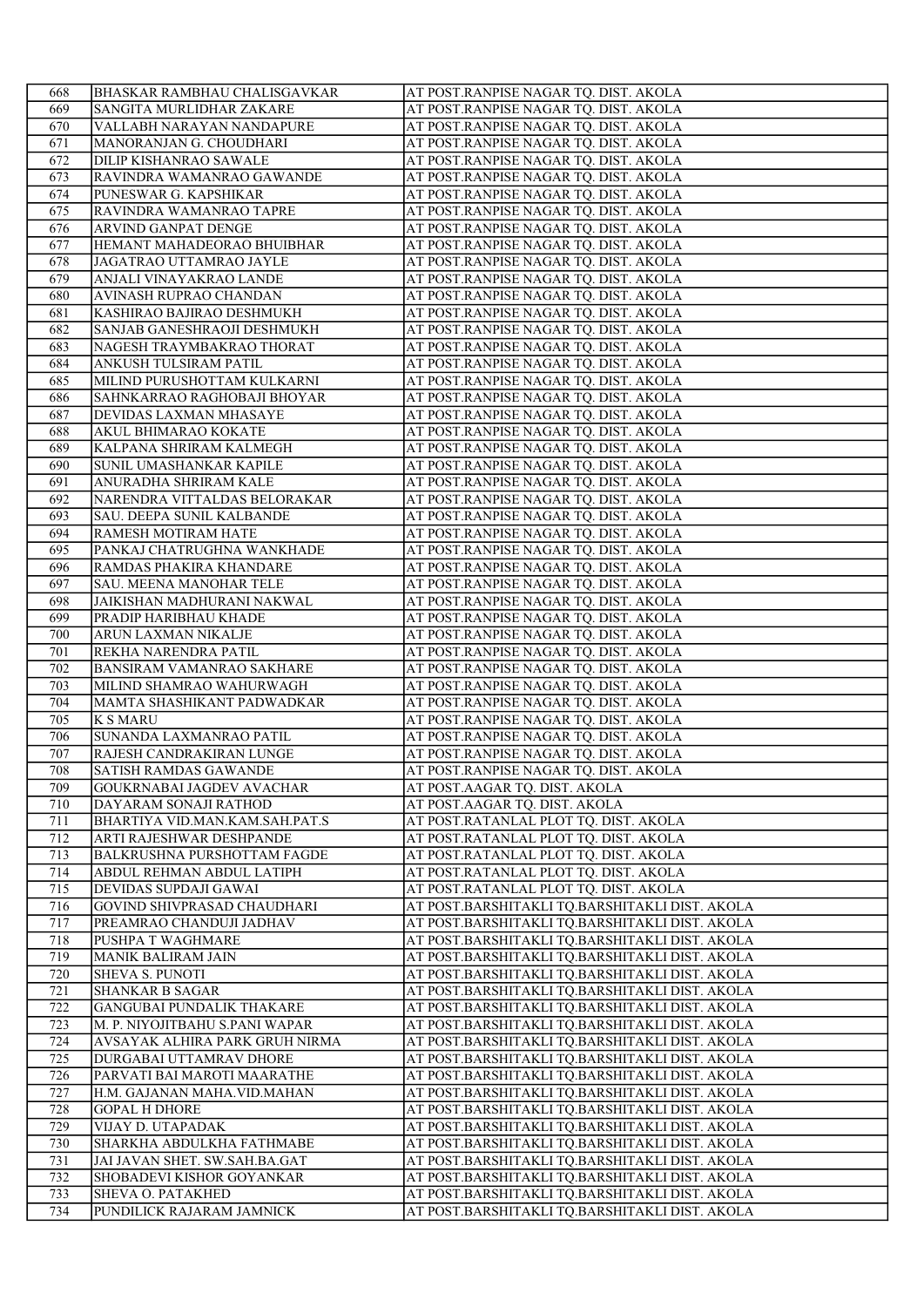| 735        | ABHINAVA DUDHA U. SALPI                             | AT POST.BARSHITAKLI TQ.BARSHITAKLI DIST. AKOLA                                                   |
|------------|-----------------------------------------------------|--------------------------------------------------------------------------------------------------|
| 736        | KURSHNAJI KESHAW DHANGAR                            | AT POST.BARSHITAKLI TQ.BARSHITAKLI DIST. AKOLA                                                   |
| 737        | SHEVA O. DAGADPARWA                                 | AT POST.BARSHITAKLI TQ.BARSHITAKLI DIST. AKOLA                                                   |
| 738        | <b>BHIM SHAKTI DUDHA U</b>                          | AT POST.BARSHITAKLI TQ.BARSHITAKLI DIST. AKOLA                                                   |
| 739        | BHIMRAO BAPURAO DESHMUKH                            | AT POST.BARSHITAKLI TQ.BARSHITAKLI DIST. AKOLA                                                   |
| 740        | MOTIRAM UDEBHAN LAHANE                              | AT POST.BARSHITAKLI TQ.BARSHITAKLI DIST. AKOLA                                                   |
| 741        | <b>SKADER SUMBRAO</b>                               | AT POST.BARSHITAKLI TQ.BARSHITAKLI DIST. AKOLA                                                   |
| 742        | SHEVA A. AJANI KU.                                  | AT POST.BARSHITAKLI TQ.BARSHITAKLI DIST. AKOLA                                                   |
| 743        | ASHOK AVDHUTRAV BULBULE                             | AT POST.BARSHITAKLI TQ.BARSHITAKLI DIST. AKOLA                                                   |
| 744        | ANAND DEVIDAS VANKHADE                              | AT POST.BARSHITAKLI TQ.BARSHITAKLI DIST. AKOLA                                                   |
| 745        | SUNADA SHRIRAM KALDATE                              | AT POST.BARSHITAKLI TQ.BARSHITAKLI DIST. AKOLA                                                   |
| 746        | <b>GANESH VASANTRAO JOSHI</b>                       | AT POST.BARSHITAKLI TQ.BARSHITAKLI DIST. AKOLA                                                   |
| 747        | <b>GANESH UKARDA KHEDAKAR</b>                       | AT POST.BARSHITAKLI TQ.BARSHITAKLI DIST. AKOLA                                                   |
| 748        | SHE RAGIB SHE CHAND                                 | AT POST.BARSHITAKLI TQ.BARSHITAKLI DIST. AKOLA                                                   |
| 749        | NAHID ANJUM SHEKH AMIR                              | AT POST.BARSHITAKLI TQ.BARSHITAKLI DIST. AKOLA                                                   |
| 750        | SHEVA S. WAGHA                                      | AT POST.BARSHITAKLI TQ.BARSHITAKLI DIST. AKOLA                                                   |
| 751        | VTTAL RAMRAO GAWANDE                                | AT POST.BARSHITAKLI TQ.BARSHITAKLI DIST. AKOLA                                                   |
| 752        | RUKIMINA VITTALRAO SHIRSAGER                        | AT POST.BARSHITAKLI TQ.BARSHITAKLI DIST. AKOLA                                                   |
| 753        | DAMAYANTI AMBADAS PATIL                             | AT POST.BARSHITAKLI TQ.BARSHITAKLI DIST. AKOLA                                                   |
| 754        | ANUSAYABAI PURUSHOTTAM KARPE                        | AT POST.BARSHITAKLI TQ.BARSHITAKLI DIST. AKOLA                                                   |
| 755        | ANNA GANPATRAO KAWARE                               | AT POST.BARSHITAKLI TQ.BARSHITAKLI DIST. AKOLA                                                   |
| 756        | M. RAFFIK A. AJIJA                                  | AT POST.BARSHITAKLI TQ.BARSHITAKLI DIST. AKOLA                                                   |
| 757        | MAMATA MILIND KULAT                                 | AT POST.BARSHITAKLI TQ.BARSHITAKLI DIST. AKOLA                                                   |
| 758        | RANJANA MURLIDHAR CHAUDHARI                         | AT POST.BARSHITAKLI TQ.BARSHITAKLI DIST. AKOLA                                                   |
| 759        | ARVIND DINKAR KAKAD                                 | AT POST.BARSHITAKLI TQ.BARSHITAKLI DIST. AKOLA                                                   |
| 760        | LAKSHMIBAI LAHUJI DHURANDHAR                        | AT POST.BARSHITAKLI TQ.BARSHITAKLI DIST. AKOLA                                                   |
| 761        | PRALAD NAMDEV RAVARKAR                              | AT POST.BARSHITAKLI TQ.BARSHITAKLI DIST. AKOLA                                                   |
| 762        | NAVODYA MAHILA BACHAT GAT                           | AT POST.BARSHITAKLI TQ.BARSHITAKLI DIST. AKOLA                                                   |
| 763        | RUSTAM RAMCHANDRA LABHADE                           | AT POST.BARSHITAKLI TQ.BARSHITAKLI DIST. AKOLA                                                   |
| 764        | NUSRAJ JAMIL SAI MIR                                | AT POST.BARSHITAKLI TQ.BARSHITAKLI DIST. AKOLA                                                   |
| 765        | ANANT ANIRUDH PATHAK                                | AT POST.BARSHITAKLI TQ.BARSHITAKLI DIST. AKOLA                                                   |
| 766        | <b>GU. RAHEMAN KHA GU. VADENVAJ</b>                 | AT POST.BARSHITAKLI TQ.BARSHITAKLI DIST. AKOLA                                                   |
| 767        | NIRMALABAI GOVINDRAV BHODNE                         | AT POST.BARSHITAKLI TQ.BARSHITAKLI DIST. AKOLA                                                   |
| 768        | UDAY NAGRI SAHKARI PAT SANSTA                       | AT POST.BARSHITAKLI TQ.BARSHITAKLI DIST. AKOLA                                                   |
| 769        | ANANTA NAGORAV MAHALLE                              | AT POST.BARSHITAKLI TQ.BARSHITAKLI DIST. AKOLA                                                   |
| 770        | NARAYAN GOVIND SARODE                               | AT POST.BARSHITAKLI TQ.BARSHITAKLI DIST. AKOLA                                                   |
|            | BASHARAT KHA KARAMT KHA                             | AT POST.BARSHITAKLI TQ.BARSHITAKLI DIST. AKOLA                                                   |
| 771        |                                                     |                                                                                                  |
| 772<br>773 | ASHOK CHANDRABHAN ZARKAR<br>PRABHAKAR BHASKAR KEDAR | AT POST.BARSHITAKLI TQ.BARSHITAKLI DIST. AKOLA<br>AT POST.BARSHITAKLI TQ.BARSHITAKLI DIST. AKOLA |
| 774        | NEMICHAND ANANDSA MAHAJAN                           | AT POST.BARSHITAKLI TQ.BARSHITAKLI DIST. AKOLA                                                   |
| 775        | M KURAM KHA M RAFIK                                 | AT POST.BARSHITAKLI TQ.BARSHITAKLI DIST. AKOLA                                                   |
|            | NATTHU TULSHIRAM PATOND                             | AT POST.BARSHITAKLI TQ.BARSHITAKLI DIST. AKOLA                                                   |
| 776        |                                                     |                                                                                                  |
| 777<br>778 | KAZIMODIN GIYASODIN<br>M SHAKIL M ASHPAK            | AT POST.BARSHITAKLI TQ.BARSHITAKLI DIST. AKOLA<br>AT POST.BARSHITAKLI TQ.BARSHITAKLI DIST. AKOLA |
|            |                                                     |                                                                                                  |
| 779        | SHAMRAO NARAYAN CHAVAN                              | AT POST.BARSHITAKLI TQ.BARSHITAKLI DIST. AKOLA                                                   |
| 780        | RAMBHAU NAGAJI KAPAKR                               | AT POST.BARSHITAKLI TQ.BARSHITAKLI DIST. AKOLA                                                   |
| 781        | MOIN ALI KHA MAJAHAR ALI KHA                        | AT POST.BARSHITAKLI TQ.BARSHITAKLI DIST. AKOLA                                                   |
| 782        | MANOJKUMAR GOPALRAO BHUJBATKAR                      | AT POST.BARSHITAKLI TQ.BARSHITAKLI DIST. AKOLA                                                   |
| 783        | TULASHIRAM GAEMAJI RATHOD                           | AT POST.BARSHITAKLI TQ.BARSHITAKLI DIST. AKOLA                                                   |
| 784        | S N MANIKRAO                                        | AT POST.BARSHITAKLI TQ.BARSHITAKLI DIST. AKOLA                                                   |
| 785        | AHAMAD RASUL KHAJA RASUL KHA                        | AT POST.BARSHITAKLI TQ.BARSHITAKLI DIST. AKOLA                                                   |
| 786        | TULSA BAI SAMPAT KARUMKAR                           | AT POST.BARSHITAKLI TQ.BARSHITAKLI DIST. AKOLA                                                   |
| 787        | ATMARAM SITARAM KHANDARE                            | AT POST.BARSHITAKLI TQ.BARSHITAKLI DIST. AKOLA                                                   |
| 788        | UJAWALA RAJENDRA NIKHADE                            | AT POST.BARSHITAKLI TQ.BARSHITAKLI DIST. AKOLA                                                   |
| 789        | SANAULLA KHA VAJIR KHA                              | AT POST.BARSHITAKLI TQ.BARSHITAKLI DIST. AKOLA                                                   |
| 790        | LIYAZ ALIKHAN GULLAM ALI KHAN                       | AT POST.BARSHITAKLI TQ.BARSHITAKLI DIST. AKOLA                                                   |
| 791        | M. SALIM M.RASHID                                   | AT POST.BARSHITAKLI TQ.BARSHITAKLI DIST. AKOLA                                                   |
| 792        | N G TADHE                                           | AT POST.BARSHITAKLI TQ.BARSHITAKLI DIST. AKOLA                                                   |
| 793        | SHE. MNNA A. VAHED                                  | AT POST.BARSHITAKLI TQ.BARSHITAKLI DIST. AKOLA                                                   |
| 794        | <b>GAYABAI SHRIRAM MAHALLE</b>                      | AT POST.BARSHITAKLI TQ.BARSHITAKLI DIST. AKOLA                                                   |
| 795        | <b>SHEVA O. RAJANDA</b>                             | AT POST.BARSHITAKLI TQ.BARSHITAKLI DIST. AKOLA                                                   |
| 796        | VIJAY TUKARAM BHIVATE                               | AT POST.BARSHITAKLI TQ.BARSHITAKLI DIST. AKOLA                                                   |
| 797        | SHANKAR BANDUSA DHARASKAR                           | AT POST.BARSHITAKLI TQ.BARSHITAKLI DIST. AKOLA                                                   |
| 798        | KAUSAR SHAH JAMIR AHMAD                             | AT POST.BARSHITAKLI TQ.BARSHITAKLI DIST. AKOLA                                                   |
| 799        | <b>SACHIN PANDURANG MAHALLE</b>                     | AT POST.BARSHITAKLI TQ.BARSHITAKLI DIST. AKOLA                                                   |
| 800        | SAKHARUKHAN SAMIRKHAN                               | AT POST.BARSHITAKLI TQ.BARSHITAKLI DIST. AKOLA                                                   |
| 801        | A. ASHIF A. SABBIR                                  | AT POST.BARSHITAKLI TQ.BARSHITAKLI DIST. AKOLA                                                   |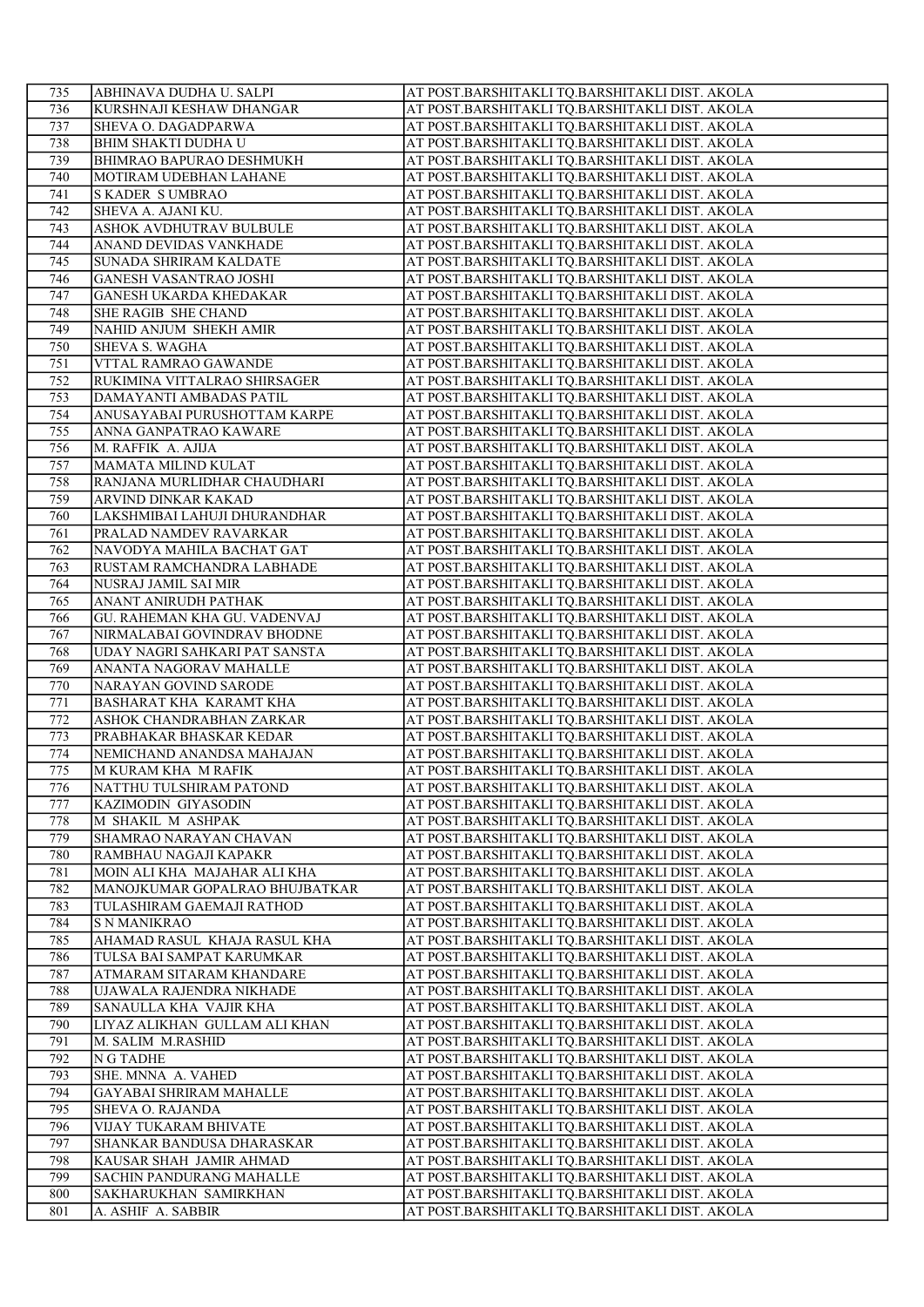| 802        | M KYOSAR M SAFIK                                                | AT POST.BARSHITAKLI TQ.BARSHITAKLI DIST. AKOLA                                         |
|------------|-----------------------------------------------------------------|----------------------------------------------------------------------------------------|
| 803        | UNCLAIMED DEPOSIT TRF TO RBI DEAF                               | AT POST.BARSHITAKLI TQ.BARSHITAKLI DIST. AKOLA                                         |
| 804        | <b>SHE NAFIR HUSHEN</b>                                         | AT POST.BARSHITAKLI TQ.BARSHITAKLI DIST. AKOLA                                         |
| 805        | AKARAM JAYRAM MARGE                                             | AT POST.BARSHITAKLI TQ.BARSHITAKLI DIST. AKOLA                                         |
| 806        | <b>VENUBAI AVADHUT BULBULE</b>                                  | AT POST.BARSHITAKLI TQ.BARSHITAKLI DIST. AKOLA                                         |
| 807        | SHEVA S. SAKNI                                                  | AT POST.BARSHITAKLI TQ.BARSHITAKLI DIST. AKOLA                                         |
| 808        | <b>GOKULA M NAVALKAR</b>                                        | AT POST.BARSHITAKLI TQ.BARSHITAKLI DIST. AKOLA                                         |
| 809        | VASUDEV ISHAVAR ADHARE                                          | AT POST.BARSHITAKLI TQ.BARSHITAKLI DIST. AKOLA                                         |
| 810        | SAKHARAM NAKAJI KURSUNGE                                        | AT POST.BARSHITAKLI TQ.BARSHITAKLI DIST. AKOLA                                         |
| 811        | <b>BALAJI GRAMIN VIKASH</b>                                     | AT POST.BARSHITAKLI TQ.BARSHITAKLI DIST. AKOLA                                         |
| 812        | HATYARE AUJARE JANTA BAHU                                       | AT POST.BARSHITAKLI TQ.BARSHITAKLI DIST. AKOLA                                         |
| 813        | <b>BART KHA BUDAN KHA</b>                                       | AT POST.BARSHITAKLI TQ.BARSHITAKLI DIST. AKOLA                                         |
| 814<br>815 | <b>KRUSHAK M SOC BHENDIMAHAL</b>                                | AT POST.PINJAR TQ.BARSHITAKLI DIST. AKOLA<br>AT POST.PINJAR TQ.BARSHITAKLI DIST. AKOLA |
|            | JALSWARAJ G P SOC PINJAR<br>VISHVKARMA SAW MILL PINJAR          | AT POST.PINJAR TQ.BARSHITAKLI DIST. AKOLA                                              |
| 816<br>817 | RAJKUMAR S KHADSE                                               | AT POST.PINJAR TQ.BARSHITAKLI DIST. AKOLA                                              |
| 818        | <b>SACHIV G P SAVARKHED</b>                                     | AT POST.PINJAR TQ.BARSHITAKLI DIST. AKOLA                                              |
| 819        | JAY JAGDAMBHA MATA S S B.GAT                                    | AT POST.MAHAN TQ.BARSHITAKLI DIST. AKOLA                                               |
| 820        | <b>JNARDAN RAMCHANDR KHANDARE</b>                               | AT POST.MAHAN TQ.BARSHITAKLI DIST. AKOLA                                               |
| 821        | SAMKA MATA SWARN JAYANTI S S                                    | AT POST.MAHAN TQ.BARSHITAKLI DIST. AKOLA                                               |
| 822        | KRUSHIDEV S S BACHAT GAT                                        | AT POST.MAHAN TQ.BARSHITAKLI DIST. AKOLA                                               |
| 823        | MA BHAVANI SET PURUSH B GAT                                     | AT POST.MAHAN TQ.BARSHITAKLI DIST. AKOLA                                               |
| 824        | S.GADGEBABA MAHARAJ SET.DUDH U                                  | AT POST.MAHAN TQ.BARSHITAKLI DIST. AKOLA                                               |
| 825        | <b>BHAGWAN BABA S S B GAT</b>                                   | AT POST.MAHAN TQ.BARSHITAKLI DIST. AKOLA                                               |
| 826        | NARAYAN GANPAT BAHADARE                                         | AT POST.MAHAN TQ.BARSHITAKLI DIST. AKOLA                                               |
| 827        | JAYBHAVANI SET. DUDH U                                          | AT POST.MAHAN TQ.BARSHITAKLI DIST. AKOLA                                               |
| 828        | KONDUK ATMARAM BHODANE                                          | AT POST.MAHAN TQ.BARSHITAKLI DIST. AKOLA                                               |
| 829        | <b>GAJANAN SAKHARAM SASANE</b>                                  | AT POST.MAHAN TQ.BARSHITAKLI DIST. AKOLA                                               |
| 830        | PUNDALIK MOTIRAM ANDHALE                                        | AT POST.MAHAN TQ.BARSHITAKLI DIST. AKOLA                                               |
| 831        | CHAYA TULSHIRAM THAKARE                                         | AT POST.MAHAN TQ.BARSHITAKLI DIST. AKOLA                                               |
| 832        | RAJENDRA UTTAMRAO SIRSAT                                        | AT POST.KANHERI SARAP TQ.BARSHITAKLI DIST. AKOLA                                       |
| 833        | WALKABAI NAIK GAT KHADKI                                        | AT POST.DHABA TQ.BARSHITAKLI DIST. AKOLA                                               |
| 834<br>835 | NANDLAL NERAM CHAUHAN<br><b>MAKHRAM DASU JADHAV</b>             | AT POST.DHABA TQ.BARSHITAKLI DIST. AKOLA<br>AT POST.DHABA TQ.BARSHITAKLI DIST. AKOLA   |
| 836        | WASANTRAO NAIKGAT CHAWANI                                       | AT POST.DHABA TQ.BARSHITAKLI DIST. AKOLA                                               |
| 837        | RAMJI SAKHARAM DEVKAR                                           | AT POST.DHABA TQ.BARSHITAKLI DIST. AKOLA                                               |
| 838        | PHUNLTIBAI RAMKRUSHNA NAYE                                      | AT POST.AKOT MAIN TQ.AKOT DIST. AKOLA                                                  |
| 839        | SCHO.DEV.FUND GAJA.VID.AKOLI                                    | AT POST.AKOT MAIN TQ.AKOT DIST. AKOLA                                                  |
| 840        | DNYANESHWAR S.S.B.G. AKOT                                       | AT POST.AKOT MAIN TQ.AKOT DIST. AKOLA                                                  |
| 841        | DHA.PUN.GAJA.VDH.KO.AKOLI JH                                    | AT POST.AKOT MAIN TQ.AKOT DIST. AKOLA                                                  |
| 842        | BALA.MAHA.SAH.PAN.VA.SAN.RUKH                                   | AT POST.AKOT MAIN TQ.AKOT DIST. AKOLA                                                  |
| 843        | MAROTI SANSTHYAN KARATVADI                                      | AT POST.AKOT MAIN TQ.AKOT DIST. AKOLA                                                  |
| 844        | NI.IND.SAHAKA.SAKARKHANA AKOT                                   | AT POST.AKOT MAIN TQ.AKOT DIST. AKOLA                                                  |
| 845        | SHIVAJI A.SE. SO. AMARAVTI                                      | AT POST.AKOT MAIN TQ.AKOT DIST. AKOLA                                                  |
| 846        | INDIRANAGAR GUR.NI.SA.SAN.AKOT                                  | AT POST.AKOT MAIN TQ.AKOT DIST. AKOLA                                                  |
| 847        | <b>SCHOOL DOV.FUND</b>                                          | AT POST.AKOT MAIN TQ.AKOT DIST. AKOLA                                                  |
| 848<br>849 | NI.SEV.GRUH.SA.SAN.AKOT<br>PRADIPKUMAR RAJESHKUMAR MALANI       | AT POST.AKOT MAIN TQ.AKOT DIST. AKOLA<br>AT POST.AKOT MAIN TQ.AKOT DIST. AKOLA         |
| 850        | <b>BHAGWAN MOTIRAM WAYASE</b>                                   | AT POST.AKOT MAIN TQ.AKOT DIST. AKOLA                                                  |
| 851        | AKOT SHETKE KAREDEVIKRE SAMITE                                  | AT POST.AKOT MAIN TQ.AKOT DIST. AKOLA                                                  |
| 852        | RAMESH VISWANATH RAKHONDE                                       | AT POST.AKOT MAIN TQ.AKOT DIST. AKOLA                                                  |
| 853        | ANIL RAJENDRA MALANI                                            | AT POST.AKOT MAIN TQ.AKOT DIST. AKOLA                                                  |
| 854        | RATNMALA DEOVRAO SARDAR                                         | AT POST.AKOT MAIN TQ.AKOT DIST. AKOLA                                                  |
| 855        | SINDUNAGASWAMIS.S.M.B.G.BORDI                                   | AT POST.AKOT MAIN TQ.AKOT DIST. AKOLA                                                  |
| 856        | <b>GAJANAN SA.GRU.NI. SAN</b>                                   | AT POST.AKOT MAIN TQ.AKOT DIST. AKOLA                                                  |
| 857        | NIYOJIT GAJ.GRUH.SA.SAN.AKOT                                    | AT POST.AKOT MAIN TQ.AKOT DIST. AKOLA                                                  |
| 858        | GRAMPANCHYAT.SHIVPUR.                                           | AT POST.AKOT MAIN TQ.AKOT DIST. AKOLA                                                  |
| 859        | BUD.PAR.MA.DU.SA.SAN. KARTWADI                                  | AT POST.AKOT MAIN TQ.AKOT DIST. AKOLA                                                  |
| 860        | KASTURI DUD UT.SHA.SAN.DHAM                                     | AT POST.AKOT MAIN TQ.AKOT DIST. AKOLA                                                  |
| 861        | NISOGIN DUD GANGA SH.SANAKOT                                    | AT POST.AKOT MAIN TQ.AKOT DIST. AKOLA                                                  |
| 862        | JAGNNATH MAROTI BOCHE                                           | AT POST.AKOT MAIN TQ.AKOT DIST. AKOLA                                                  |
| 863<br>864 | SAWITRIBAI S.M.B.G. KHAIRKHED<br>MAULANA AZAD SH. S.B.G. WADALI | AT POST.AKOT MAIN TQ.AKOT DIST. AKOLA<br>AT POST.AKOT MAIN TQ.AKOT DIST. AKOLA         |
| 865        | JAYDURGAMATA S.S.M.B.G BORDI                                    | AT POST.AKOT MAIN TQ.AKOT DIST. AKOLA                                                  |
| 866        | SHAHU MAHARAJ DUDH UTPADAK                                      | AT POST.AKOT MAIN TQ.AKOT DIST. AKOLA                                                  |
| 867        | JAY.MAL.GRU.NIMA.SA.SAN. KAVSA                                  | AT POST.AKOT MAIN TQ.AKOT DIST. AKOLA                                                  |
| 868        | TAIBAI OMKAR RAHATE                                             | AT POST.AKOT MAIN TQ.AKOT DIST. AKOLA                                                  |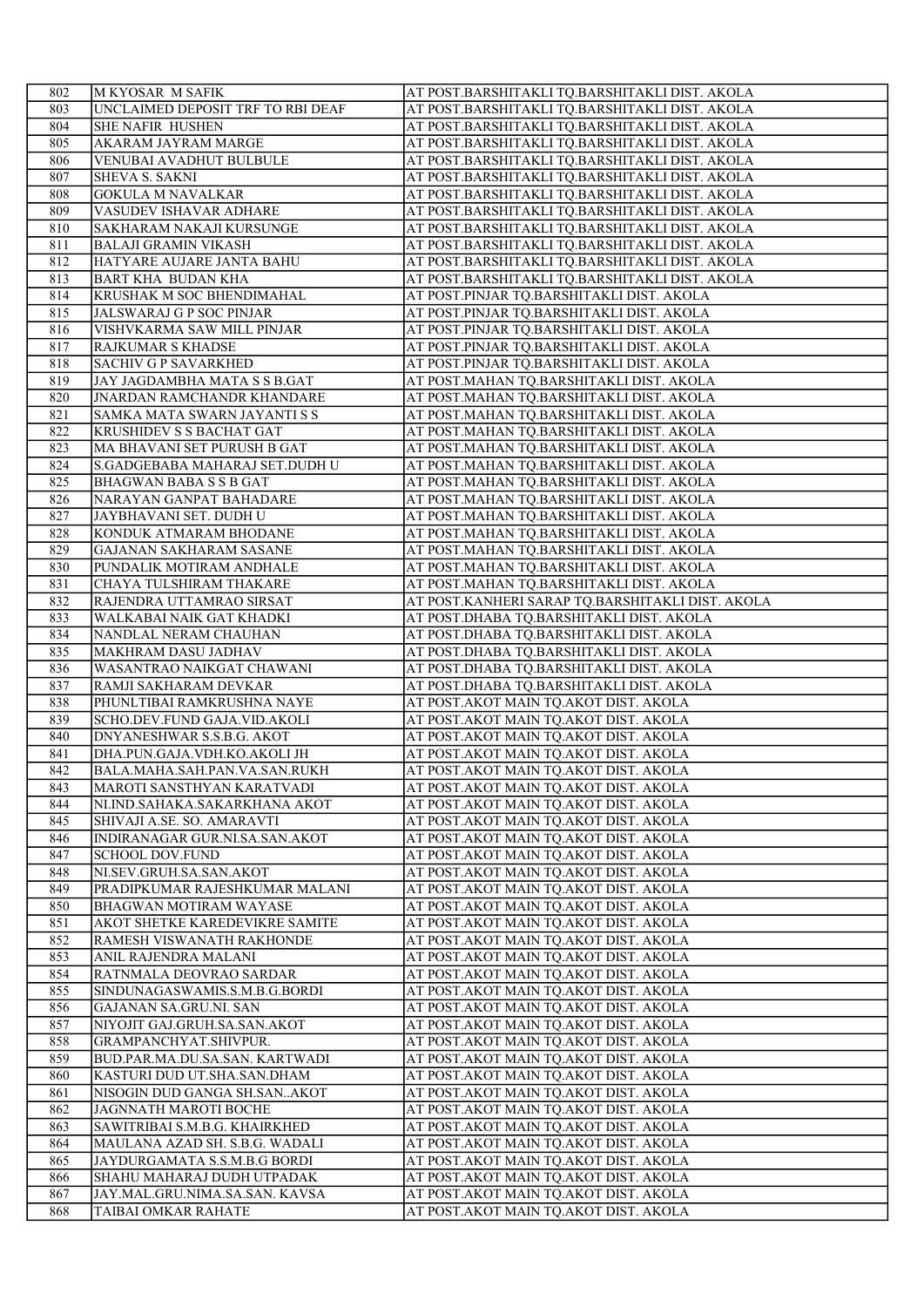| 869        | PR.PRV.NI.MAG.GRU.SA.SAN.DHA.                                | AT POST.AKOT MAIN TQ.AKOT DIST. AKOLA                                                  |
|------------|--------------------------------------------------------------|----------------------------------------------------------------------------------------|
| 870        | S.SANT.CHATURBHUJ.MA.VADALI                                  | AT POST.AKOT MAIN TQ.AKOT DIST. AKOLA                                                  |
| 871        | MUK.MAH.MA.DU.UT.SA.SAN.VAI                                  | AT POST.AKOT MAIN TQ.AKOT DIST. AKOLA                                                  |
| 872        | SANT DN.GRA.NA.SA.SAN.UMRA                                   | AT POST.AKOT MAIN TQ.AKOT DIST. AKOLA                                                  |
| 873        | MANEGER & HM NAVYUG VIDYA DEOR                               | AT POST.AKOT MAIN TQ.AKOT DIST. AKOLA                                                  |
| 874        | <b>GURUKRUPA S.S.M.B.G. PUNDA</b>                            | AT POST.AKOT MAIN TQ.AKOT DIST. AKOLA                                                  |
| 875        | A.JABBAR A.SATTAR                                            | AT POST.AKOT MAIN TQ.AKOT DIST. AKOLA                                                  |
| 876        | SURAKSHA S.S.M.B.G. AKOLI JA.                                | AT POST.AKOT MAIN TQ.AKOT DIST. AKOLA                                                  |
| 877        | TUKARAM S.S.M.B.G. KALWADI                                   | AT POST.AKOT MAIN TQ.AKOT DIST. AKOLA                                                  |
| 878        | CHI.PBO.PR.SA.SE.SA.SUT.AKOT                                 | AT POST.AKOT MAIN TQ.AKOT DIST. AKOLA                                                  |
| 879        | KISAN V. VSTIGRUH AKOT                                       | AT POST.AKOT MAIN TQ.AKOT DIST. AKOLA                                                  |
| 880        | <b>GURUMAULI SHE.B.G. DIVDHANA</b>                           | AT POST.AKOT MAIN TQ.AKOT DIST. AKOLA                                                  |
| 881        | MAROSHRI S.S.M.B.G. MORDI                                    | AT POST. AKOT MAIN TQ. AKOT DIST. AKOLA                                                |
| 882        | RUPLALMAH.S.S.B.G.CHANDIKAPUR                                | AT POST.AKOT MAIN TQ.AKOT DIST. AKOLA                                                  |
| 883<br>884 | JAIKALIMA S.S.M.B.G BORDI<br>NI.NA.MHA.MHI.DUD.SA.SAN.JALG   | AT POST.AKOT MAIN TQ.AKOT DIST. AKOLA<br>AT POST.AKOT MAIN TQ.AKOT DIST. AKOLA         |
| 885        | SHAKUNTALA MAHELA DUDH UTPA.                                 | AT POST.AKOT MAIN TQ.AKOT DIST. AKOLA                                                  |
| 886        | NI.SAT.ART.DU.MA.KRU.SA.SAN.AT                               | AT POST.AKOT MAIN TQ.AKOT DIST. AKOLA                                                  |
| 887        | VYA.MAHA.GAND.SHI. MAN.UMRA                                  | AT POST.AKOT MAIN TQ.AKOT DIST. AKOLA                                                  |
| 888        | GAY.DUD.UT.SA.SAN.DEULGAON                                   | AT POST.AKOT MAIN TQ.AKOT DIST. AKOLA                                                  |
| 889        | PUNDLIK RAMRAO TAK                                           | AT POST.AKOT MAIN TQ.AKOT DIST. AKOLA                                                  |
| 890        | SHRIKURSHNA GANGARAM ASWAR                                   | AT POST.AKOT MAIN TQ.AKOT DIST. AKOLA                                                  |
| 891        | <b>BHIMRAO GANPAT KOKATE</b>                                 | AT POST.AKOT MAIN TQ.AKOT DIST. AKOLA                                                  |
| 892        | NIRMALA MANOHAR NIMKAR                                       | AT POST.AKOT MAIN TQ.AKOT DIST. AKOLA                                                  |
| 893        | GAT.VI.ADHI.PANCH.SA.AKOT                                    | AT POST.AKOT MAIN TQ.AKOT DIST. AKOLA                                                  |
| 894        | SETASHAKTE DUD UTPADAK                                       | AT POST.AKOT MAIN TQ.AKOT DIST. AKOLA                                                  |
| 895        | AKOT TQ.SAHAKARI.SUTGIRNI AKOT                               | AT POST.AKOT MAIN TQ.AKOT DIST. AKOLA                                                  |
| 896        | GOMATA DU.UT.SA.SAN.PALSOD                                   | AT POST.AKOT MAIN TQ.AKOT DIST. AKOLA                                                  |
| 897        | SACHIV.GRA.PANCHYAT.                                         | AT POST.AKOT MAIN TQ.AKOT DIST. AKOLA                                                  |
| 898        | GRAMPANCHYAT.PIMPRI.K.                                       | AT POST.AKOT MAIN TQ.AKOT DIST. AKOLA                                                  |
| 899        | ANANDSAGAR NIR.M.B.G. WADALI                                 | AT POST.AKOT MAIN TQ.AKOT DIST. AKOLA                                                  |
| 900        | MUKHA.P.NEO.S.VITTHAL.KRU.JAL.                               | AT POST.AKOT MAIN TQ.AKOT DIST. AKOLA                                                  |
| 901<br>902 | MORNING.STAR.SOSAETY.AKOT.                                   | AT POST.AKOT MAIN TQ.AKOT DIST. AKOLA                                                  |
| 903        | S.VASANTRAO.NAIAK.VIDAYLAY.<br>PUND.BA.DU.UTP.SA.SOC.DANAPUR | AT POST.AKOT MAIN TQ.AKOT DIST. AKOLA<br>AT POST.AKOT MAIN TQ.AKOT DIST. AKOLA         |
| 904        | GAYA.MA.MAJ.KA.SA.SAN.BELURA                                 | AT POST.AKOT MAIN TQ.AKOT DIST. AKOLA                                                  |
| 905        | MALTIPAR. KO.AF.SOCIETY SAVRA                                | AT POST.AKOT MAIN TQ.AKOT DIST. AKOLA                                                  |
| 906        | NIDI GRU.MAHI.UD.SA.SAN.AKOT                                 | AT POST.AKOT MAIN TQ.AKOT DIST. AKOLA                                                  |
| 907        | SHANTI NIKE.S.B.HA.SE.LID.AKOT                               | AT POST.AKOT MAIN TQ.AKOT DIST. AKOLA                                                  |
| 908        | KUSUM SAKHARAM NATHE                                         | AT POST.AKOT CITY TQ.AKOT DIST. AKOLA                                                  |
| 909        | RATNABAI PURUSHOTTAM CHANDAK                                 | AT POST.AKOT CITY TQ.AKOT DIST. AKOLA                                                  |
| 910        | NARMADABAI CHUNILAL KAHAR                                    | AT POST.AKOT CITY TQ.AKOT DIST. AKOLA                                                  |
| 911        | M IMRAN M RAFIK PATEL                                        | AT POST.AKOT CITY TQ.AKOT DIST. AKOLA                                                  |
| 912        | SURESH RAMCHANDRA METKAR                                     | AT POST.AKOT NARSINGH MANDIR TQ.AKOT DIST. AKOLA                                       |
| 913        | <b>GRAM EDU SAMITI ZP PATSUL</b>                             | AT POST.RAUNDALA TQ.AKOT DIST. AKOLA                                                   |
| 914        | <b>JAMA AMRUTA KHANDARE</b>                                  | AT POST.RAUNDALA TQ.AKOT DIST. AKOLA                                                   |
| 915        | RUKHMABAI U KORADE                                           | AT POST.RAUNDALA TQ.AKOT DIST. AKOLA                                                   |
| 916<br>917 | VASANTRAO NAIK VI RAUNDALA                                   | AT POST.RAUNDALA TQ.AKOT DIST. AKOLA                                                   |
| 918        | MADHUKAR MAHADEV GATMANE<br>KISAN KESHAV PETE                | AT POST.RAUNDALA TQ.AKOT DIST. AKOLA<br>AT POST.CHOHTTA BAJAR TQ.AKOT DIST. AKOLA      |
| 919        | KISAN RAJARAM INGALE                                         | AT POST.CHOHTTA BAJAR TQ.AKOT DIST. AKOLA                                              |
| 920        | RAMESHVAR RAMJIVAN MUNDDA                                    | AT POST.CHOHTTA BAJAR TQ.AKOT DIST. AKOLA                                              |
| 921        | CHHABUTAI BHAGWAN THAKUR                                     | AT POST.CHOHTTA BAJAR TQ.AKOT DIST. AKOLA                                              |
| 922        | TARUN UTSAHI MANDAL HANWADI                                  | AT POST.CHOHTTA BAJAR TQ.AKOT DIST. AKOLA                                              |
| 923        | CHOTEKHA DULEKHA                                             | AT POST.CHOHTTA BAJAR TQ.AKOT DIST. AKOLA                                              |
| 924        | VIJAY SHRIRAM PATKAR                                         | AT POST.CHOHTTA BAJAR TQ.AKOT DIST. AKOLA                                              |
| 925        | LAKSMAN FULAJI KADU                                          | AT POST.CHOHTTA BAJAR TQ.AKOT DIST. AKOLA                                              |
| 926        | KAVITA SITARAM BALKAR                                        | AT POST.CHOHTTA BAJAR TQ.AKOT DIST. AKOLA                                              |
| 927        | RAMKRUSHNA RODAJI DESHMUKH                                   | AT POST.CHOHTTA BAJAR TQ.AKOT DIST. AKOLA                                              |
| 928        | SHIVSHANKAR RAMKRUSHNA OEMBE                                 | AT POST.CHOHTTA BAJAR TQ.AKOT DIST. AKOLA                                              |
| 929        | RANGLAL SHRIKISAN SOMANI                                     | AT POST.CHOHTTA BAJAR TQ.AKOT DIST. AKOLA                                              |
| 930<br>931 | SUNIL RAMESH RATHI<br>RAMDAS SITARAM SABALE                  | AT POST.CHOHTTA BAJAR TQ.AKOT DIST. AKOLA<br>AT POST.CHOHTTA BAJAR TQ.AKOT DIST. AKOLA |
| 932        | VANITA GAJANAN PETHE                                         | AT POST.CHOHTTA BAJAR TQ.AKOT DIST. AKOLA                                              |
| 933        | RAMDAS GULABRAO INGALE                                       | AT POST. WARUR JAULKA TQ. AKOT DIST. AKOLA                                             |
| 934        | RENUKAMATA S BCG VASAR                                       | AT POST. WARUR JAULKA TQ. AKOT DIST. AKOLA                                             |
| 935        | PITHABAI RAMESH KATRE                                        | AT POST.KUTASA TQ.AKOT DIST. AKOLA                                                     |
|            |                                                              |                                                                                        |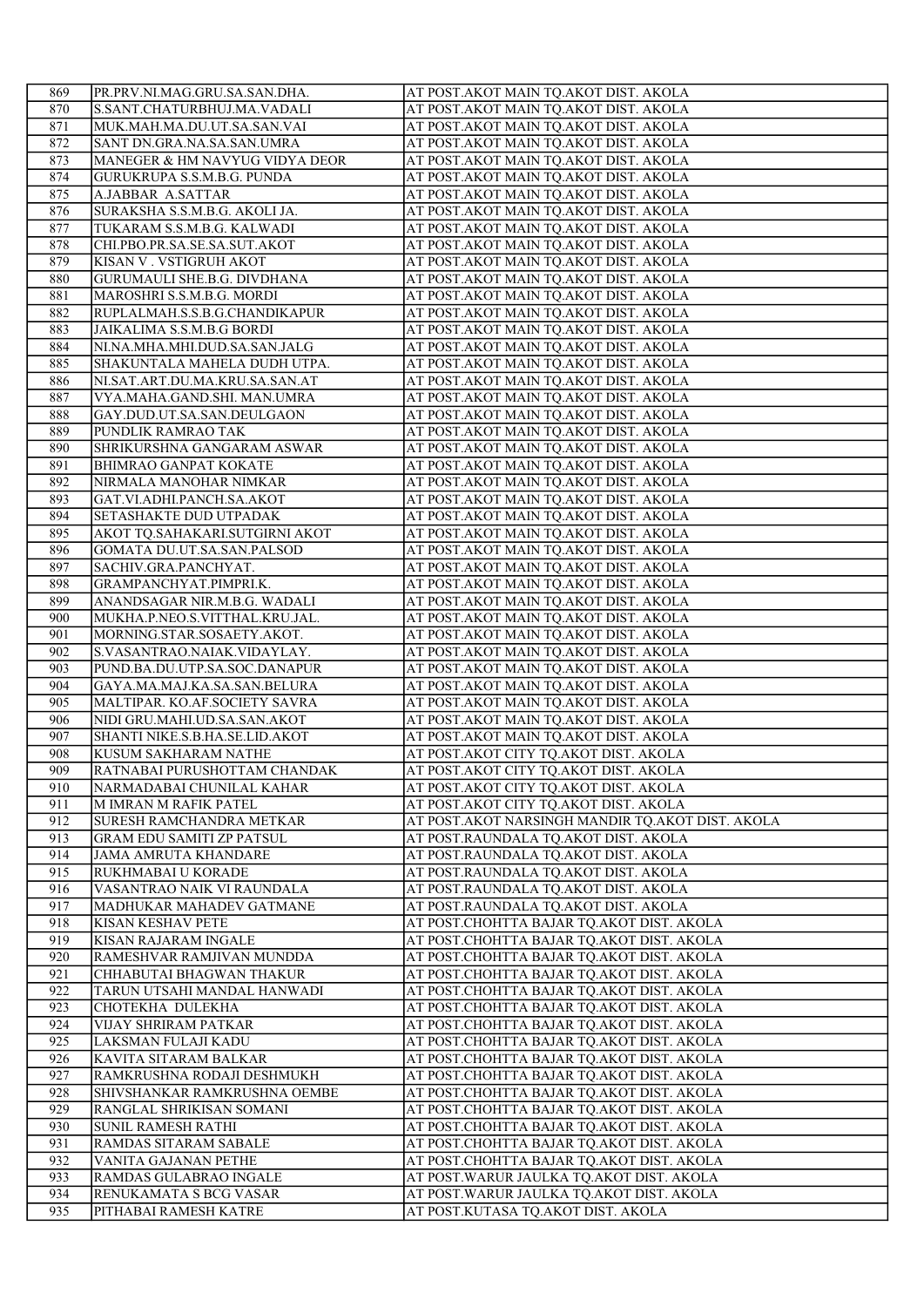| 936        | RAMKRUSHNA CHINTAMAN THAKARE                                 | AT POST.KUTASA TO.AKOT DIST. AKOLA                                                      |
|------------|--------------------------------------------------------------|-----------------------------------------------------------------------------------------|
| 937        | <b>GITA GOVIND BOREKAR</b>                                   | AT POST.KUTASA TQ.AKOT DIST. AKOLA                                                      |
| 938        | NITA SURYABHAN SARKATE                                       | AT POST.MUNDGAOA TQ.AKOT DIST. AKOLA                                                    |
| 939        | PRABHAKAR GANPAT SONTAKE                                     | AT POST.MUNDGAOA TQ.AKOT DIST. AKOLA                                                    |
| 940        | SITARAM NATTHU KADOTE                                        | AT POST.MUNDGAOA TQ.AKOT DIST. AKOLA                                                    |
| 941        | RAJNI BABARAO GHATOL                                         | AT POST.MUNDGAOA TQ.AKOT DIST. AKOLA                                                    |
| 942        | KAVITA RAMCHANDRA GANGANE                                    | AT POST.MUNDGAOA TQ.AKOT DIST. AKOLA                                                    |
| 943        | MANKARNA JAGATCHANDR GALANDE                                 | AT POST.MUNDGAOA TQ.AKOT DIST. AKOLA                                                    |
| 944        | <b>SHRIRAM TUKARAM KHALOKAR</b>                              | AT POST.MUNDGAOA TQ.AKOT DIST. AKOLA                                                    |
| 945        | S. S. S. GHODEGAON B. F. KHATE                               | AT POST.TELHARA MAIN TQ.TELHARA DIST. AKOLA                                             |
| 946        | M.P.N.SADGURU WAN PRAKALP S.S.                               | AT POST.TELHARA MAIN TQ.TELHARA DIST. AKOLA                                             |
| 947        | INDIRA GANDHI K.S.VIKRETA S.                                 | AT POST.TELHARA MAIN TQ.TELHARA DIST. AKOLA                                             |
| 948        | JAY GAJANAN S.S. GAT                                         | AT POST.TELHARA MAIN TQ.TELHARA DIST. AKOLA                                             |
| 949        | LAXMANSING NAMDEOSING MALIYE                                 | AT POST.TELHARA MAIN TQ.TELHARA DIST. AKOLA                                             |
| 950<br>951 | <b>ANILKUMAR SAHADEO BHOPALE</b><br>SHRI KRUPA MAHILA BA GAT | AT POST.TELHARA MAIN TQ.TELHARA DIST. AKOLA<br>AT POST.HIWARKHED TQ.TELHARA DIST. AKOLA |
| 952        | LAKSHIMAN GUDHA LAKALE                                       | AT POST.HIWARKHED TQ.TELHARA DIST. AKOLA                                                |
| 953        | BHIM VANDANA SW SA MA BA GAT                                 | AT POST.HIWARKHED TQ.TELHARA DIST. AKOLA                                                |
| 954        | RUKHAMABAI SUKHDAV EANGALE                                   | AT POST.HIWARKHED TQ.TELHARA DIST. AKOLA                                                |
| 955        | ALPASUDHARAK SW SA BA GAT                                    | AT POST.HIWARKHED TQ.TELHARA DIST. AKOLA                                                |
| 956        | GANESH JAYADAVRAO BOBATKAR                                   | AT POST.HIWARKHED TQ.TELHARA DIST. AKOLA                                                |
| 957        | TULESERAM NATTHU WAGH                                        | AT POST.HIWARKHED TQ.TELHARA DIST. AKOLA                                                |
| 958        | JAGANNATH AMRUT GAWANDE                                      | AT POST.HIWARKHED TQ.TELHARA DIST. AKOLA                                                |
| 959        | GULABRAO HARIBHAU GAWANDE                                    | AT POST.HIWARKHED TQ.TELHARA DIST. AKOLA                                                |
| 960        | DEVIDAS SITARAM MAKODE                                       | AT POST.DANAPUR TQ.TELHARA DIST. AKOLA                                                  |
| 961        | H.M ZP SHALA PRATHAMIK DANAPUR                               | AT POST.DANAPUR TQ.TELHARA DIST. AKOLA                                                  |
| 962        | <b>SUBHASH S RONDALE</b>                                     | AT POST.DANAPUR TQ.TELHARA DIST. AKOLA                                                  |
| 963        | ARVIND RAMESH VIKLHE                                         | AT POST.DANAPUR TQ.TELHARA DIST. AKOLA                                                  |
| 964        | <b>GANPAT HIRAMAN HAGE</b>                                   | AT POST.DANAPUR TQ.TELHARA DIST. AKOLA                                                  |
| 965        | RAMESH VASUDEO HAGE                                          | AT POST.DANAPUR TQ.TELHARA DIST. AKOLA                                                  |
| 966        | LILABAI MAHDEO GUJAR                                         | AT POST.PATHARDI TQ.TELHARA DIST. AKOLA                                                 |
| 967        | MOTIRAM VISHNUJI GUJAR                                       | AT POST.PATHARDI TQ.TELHARA DIST. AKOLA                                                 |
| 968<br>969 | NARAYAN PANDHARI INGLE<br><b>INDUBAI AMBADAS KOVALE</b>      | AT POST.BELKHED TQ.TELHARA DIST. AKOLA<br>AT POST.BELKHED TQ.TELHARA DIST. AKOLA        |
| 970        | <b>BAJIRAO MIRGAJI AMBHORE</b>                               | AT POST.BELKHED TQ.TELHARA DIST. AKOLA                                                  |
| 971        | MANJURABAI NAMDEV TINRE                                      | AT POST.AADSUL TQ.TELHARA DIST. AKOLA                                                   |
| 972        | KULADIP SHAMARAO RAUT                                        | AT POST.AADSUL TQ.TELHARA DIST. AKOLA                                                   |
| 973        | MAHINA M BCG TELHARA                                         | AT POST.AADSUL TQ.TELHARA DIST. AKOLA                                                   |
| 974        | <b>UDYA NAGESH DHAKE</b>                                     | AT POST.ADGAON BK TQ.TELHARA DIST. AKOLA                                                |
| 975        | GATVIKAS ADHIKARI P.S.BALAPUR                                | AT POST.BALAPUR TQ.BALAPUR DIST. AKOLA                                                  |
| 976        | PRAKASH BALMUKUND SHARMA                                     | AT POST.BALAPUR TQ.BALAPUR DIST. AKOLA                                                  |
| 977        | SACHIV.GRA.NANDKHED.GAT.ADHI                                 | AT POST.BALAPUR TQ.BALAPUR DIST. AKOLA                                                  |
| 978        | GAT VIK.ADHI.INDIRA AV.YOJANA                                | AT POST.BALAPUR TQ.BALAPUR DIST. AKOLA                                                  |
| 979        | GRAM UDHYOG SAHKARI SANSTHA L                                | AT POST.BALAPUR TQ.BALAPUR DIST. AKOLA                                                  |
| 980        | SEVA SAH.SOCIETY BATWADI 840                                 | AT POST.BALAPUR TO.BALAPUR DIST. AKOLA                                                  |
| 981        | ANIL SURENDR DANOKAR                                         | AT POST.BALAPUR TQ.BALAPUR DIST. AKOLA                                                  |
| 982        | VISHVNATH HARIBHAO RAUT                                      | AT POST.BALAPUR TO.BALAPUR DIST. AKOLA                                                  |
| 983<br>984 | NIYO.AN.YTRA.VIN.SAHA.SAV.                                   | AT POST.BALAPUR TQ.BALAPUR DIST. AKOLA<br>AT POST.BALAPUR TQ.BALAPUR DIST. AKOLA        |
| 985        | NIYO.HAT.SAHA.SAV.BALAPUR<br>SUDHAKAR MOTIRAM JADHAV         | AT POST.BALAPUR TQ.BALAPUR DIST. AKOLA                                                  |
| 986        | ADH.SACHIV.GRA.S.P.P.SAMITI.                                 | AT POST.BALAPUR TQ.BALAPUR DIST. AKOLA                                                  |
| 987        | MUNAFBI AMIRODIN                                             | AT POST.BALAPUR TQ.BALAPUR DIST. AKOLA                                                  |
| 988        | <b>SHAHIN KHATIB ANWAR</b>                                   | AT POST.BALAPUR TQ.BALAPUR DIST. AKOLA                                                  |
| 989        | JAFRKHA RHEMAN KHA                                           | AT POST.BALAPUR TQ.BALAPUR DIST. AKOLA                                                  |
| 990        | SHESHARAO PUNDANLIK SHINGOTE                                 | AT POST.BALAPUR TQ.BALAPUR DIST. AKOLA                                                  |
| 991        | VASANTRAO HIRALAL SHAHA                                      | AT POST.BALAPUR TQ.BALAPUR DIST. AKOLA                                                  |
| 992        | SUBHASCHNDR RAMCHANDR DHANOKAR                               | AT POST.BALAPUR TQ.BALAPUR DIST. AKOLA                                                  |
| 993        | BALA.TALU.GAT.SAGH.MAR.                                      | AT POST.BALAPUR TQ.BALAPUR DIST. AKOLA                                                  |
| 994        | <b>BRINIS SK. HUSEMODDIN KHATIB</b>                          | AT POST.BALAPUR TQ.BALAPUR DIST. AKOLA                                                  |
| 995        | MU.PRA.BALADEVI NA.SAHA.P.                                   | AT POST.BALAPUR TQ.BALAPUR DIST. AKOLA                                                  |
| 996        | KHASARKHED MAZID BALAPUR                                     | AT POST.BALAPUR TQ.BALAPUR DIST. AKOLA                                                  |
| 997        | <b>MFAZIL A NABI</b>                                         | AT POST.BALAPUR TQ.BALAPUR DIST. AKOLA                                                  |
| 998<br>999 | GITABAI LAXMIKANT MANKIKAR<br>M B HONALE SGP MADOLI          | AT POST.BALAPUR TQ.BALAPUR DIST. AKOLA<br>AT POST.BALAPUR TQ.BALAPUR DIST. AKOLA        |
| 1000       | SIMA KHATIBSAIYR HUSUMMADIN                                  | AT POST.BALAPUR TQ.BALAPUR DIST. AKOLA                                                  |
| 1001       | JAGDEV PARSHRAM NIKOLE                                       | AT POST.BALAPUR TQ.BALAPUR DIST. AKOLA                                                  |
| 1002       | MO. JAVID ABDUL RAJJAK                                       | AT POST.BALAPUR TQ.BALAPUR DIST. AKOLA                                                  |
|            |                                                              |                                                                                         |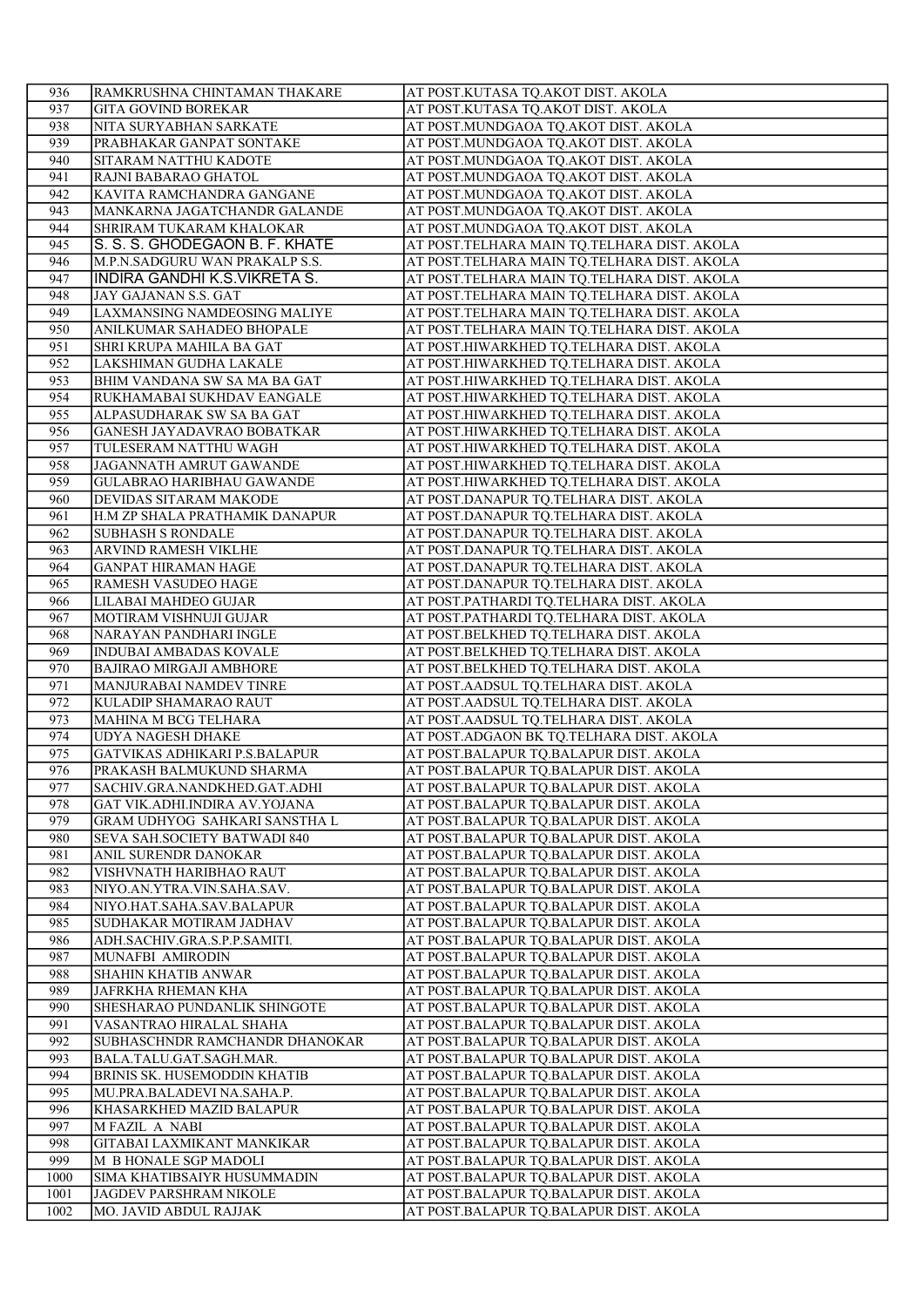| 1003         | MO.ESHAK A.RHEMAN HO                           | AT POST.BALAPUR TQ.BALAPUR DIST. AKOLA                                           |
|--------------|------------------------------------------------|----------------------------------------------------------------------------------|
| 1004         | <b>MO FLODIN MOHMAD IBRAHIM</b>                | AT POST.BALAPUR TQ.BALAPUR DIST. AKOLA                                           |
| 1005         | SEVA SAHA.SOCIETY.BATAWADI 847                 | AT POST.BALAPUR TQ.BALAPUR DIST. AKOLA                                           |
| 1006         | VENUTAI TRYAMBAKRAO RUPE                       | AT POST.BALAPUR TQ.BALAPUR DIST. AKOLA                                           |
| 1007         | GARI.SHIK.SEVA.SAV.R.N.6519                    | AT POST.BALAPUR TQ.BALAPUR DIST. AKOLA                                           |
| 1008         | SAINATH.MAJU.KAM.SAH.SA.                       | AT POST.BALAPUR TQ.BALAPUR DIST. AKOLA                                           |
| 1009         | <b>BALAPUR SHAHAKARI KHAREDI VIKR</b>          | AT POST.BALAPUR TQ.BALAPUR DIST. AKOLA                                           |
| 1010         | RUPABAI MANAJEE SIRSAT                         | AT POST.BALAPUR TQ.BALAPUR DIST. AKOLA                                           |
| 1011         | DAGDABAI GAGARAM GOKULVALE                     | AT POST.BALAPUR TQ.BALAPUR DIST. AKOLA                                           |
| 1012         | <b>TANVIR KHATIB HUSSHAMODDIN</b>              | AT POST.BALAPUR TQ.BALAPUR DIST. AKOLA                                           |
| 1013         | BALADEVI.SAV.SAHA.GAT.                         | AT POST.BALAPUR TQ.BALAPUR DIST. AKOLA                                           |
| 1014         | ARVINDA GAJANAN SUJDEKAR                       | AT POST.BALAPUR TQ.BALAPUR DIST. AKOLA                                           |
| 1015         | SACHIV GRA GAT.ADHI.P.S                        | AT POST.BALAPUR TQ.BALAPUR DIST. AKOLA                                           |
| 1016         | CHEENTAMAN WAMAN DHAMANKAR                     | AT POST.BALAPUR TQ.BALAPUR DIST. AKOLA                                           |
| 1017         | MOHD FAYYAJ GUL SHABBIR                        | AT POST.BALAPUR TQ.BALAPUR DIST. AKOLA                                           |
| 1018         | SONAL JAYESHKUMAR SHAH                         | AT POST.BALAPUR TQ.BALAPUR DIST. AKOLA                                           |
| 1019         | PRATAP DULICHNDAJI CHAHURIYA                   | AT POST.BALAPUR TQ.BALAPUR DIST. AKOLA                                           |
| 1020         | VIJAYKUMAR GIRIDHARLAL SHAHA                   | AT POST.BALAPUR TQ.BALAPUR DIST. AKOLA                                           |
| 1021         | RAYBHAN PANDURANG KALE                         | AT POST.BALAPUR TQ.BALAPUR DIST. AKOLA                                           |
| 1022         | A SAMD A GANI                                  | AT POST.BALAPUR TQ.BALAPUR DIST. AKOLA                                           |
| 1023         | VISHWANATH AATMARAM AAKHARE                    | AT POST.BALAPUR TQ.BALAPUR DIST. AKOLA                                           |
| 1024         | AMOL SUBHASH PANCHBHAI                         | AT POST.BALAPUR TQ.BALAPUR DIST. AKOLA                                           |
| 1025         | TULSIRAM ANANDRAO WAIRALE                      | AT POST.BALAPUR TQ.BALAPUR DIST. AKOLA                                           |
| 1026         | DURGA.HI.AKH.PRA.GO.UTPA                       | AT POST.BALAPUR TQ.BALAPUR DIST. AKOLA                                           |
| 1027         | ANUSYABAI SRIDHAR DHANOKAR                     | AT POST.BALAPUR TQ.BALAPUR DIST. AKOLA                                           |
| 1028         | FATMABI AAMD KHA                               | AT POST.BALAPUR TQ.BALAPUR DIST. AKOLA                                           |
| 1029         | DHANNUSING KHUSHALSING                         | AT POST.BALAPUR TQ.BALAPUR DIST. AKOLA                                           |
| 1030         | <b>ASOK DIGAMBR HADOLE</b>                     | AT POST.BALAPUR TQ.BALAPUR DIST. AKOLA                                           |
| 1031         | PRAMEELA SULTANRAO SOLANKEE                    | AT POST.BALAPUR TQ.BALAPUR DIST. AKOLA                                           |
| 1032         | <b>BABURAO MUGUTRAO DESHMUKH</b>               | AT POST.BALAPUR TQ.BALAPUR DIST. AKOLA                                           |
| 1033         | PRAMOD ANNAD MOHOD                             | AT POST.BALAPUR TQ.BALAPUR DIST. AKOLA                                           |
| 1034         | KASHIRAM MAROTI GAWANDE                        | AT POST.BALAPUR TQ.BALAPUR DIST. AKOLA                                           |
| 1035         | <b>ABDUL RAHEMAN SHEK</b>                      | AT POST.BALAPUR TQ.BALAPUR DIST. AKOLA                                           |
| 1036         | PUSHPA MAROTIRAO LANDE                         | AT POST.BALAPUR TQ.BALAPUR DIST. AKOLA                                           |
| 1037         | <b>IMAN SHEK KALU</b>                          | AT POST.BALAPUR TQ.BALAPUR DIST. AKOLA                                           |
| 1038         | ARVIND GAJANAN SUJDEKAR                        | AT POST.BALAPUR TQ.BALAPUR DIST. AKOLA                                           |
| 1039         |                                                |                                                                                  |
| 1040         | M SALAR SK CHNAD<br>KASTULCHAND KHELCHAND SHAH | AT POST.BALAPUR TQ.BALAPUR DIST. AKOLA<br>AT POST.BALAPUR TQ.BALAPUR DIST. AKOLA |
|              | PRABHAKAR DHONDUJI KANDE                       |                                                                                  |
| 1041<br>1042 |                                                | AT POST.BALAPUR TQ.BALAPUR DIST. AKOLA<br>AT POST.BALAPUR TQ.BALAPUR DIST. AKOLA |
| 1043         | PANDURAG DATTUJI BHATKAR<br>DR. FRHANA USMANI  | AT POST.BALAPUR TQ.BALAPUR DIST. AKOLA                                           |
| 1044         | SAHADAT SALAVAT KHAN                           | AT POST.BALAPUR TQ.BALAPUR DIST. AKOLA                                           |
|              |                                                |                                                                                  |
| 1045         | A . RFIK A. RASHID                             | AT POST.BALAPUR TQ.BALAPUR DIST. AKOLA<br>AT POST.BALAPUR TO.BALAPUR DIST. AKOLA |
| 1046         | GOMAJI.SHETKARI.BACHAT.GAT.                    |                                                                                  |
| 1047         | MAYAVATI MHILA BACHAT GAT                      | AT POST.BALAPUR TQ.BALAPUR DIST. AKOLA                                           |
| 1048         | JAY.JAVANJAY.KISAN.BACHT.GAT.                  | AT POST.BALAPUR TQ.BALAPUR DIST. AKOLA                                           |
| 1049         | <b>SUBHADRA NAMDEV BHIVTE</b>                  | AT POST.BALAPUR TQ.BALAPUR DIST. AKOLA                                           |
| 1050         | MAHADEV MITHARAM SATHE                         | AT POST.BALAPUR TQ.BALAPUR DIST. AKOLA                                           |
| 1051         | VANDANA PRALHAD WAMKHADE                       | AT POST.BALAPUR TQ.BALAPUR DIST. AKOLA                                           |
| 1052         | <b>BABURAO VISHNU MANKAR</b>                   | AT POST.BALAPUR TQ.BALAPUR DIST. AKOLA                                           |
| 1053         | MUSKAN HUSEN SHEK MUNIR                        | AT POST.BALAPUR TQ.BALAPUR DIST. AKOLA                                           |
| 1054         | PRAHLAD PANDRI PATIL                           | AT POST.BALAPUR TQ.BALAPUR DIST. AKOLA                                           |
| 1055         | <b>BHAGWAN SITARAM PATIL</b>                   | AT POST.BALAPUR TQ.BALAPUR DIST. AKOLA                                           |
| 1056         | SANJAY SARANGDHAR HUSHE                        | AT POST.BALAPUR TQ.BALAPUR DIST. AKOLA                                           |
| 1057         | SACHI.SGRA.YASH.SAM.YOJA.TAM.                  | AT POST.BALAPUR TQ.BALAPUR DIST. AKOLA                                           |
| 1058         | RAMVILAS LAXMINARAYAN MODI                     | AT POST.BALAPUR TQ.BALAPUR DIST. AKOLA                                           |
| 1059         | RUPCHND NTTHU KAKANE                           | AT POST.BALAPUR TQ.BALAPUR DIST. AKOLA                                           |
| 1060         | <b>ASHA SHRIRAM JUMALE</b>                     | AT POST.BALAPUR TQ.BALAPUR DIST. AKOLA                                           |
| 1061         | <b>SUREKHA HARIBHAU DONGRE</b>                 | AT POST.BALAPUR TQ.BALAPUR DIST. AKOLA                                           |
| 1062         | <b>GU BASIR GU DASTAGIR</b>                    | AT POST.BALAPUR TQ.BALAPUR DIST. AKOLA                                           |
| 1063         | HAMIDODIN SHAIKH JAMIRODDIN                    | AT POST.BALAPUR TQ.BALAPUR DIST. AKOLA                                           |
| 1064         | SHAKUNTALA VINAYAK UGALE                       | AT POST.BALAPUR TQ.BALAPUR DIST. AKOLA                                           |
| 1065         | KUSUMTAI KRUSHNARAO PATAKE                     | AT POST.BALAPUR TQ.BALAPUR DIST. AKOLA                                           |
| 1066         | RAJJAK SHAH ISMILE SHAH                        | AT POST.BALAPUR TQ.BALAPUR DIST. AKOLA                                           |
| 1067         | LATABAI DIGAMBAR KABALE                        | AT POST.BALAPUR TQ.BALAPUR DIST. AKOLA                                           |
| 1068         | ADH.SACHIV.GRA.S.P.P.SAMITI.                   | AT POST.BALAPUR TQ.BALAPUR DIST. AKOLA                                           |
| 1069         | SARSWATI RAMCHANDRA LANDE                      | AT POST.BALAPUR TQ.BALAPUR DIST. AKOLA                                           |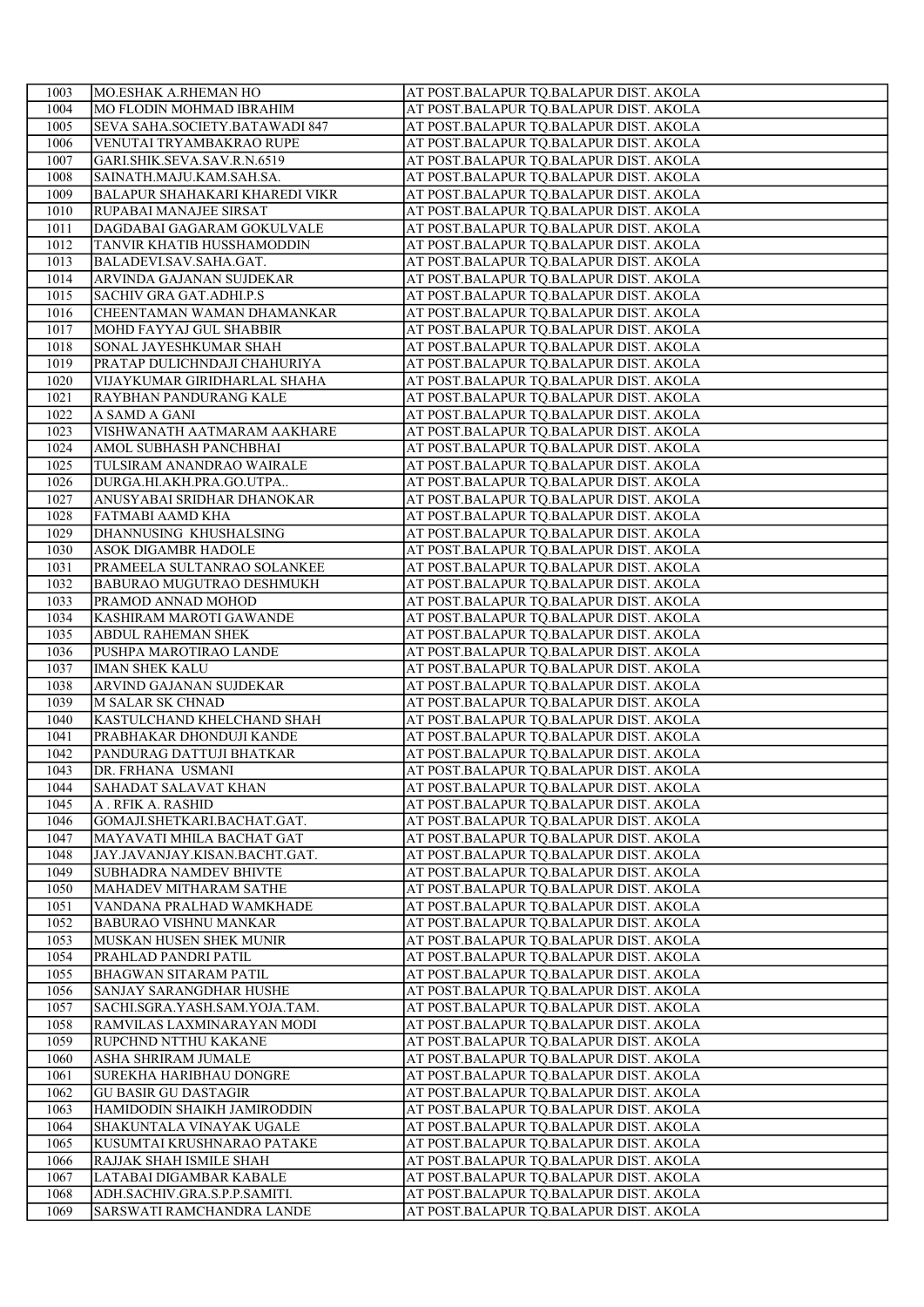| 1070        | MANORAMABAI VAMANRAO PATIL        | AT POST.BALAPUR TQ.BALAPUR DIST. AKOLA |
|-------------|-----------------------------------|----------------------------------------|
| 1071        | <b>SAMADHAN MAHADEO LAD</b>       | AT POST.BALAPUR TQ.BALAPUR DIST. AKOLA |
| 1072        | KISAN.VIKAS.SHET.SAH.GAT.         | AT POST.BALAPUR TQ.BALAPUR DIST. AKOLA |
| 1073        | ISHAHU MAHA.SHIK PRASA.MAN.       | AT POST.BALAPUR TQ.BALAPUR DIST. AKOLA |
| 1074        | KIFAYAT ULLAKHA NYAMAN            | AT POST.BALAPUR TQ.BALAPUR DIST. AKOLA |
| 1075        | MAJITKHA NUSTAKKHA                | AT POST.BALAPUR TQ.BALAPUR DIST. AKOLA |
| 1076        | SAMRTH .SE. BACHAT GAT            | AT POST.BALAPUR TQ.BALAPUR DIST. AKOLA |
| 1077        | HEAD.M.Z.P.SCHOOL.SHIK.SA.        | AT POST.BALAPUR TQ.BALAPUR DIST. AKOLA |
| 1078        | <b>SAYRABI BHUREKHA PATHAN</b>    | AT POST.BALAPUR TQ.BALAPUR DIST. AKOLA |
| 1079        | SRIKRUSHNA SAKHARAM KALE          | AT POST.BALAPUR TQ.BALAPUR DIST. AKOLA |
| 1080        | UKRDA BRAMHA DUBE                 | AT POST.BALAPUR TQ.BALAPUR DIST. AKOLA |
| <b>1081</b> | KANKABAI MAHADEV VAGHODE          | AT POST.BALAPUR TQ.BALAPUR DIST. AKOLA |
| 1082        | <b>SAIYAD HABIB SY. KADIR</b>     | AT POST.BALAPUR TQ.BALAPUR DIST. AKOLA |
| 1083        | PIRMAN GANAPAT SIRSAT             | AT POST.BALAPUR TQ.BALAPUR DIST. AKOLA |
| 1084        | RAHEMAN ISLAK                     | AT POST.BALAPUR TQ.BALAPUR DIST. AKOLA |
| 1085        | RAVINDRLAL MITHULAL SHAH          | AT POST.BALAPUR TQ.BALAPUR DIST. AKOLA |
| 1086        | GAJANAN.SHETKARI.BACHAT.GAT.      | AT POST.BALAPUR TQ.BALAPUR DIST. AKOLA |
| 1087        | <b>KALU SHEK IMAP</b>             | AT POST.BALAPUR TQ.BALAPUR DIST. AKOLA |
| 1088        | NARAYAN BALUJI TAYDE              | AT POST.BALAPUR TQ.BALAPUR DIST. AKOLA |
| 1089        | DNYANESHAWAR TRAMBAK DAKHNE       | AT POST.BALAPUR TQ.BALAPUR DIST. AKOLA |
| 1090        | MANJURABAI SHALIGRAM RAUT         | AT POST.BALAPUR TQ.BALAPUR DIST. AKOLA |
| 1091        | MUKH.PRAV.DA.DIGAM.MAHI.SAHA.     | AT POST.BALAPUR TQ.BALAPUR DIST. AKOLA |
| 1092        | SAVITRIBAI SUKHDEV HADOLE         | AT POST.BALAPUR TQ.BALAPUR DIST. AKOLA |
| 1093        | RGHUNATH NAMDEO BKAL              | AT POST.BALAPUR TQ.BALAPUR DIST. AKOLA |
| 1094        | <b>SK MHEBUB SK IBRAHIM</b>       | AT POST.BALAPUR TQ.BALAPUR DIST. AKOLA |
| 1095        | <b>ANIL RAMCHNDR SONONE</b>       | AT POST.BALAPUR TQ.BALAPUR DIST. AKOLA |
| 1096        | SHAIKH HARUN SHAIKH ABDULLA       | AT POST.BALAPUR TQ.BALAPUR DIST. AKOLA |
| 1097        | MU.PRA.NIYO.M.JYO.F.DU.USAHA.     | AT POST.BALAPUR TQ.BALAPUR DIST. AKOLA |
| 1098        | TUSHAR GUNVANT GALGIR             | AT POST.BALAPUR TQ.BALAPUR DIST. AKOLA |
| 1099        | DEVRAO NAGORAO NALKANDE           | AT POST.BALAPUR TQ.BALAPUR DIST. AKOLA |
| 1100        | YMUNABAI TOTARAM FURNGE           | AT POST.BALAPUR TQ.BALAPUR DIST. AKOLA |
| 1101        | KUSHANRAO SAKHARAM PATAKE         | AT POST.BALAPUR TQ.BALAPUR DIST. AKOLA |
| 1102        | NARMADA ARJUN PACHPOR             | AT POST.BALAPUR TQ.BALAPUR DIST. AKOLA |
| 1103        | SHYAMRAO UKIRDA PUNDE             | AT POST.BALAPUR TQ.BALAPUR DIST. AKOLA |
| 1104        | NILMA SHAMRAO GOUTMARE            | AT POST.BALAPUR TQ.BALAPUR DIST. AKOLA |
| 1105        | PANDURANG KISAN SADABAL           | AT POST.BALAPUR TQ.BALAPUR DIST. AKOLA |
| 1106        | A SAMAD A SAIED                   | AT POST.BALAPUR TQ.BALAPUR DIST. AKOLA |
| 1107        | <b>SK FARUKH SK .GULLU</b>        | AT POST.BALAPUR TQ.BALAPUR DIST. AKOLA |
| 1108        | <b>ANANDA NAMDEV DADALE</b>       | AT POST.BALAPUR TQ.BALAPUR DIST. AKOLA |
| 1109        | HEAD.M.Z.P.SCHOOL.SHIK.SA.        | AT POST.BALAPUR TQ.BALAPUR DIST. AKOLA |
| 1110        | MAHLARI MOTIRAM GONGE             | AT POST.BALAPUR TQ.BALAPUR DIST. AKOLA |
| 1111        | <b>IMAN MAHMMD HUSEN</b>          | AT POST.BALAPUR TQ.BALAPUR DIST. AKOLA |
| 1112        | RIJVAN AHMMAD ANIS                | AT POST.BALAPUR TQ.BALAPUR DIST. AKOLA |
| 1113        | <b>GOVARDHAN BALIRAM DHANOKAR</b> | AT POST.BALAPUR TO.BALAPUR DIST. AKOLA |
| 1114        | <b>SHERAO LAXHMAN UMALE</b>       | AT POST.BALAPUR TQ.BALAPUR DIST. AKOLA |
| 1115        | <b>SUCHITA GANESH PANDE</b>       | AT POST.BALAPUR TQ.BALAPUR DIST. AKOLA |
| 1116        | <b>ABBADAS A KADAR</b>            | AT POST.BALAPUR TQ.BALAPUR DIST. AKOLA |
| 1117        | <b>SK MHEBUB M EBRAHIM</b>        | AT POST.BALAPUR TQ.BALAPUR DIST. AKOLA |
| 1118        | SAYYD NUR SAYYD HAMID             | AT POST.BALAPUR TQ.BALAPUR DIST. AKOLA |
| 1119        | RIYAN AHEMAD RAJJAK               | AT POST.BALAPUR TQ.BALAPUR DIST. AKOLA |
| 1120        | <b>U. S. DHONDAGE</b>             | AT POST.BALAPUR TQ.BALAPUR DIST. AKOLA |
| 1121        | DYANESHWAR DEVIDAS SHIVALKAR      | AT POST.BALAPUR TQ.BALAPUR DIST. AKOLA |
| 1122        | RAMABAI YASHWANT UMALLE           | AT POST.BALAPUR TQ.BALAPUR DIST. AKOLA |
| 1123        | PRABHULAL RAMLAL JAYSWAL          | AT POST.BALAPUR TQ.BALAPUR DIST. AKOLA |
| 1124        | RAVJI KISAN SABLE                 | AT POST.BALAPUR TQ.BALAPUR DIST. AKOLA |
| 1125        | MU.PRA.BABUJI.DUG.UTPA.SSAV.      | AT POST.BALAPUR TQ.BALAPUR DIST. AKOLA |
| 1126        | PANDHARI PUNJAJI KOGDE            | AT POST.BALAPUR TQ.BALAPUR DIST. AKOLA |
| 1127        | MHADEO RAMKRUSHAN AKHRE           | AT POST.BALAPUR TQ.BALAPUR DIST. AKOLA |
| 1128        | <b>MO EZAR VAZIR</b>              | AT POST.BALAPUR TQ.BALAPUR DIST. AKOLA |
| 1129        | MA EBRAHIM ABBDUL RAHEMAN         | AT POST.BALAPUR TQ.BALAPUR DIST. AKOLA |
| 1130        | <b>SK HASN M YASIN</b>            | AT POST.BALAPUR TQ.BALAPUR DIST. AKOLA |
| 1131        | <b>AGGA S ABDULA</b>              | AT POST.BALAPUR TQ.BALAPUR DIST. AKOLA |
| 1132        | <b>EMRIDDIN SADIK</b>             | AT POST.BALAPUR TQ.BALAPUR DIST. AKOLA |
| 1133        | NIRMALA GOTUJI WANKHADE           | AT POST.BALAPUR TQ.BALAPUR DIST. AKOLA |
| 1134        | <b>SK ASAD SK HASAN</b>           | AT POST.BALAPUR TQ.BALAPUR DIST. AKOLA |
| 1135        | SHEARALEE AMAN ALEE               | AT POST.BALAPUR TQ.BALAPUR DIST. AKOLA |
| 1136        | <b>GULAM MHOMMD SHAMSODIN</b>     | AT POST.BALAPUR TQ.BALAPUR DIST. AKOLA |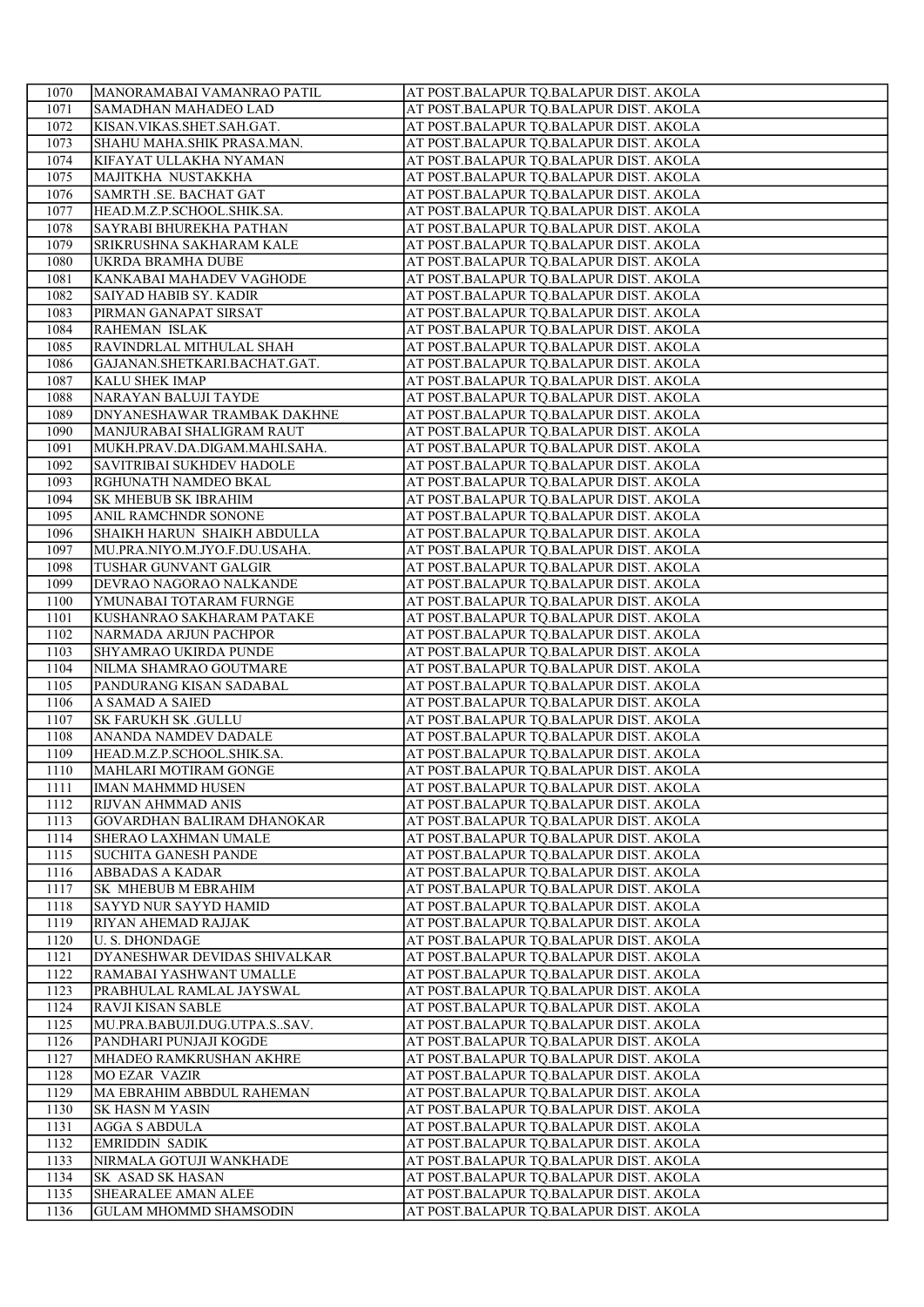| 1137 | VIMALBAI KASHIRAM GHANMODE     | AT POST.BALAPUR TO.BALAPUR DIST. AKOLA |
|------|--------------------------------|----------------------------------------|
| 1138 | KHATOBI J. M. SHARIF           | AT POST.BALAPUR TQ.BALAPUR DIST. AKOLA |
| 1139 | SUNADARBAI GANGARAM            | AT POST.BALAPUR TQ.BALAPUR DIST. AKOLA |
| 1140 | JAYNT MARUTI LANDE             | AT POST.BALAPUR TQ.BALAPUR DIST. AKOLA |
| 1141 | GOVINDRAO NAGORAO NALAKANDE    | AT POST.BALAPUR TQ.BALAPUR DIST. AKOLA |
| 1142 | VISHVAS RAMBHAU KATKHEDE       | AT POST.BALAPUR TQ.BALAPUR DIST. AKOLA |
| 1143 | MNSARAM RUKARAM NAVTHDE        | AT POST.BALAPUR TQ.BALAPUR DIST. AKOLA |
| 1144 | <b>SHAIKH KALU SK USMAN</b>    | AT POST.BALAPUR TQ.BALAPUR DIST. AKOLA |
| 1145 | MAHADEO DAULAT POTDHUKHE       | AT POST.BALAPUR TQ.BALAPUR DIST. AKOLA |
| 1146 | NAMDEV SITARAM KARALE          | AT POST.BALAPUR TQ.BALAPUR DIST. AKOLA |
| 1147 | <b>GULAM ABBAS SK. BABAN</b>   | AT POST.BALAPUR TQ.BALAPUR DIST. AKOLA |
| 1148 | HARAN CHAND                    | AT POST.BALAPUR TQ.BALAPUR DIST. AKOLA |
| 1149 | UJVALA RUPRAO MUNDE            | AT POST.BALAPUR TQ.BALAPUR DIST. AKOLA |
| 1150 | CHAHADU MAHADU SHEKDE          | AT POST.BALAPUR TQ.BALAPUR DIST. AKOLA |
| 1151 | NARAYN TUKARAM HRIWAD.HO       | AT POST.BALAPUR TQ.BALAPUR DIST. AKOLA |
| 1152 | A RAHIM A RAJJAK ANSARI        | AT POST.BALAPUR TQ.BALAPUR DIST. AKOLA |
| 1153 | DEVMAN NAMDEV GHOGE            | AT POST.BALAPUR TQ.BALAPUR DIST. AKOLA |
| 1154 | JAY.MATADI.MAHILA.GAT.         | AT POST.BALAPUR TQ.BALAPUR DIST. AKOLA |
| 1155 | BALKESHVAR.SHETKARI.GAT.       | AT POST.BALAPUR TQ.BALAPUR DIST. AKOLA |
| 1156 | <b>AJHARHUSEN A RASHID</b>     | AT POST.BALAPUR TQ.BALAPUR DIST. AKOLA |
| 1157 | ABHIKANAND PANDURANG THOTE     | AT POST.BALAPUR TQ.BALAPUR DIST. AKOLA |
| 1158 | DTTHATY MATH                   | AT POST.BALAPUR TQ.BALAPUR DIST. AKOLA |
| 1159 | RAMDAS KASHIRAM BHARSAKDE      | AT POST.BALAPUR TQ.BALAPUR DIST. AKOLA |
| 1160 | <b>BEBIBAI DATTULAL SORDI</b>  | AT POST.BALAPUR TQ.BALAPUR DIST. AKOLA |
| 1161 | <b>SHABBIR AHAMMD GULAM</b>    | AT POST.BALAPUR TQ.BALAPUR DIST. AKOLA |
| 1162 | TULASABAI UAKARDA GHATOL       | AT POST.BALAPUR TQ.BALAPUR DIST. AKOLA |
| 1163 | <b>GANPAT TRAMBAK SHINDE</b>   | AT POST.BALAPUR TQ.BALAPUR DIST. AKOLA |
| 1164 | GAJANAN TUKARAM AKHARE         | AT POST.BALAPUR TQ.BALAPUR DIST. AKOLA |
| 1165 | RAVINDRA SHESHRAO BHAGAT       | AT POST.BALAPUR TQ.BALAPUR DIST. AKOLA |
| 1166 | FAROOQUE HUSAIN SHAIKH GHULAM  | AT POST.BALAPUR TQ.BALAPUR DIST. AKOLA |
| 1167 | JUBEDABUI IBRAHIM              | AT POST.BALAPUR TQ.BALAPUR DIST. AKOLA |
| 1168 | ANSAR AHEMD KHAN HSANKHAN      | AT POST.BALAPUR TQ.BALAPUR DIST. AKOLA |
| 1169 | SHOKAT HUSEN LIYAKAT HUSEN     | AT POST.BALAPUR TQ.BALAPUR DIST. AKOLA |
| 1170 | MANGLABAI ABHAYKUMAR SHAH      | AT POST.BALAPUR TQ.BALAPUR DIST. AKOLA |
| 1171 | <b>ENHAR AHAMAD</b>            | AT POST.BALAPUR TQ.BALAPUR DIST. AKOLA |
| 1172 | <b>SAHADEV DAGDU JANOD</b>     | AT POST.BALAPUR TQ.BALAPUR DIST. AKOLA |
| 1173 | NAJUKRAO RAMCHNDRA WANKHADE.   | AT POST.BALAPUR TQ.BALAPUR DIST. AKOLA |
| 1174 | <b>SAMADHAN KHUSHAL BHARNE</b> | AT POST.BALAPUR TQ.BALAPUR DIST. AKOLA |
| 1175 | JAFARHUSEN GULAM HUSEN         | AT POST.BALAPUR TQ.BALAPUR DIST. AKOLA |
| 1176 | SAVITRIBAIFULE.SAV.SAH.BA.GAT. | AT POST.BALAPUR TQ.BALAPUR DIST. AKOLA |
| 1177 | ANWARALEE KAZEE IBHRAHEEMALEE  | AT POST.BALAPUR TQ.BALAPUR DIST. AKOLA |
| 1178 | NILKANTH DINKAR BHAJIPALE      | AT POST.BALAPUR TQ.BALAPUR DIST. AKOLA |
| 1179 | UTTAM MAHADEO AMBHORE          | AT POST.BALAPUR TQ.BALAPUR DIST. AKOLA |
| 1180 | RAMRAM BABURAO JAVANJAL        | AT POST.BALAPUR TO.BALAPUR DIST. AKOLA |
| 1181 | AKBAR SHA KALU SHA             | AT POST.BALAPUR TQ.BALAPUR DIST. AKOLA |
| 1182 | PRALHAD PUNJAJI RAUT           | AT POST.BALAPUR TQ.BALAPUR DIST. AKOLA |
| 1183 | OMPRAKASH RAMVILAS MODI        | AT POST.BALAPUR TO.BALAPUR DIST. AKOLA |
| 1184 | KAMLAKAR GUNWANTRAO DESHMUKH   | AT POST.BALAPUR TQ.BALAPUR DIST. AKOLA |
| 1185 | RAJIYAKHATUN ABDUL SAMAD       | AT POST.BALAPUR TQ.BALAPUR DIST. AKOLA |
| 1186 | AMBADAS UKRDA KALE             | AT POST.BALAPUR TQ.BALAPUR DIST. AKOLA |
| 1187 | NARAYN KASHIRAM GHANMODE       | AT POST.BALAPUR TQ.BALAPUR DIST. AKOLA |
| 1188 | SHAIKH MAHMUD SK CHAND         | AT POST.BALAPUR TQ.BALAPUR DIST. AKOLA |
| 1189 | KAILAS MOTIRAM HIWARALE        | AT POST.BALAPUR TQ.BALAPUR DIST. AKOLA |
| 1190 | MO. ISHAK MO. ISMAIL           | AT POST.BALAPUR TQ.BALAPUR DIST. AKOLA |
| 1191 | JAYRAM RAMBHAU RATHOD          | AT POST.BALAPUR TQ.BALAPUR DIST. AKOLA |
| 1192 | ANTHONI VARUNI KRISHNAKUSHAN   | AT POST.BALAPUR TQ.BALAPUR DIST. AKOLA |
| 1193 | MOHAMMAD SADIK MAHAJAN         | AT POST.BALAPUR TQ.BALAPUR DIST. AKOLA |
| 1194 | ABBARSHA MAHEMUD               | AT POST.BALAPUR TQ.BALAPUR DIST. AKOLA |
| 1195 | LAXMAN NARAYAN KALPANDE        | AT POST.BALAPUR TQ.BALAPUR DIST. AKOLA |
| 1196 | <b>SAIYD LAL YASIN</b>         | AT POST.BALAPUR TQ.BALAPUR DIST. AKOLA |
| 1197 | SHRIDHR SHANKAR MANKAR         | AT POST.BALAPUR TQ.BALAPUR DIST. AKOLA |
| 1198 | RAMRAO SHYAMRAO YADGIRE        | AT POST.BALAPUR TQ.BALAPUR DIST. AKOLA |
| 1199 | RAJESHOR MHADEO GARODE         | AT POST.BALAPUR TQ.BALAPUR DIST. AKOLA |
| 1200 | SATYABHAMA SADASHIV PETKAR     | AT POST.BALAPUR TQ.BALAPUR DIST. AKOLA |
| 1201 | ADARSH.SAV.SAHA.BACHAT.GAT.    | AT POST.BALAPUR TQ.BALAPUR DIST. AKOLA |
| 1202 | <b>RAUF SIDDIK YAKUB</b>       | AT POST.BALAPUR TQ.BALAPUR DIST. AKOLA |
| 1203 | <b>GAJANAN GANPAT KHARODE</b>  | AT POST.BALAPUR TQ.BALAPUR DIST. AKOLA |
|      |                                |                                        |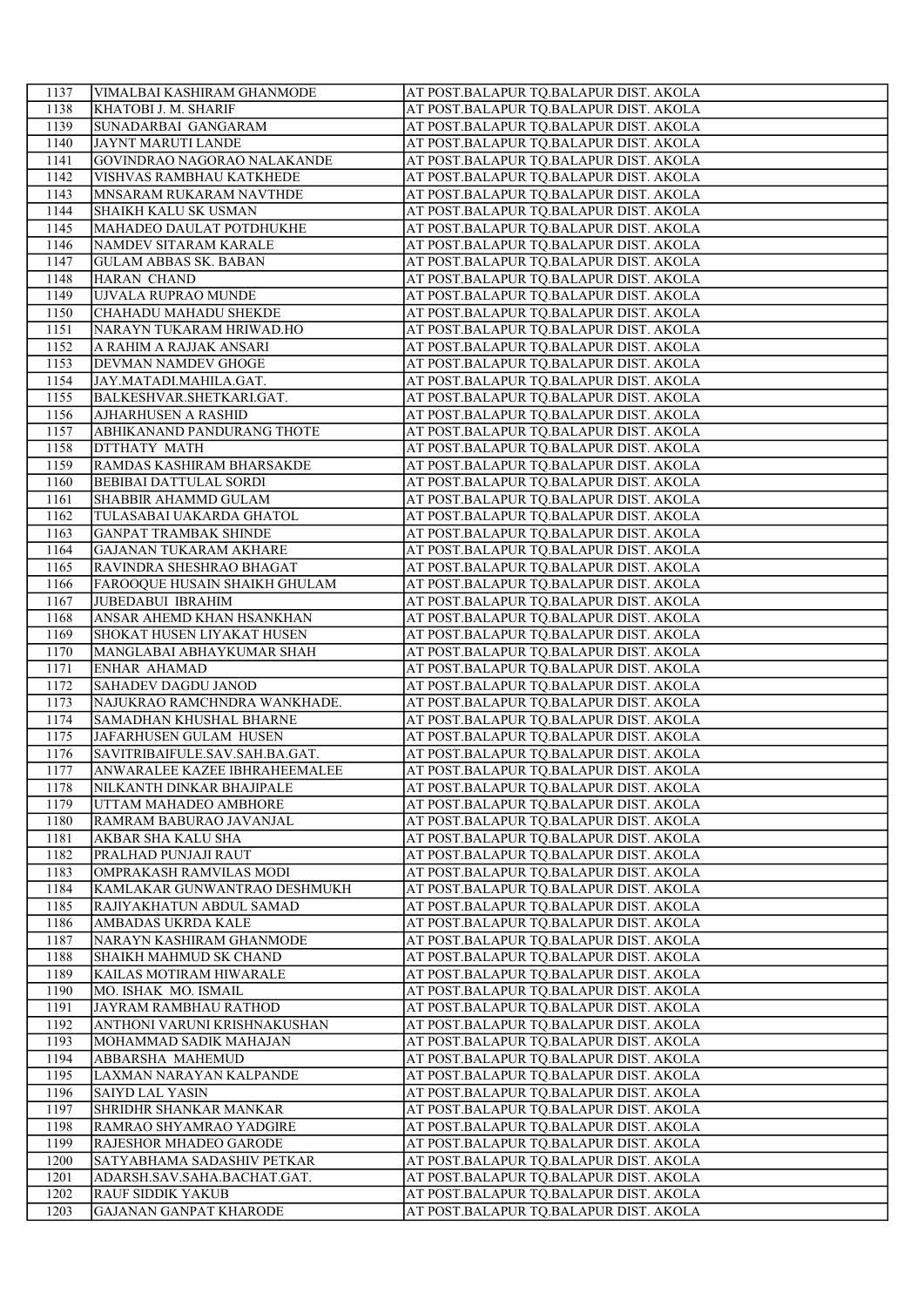| 1204         | <b>RANGNI GAJANAN AAKHRE</b>                   | AT POST.BALAPUR TQ.BALAPUR DIST. AKOLA  |
|--------------|------------------------------------------------|-----------------------------------------|
| 1205         | JAYARAM BHIMAJI SONTAKEE                       | AT POST.BALAPUR TQ.BALAPUR DIST. AKOLA  |
| 1206         | RAHEMAN MASTAN                                 | AT POST.BALAPUR TQ.BALAPUR DIST. AKOLA  |
| 1207         | A.MUSHABBAR A. AJIJ                            | AT POST.BALAPUR TQ.BALAPUR DIST. AKOLA  |
| 1208         | PANDURANG GANPAT UMALE                         | AT POST.BALAPUR TQ.BALAPUR DIST. AKOLA  |
| 1209         | <b>GAJANAN SHIVLAL DADGAR</b>                  | AT POST.BALAPUR TQ.BALAPUR DIST. AKOLA  |
| 1210         | A RHUF SHEK KARIM                              | AT POST.BALAPUR TQ.BALAPUR DIST. AKOLA  |
| 1211         | MAHADEO NAJUKRAO WANKHADE                      | AT POST.BALAPUR TQ.BALAPUR DIST. AKOLA  |
| 1212         | <b>GOPAL RAGHUJI BARKE</b>                     | AT POST.BALAPUR TQ.BALAPUR DIST. AKOLA  |
| 1213         | RAMESH SUDAMJ GAVAI                            | AT POST.BALAPUR TQ.BALAPUR DIST. AKOLA  |
| 1214         | SHEKH GULSM SHEKH DAUT                         | AT POST.BALAPUR TQ.BALAPUR DIST. AKOLA  |
| 1215         | <b>MASAD MISAHK</b>                            | AT POST.BALAPUR TQ.BALAPUR DIST. AKOLA  |
| 1216         | SUDHAKAR SURADSEENG SEESOADE                   | AT POST.BALAPUR TQ.BALAPUR DIST. AKOLA  |
| 1217         | MILIND ZYABAJI SIRSAT                          | AT POST.BALAPUR TQ.BALAPUR DIST. AKOLA  |
| 1218         | MOTIRAM RAYBHAN MANJRE                         | AT POST.BALAPUR TQ.BALAPUR DIST. AKOLA  |
| 1219         | SURYABHAN VISHRAM TELGOTE                      | AT POST.BALAPUR TQ.BALAPUR DIST. AKOLA  |
| 1220         | RAKRUSHN SAMPAT VAHILE                         | AT POST.BALAPUR TQ.BALAPUR DIST. AKOLA  |
| 1221         | <b>RAFIK YUSUF</b>                             | AT POST.BALAPUR TQ.BALAPUR DIST. AKOLA  |
| 1222         | A.LATIF MOHMAD SAHEB                           | AT POST.BALAPUR TQ.BALAPUR DIST. AKOLA  |
| 1223         | NAFISREHMAN ANIK REHMAN                        | AT POST.BALAPUR TQ.BALAPUR DIST. AKOLA  |
| 1224         | TULSABAI RAMCHANDRA GOKHALE                    | AT POST.BALAPUR TQ.BALAPUR DIST. AKOLA  |
| 1225         | <b>JAYODIN MA BRIJODEN</b>                     | AT POST.BALAPUR TQ.BALAPUR DIST. AKOLA  |
| 1226         | <b>BALU PRAHLAD HIREKAR</b>                    | AT POST.BALAPUR TQ.BALAPUR DIST. AKOLA  |
| 1227         | ADRSH SOM SA BACHT                             | AT POST.BALAPUR TQ.BALAPUR DIST. AKOLA  |
| 1228         | SHIRISH VIJAYKUMAR SHAH                        | AT POST.BALAPUR TQ.BALAPUR DIST. AKOLA  |
| 1229         | YAMUNABAI TRYMBAK GAVAI                        | AT POST.BALAPUR TQ.BALAPUR DIST. AKOLA  |
| 1230         | PRABHU.CHAKRADHAR.GAT.                         | AT POST.BALAPUR TQ.BALAPUR DIST. AKOLA  |
| 1231         | DATTA DIGAMBAR SETKRI                          | AT POST.BALAPUR TQ.BALAPUR DIST. AKOLA  |
| 1232         | <b>KEELAS SITARAM TATHOD</b>                   | AT POST.BALAPUR TQ.BALAPUR DIST. AKOLA  |
| 1233         | CHITRABAI SMADHAN FURNAGE                      | AT POST.BALAPUR TQ.BALAPUR DIST. AKOLA  |
| 1234         | HINDU.MUSLIM.SHETIBACH.GAT.                    | AT POST.BALAPUR TQ.BALAPUR DIST. AKOLA  |
| 1235         | AHILYABAI.SHETKARI.BACHAT.GAT.                 | AT POST.BALAPUR TQ.BALAPUR DIST. AKOLA  |
| 1236         | SAI.SHETKARI.BACHAT.GAT.                       | AT POST.BALAPUR TQ.BALAPUR DIST. AKOLA  |
| 1237         | SAHARA SETKARI BACHAT                          | AT POST.BALAPUR TQ.BALAPUR DIST. AKOLA  |
| 1238         | SANT.GAJANAN.MAHARAJ.GAT                       | AT POST.BALAPUR TQ.BALAPUR DIST. AKOLA  |
| 1239         | VINOD DAMODAR KHEDEKAR                         | AT POST.BALAPUR TQ.BALAPUR DIST. AKOLA  |
| 1240         | MUSTFA KHAN BISMILLA KHAN HO                   | AT POST.BALAPUR TQ.BALAPUR DIST. AKOLA  |
| 1241         | <b>SK BILAL SK LAL SBIND</b>                   | AT POST.BALAPUR TQ.BALAPUR DIST. AKOLA  |
| 1242         | <b>LATIF SHEK IMAV</b>                         | AT POST.BALAPUR TQ.BALAPUR DIST. AKOLA  |
| 1243         | DATTATRY RAMBHU AKHARE                         | AT POST.BALAPUR TQ.BALAPUR DIST. AKOLA  |
| 1244         | MOTIRAM TUKARAM DIVRE                          | AT POST.BALAPUR TQ.BALAPUR DIST. AKOLA  |
| 1245         | VAMANRAO VINAYAKRAO DESHMUKH                   | AT POST.BALAPUR TQ.BALAPUR DIST. AKOLA  |
| 1246         | ANIS AHAMAD A. AJIJ                            | AT POST.BALAPUR TQ.BALAPUR DIST. AKOLA  |
| 1247         | MUKH.PRA.NIYO.GRA.V.MHA.DU.                    | AT POST.BALAPUR TO.BALAPUR DIST. AKOLA  |
|              |                                                | AT POST.BALAPUR TO.BALAPUR DIST. AKOLA  |
| 1248         | PRAMOD PANDURAG AVCHAR<br>ANVARPASHA NAVAPASHA |                                         |
| 1249         |                                                | AT POST.BALAPUR TQ.BALAPUR DIST. AKOLA  |
| 1250         | SUMANBAI MAHJADEV PARHTE                       | AT POST.BALAPUR TQ.BALAPUR DIST. AKOLA  |
| 1251         | MAHAJAL YOJANA KUPATA                          | AT POST.BALAPUR TQ.BALAPUR DIST. AKOLA  |
| 1252         | <b>SANTOSH ARJUN SHEGAVKHAR</b>                | AT POST.BALAPUR TQ.BALAPUR DIST. AKOLA  |
| 1253<br>1254 | VIMAL DEVIDAS SHINDE                           | AT POST.BALAPUR TQ.BALAPUR DIST. AKOLA  |
| 1255         | ARUN MOTIRAM KACHALE                           | AT POST.BALAPUR TQ.BALAPUR DIST. AKOLA  |
|              | <b>SHRIRAM NATHUJI PATKHEDE</b>                | AT POST.BALAPUR TQ.BALAPUR DIST. AKOLA  |
| 1256         | RAMCHANDRA BALIRAM MANDALE                     | AT POST.BALAPUR TQ.BALAPUR DIST. AKOLA  |
| 1257         | RAJU MANNALAL CHAVHAN                          | AT POST.BALAPUR TQ.BALAPUR DIST. AKOLA  |
| 1258         | M.AKHATAKH M. HUSEN                            | AT POST.BALAPUR TQ.BALAPUR DIST. AKOLA  |
| 1259         | VILAS RAMBHAU KHODKE                           | AT POST.BALAPUR TQ.BALAPUR DIST. AKOLA  |
| 1260         | KLAVTI YASHVNTA TELGOTE                        | AT POST.BALAPUR TQ.BALAPUR DIST. AKOLA  |
| 1261         | <b>JANHITAY MAGASVARGIY BAHUUDDES</b>          | AT POST.BALAPUR TQ.BALAPUR DIST. AKOLA  |
| 1262         | RAJANI LAXMAN RAUT                             | AT POST.URAL TQ.BALAPUR DIST. AKOLA     |
| 1263         | GAYATRI MAHI BACHAT GAT                        | AT POST.URAL TQ.BALAPUR DIST. AKOLA     |
| 1264         | <b>BHURATNA MAHILA SANGH</b>                   | AT POST.URAL TQ.BALAPUR DIST. AKOLA     |
| 1265         | SANT GAJANAN MAHARAJ SAMUH                     | AT POST.URAL TQ.BALAPUR DIST. AKOLA     |
| 1266         | RATNAKALA NARAYAN GAYAKWAD                     | AT POST.URAL TQ.BALAPUR DIST. AKOLA     |
| 1267         | EKVIRA DUDH UT SOC ANTRI                       | AT POST.URAL TQ.BALAPUR DIST. AKOLA     |
| 1268         | VARSHA KISHOR SHEGAOKAR                        | AT POST.URAL TQ.BALAPUR DIST. AKOLA     |
| 1269         | HARIBHAU VASANTRAO POHARE                      | AT POST.URAL TQ.BALAPUR DIST. AKOLA     |
| 1270         | BHIMAI MAHILA BACHAT GAT                       | AT POST.WADEGAON TQ.BALAPUR DIST. AKOLA |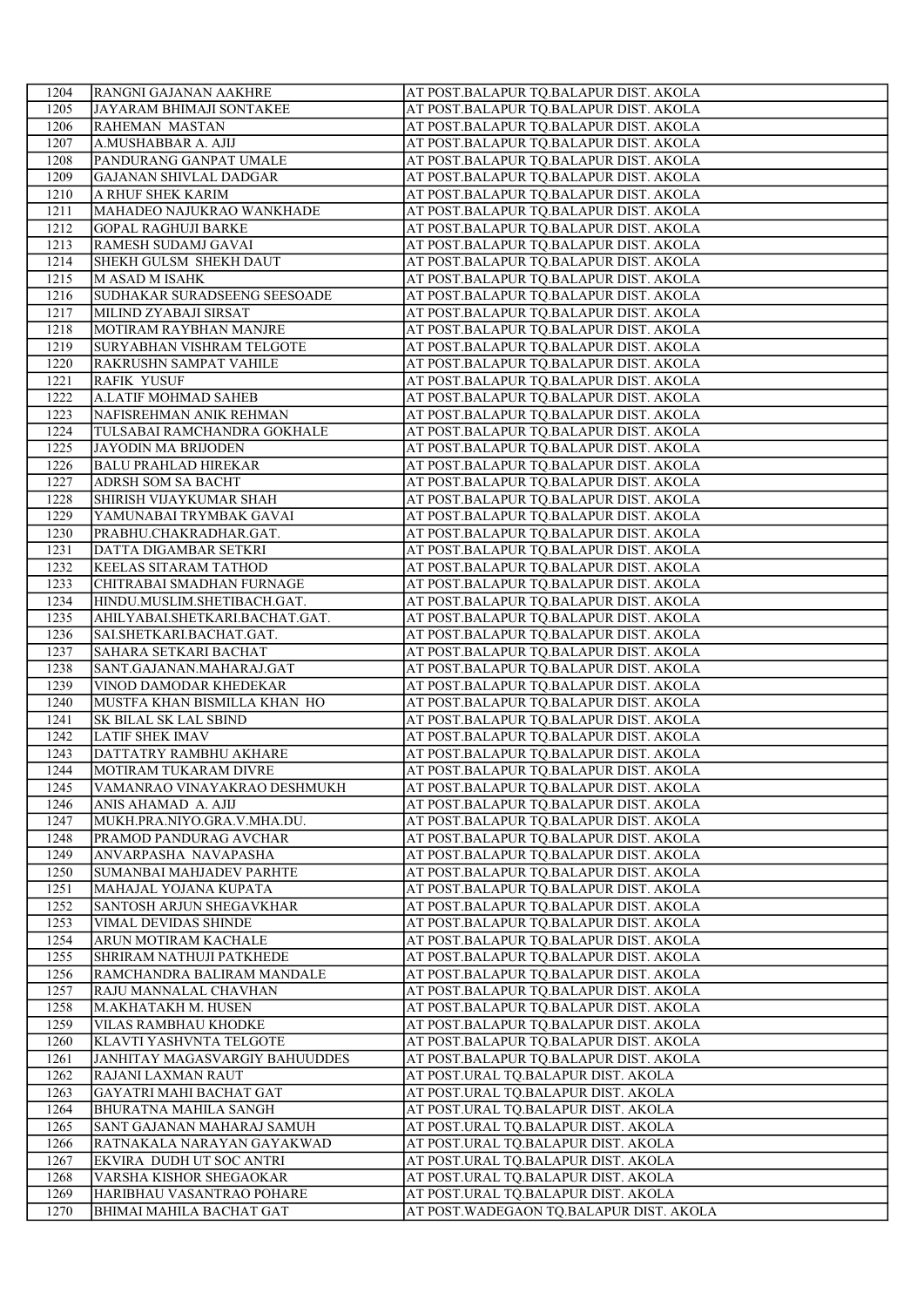| 1271 | G PANI PURVTA SWACHATA SAMITI     | AT POST. WADEGAON TQ.BALAPUR DIST. AKOLA |
|------|-----------------------------------|------------------------------------------|
| 1272 | NARAYAN VITTALRAO DESHMUKH        | AT POST.NIMBA TQ.BALAPUR DIST. AKOLA     |
| 1273 | SEC GATVIKAS ADHI YOJ NIMBI       | AT POST.NIMBA TQ.BALAPUR DIST. AKOLA     |
| 1274 | MURALIDHAR RAMCHANDRA UGALE       | AT POST.NIMBA TQ.BALAPUR DIST. AKOLA     |
| 1275 | ST GAJANAN MAHA CANVENIMBA        | AT POST.NIMBA TQ.BALAPUR DIST. AKOLA     |
| 1276 | <b>SATISH RAOSAHEB MAHORE</b>     | AT POST.NIMBA TQ.BALAPUR DIST. AKOLA     |
| 1277 | <b>SACHIVGP MOKHA</b>             | AT POST.NIMBA TQ.BALAPUR DIST. AKOLA     |
| 1278 | SHIVK PANI SATH YOJ KAJIKHED      | AT POST.NIMBA TQ.BALAPUR DIST. AKOLA     |
| 1279 | ADK SEC PANI PUR KAJIKHED         | AT POST.NIMBA TQ.BALAPUR DIST. AKOLA     |
| 1280 | <b>BHOLENATH M S BCG VAZEGAON</b> | AT POST.NIMBA TQ.BALAPUR DIST. AKOLA     |
| 1281 | KHAIRUNISA BEGAM JAHAGIR KHA      | AT POST.PARAS TQ.BALAPUR DIST. AKOLA     |
| 1282 | <b>KRANTI S M BACHATGAT PARAS</b> | AT POST.PARAS TQ.BALAPUR DIST. AKOLA     |
| 1283 | SHAMRAO HARIBHAU DAKHORE          | AT POST.PARAS TQ.BALAPUR DIST. AKOLA     |
| 1284 | SINDHU RAMBHAU TAYDE              | AT POST.PARAS TQ.BALAPUR DIST. AKOLA     |
| 1285 | JANKIRAM TULSHIRAM YAKALE         | AT POST.PARAS TQ.BALAPUR DIST. AKOLA     |
| 1286 | SHRIRAM MAHADEO NAGAPURE          | AT POST.PARAS TQ.BALAPUR DIST. AKOLA     |
| 1287 | <b>GULABRAO KISAN BIDH</b>        | AT POST.PARAS TQ.BALAPUR DIST. AKOLA     |
| 1288 | <b>SANTOSH YUVRAJ BHAD</b>        | AT POST.PARAS TQ.BALAPUR DIST. AKOLA     |
| 1289 | PHIROJ KHA AMIN KHA               | AT POST.PARAS TQ.BALAPUR DIST. AKOLA     |
| 1290 | <b>SAHEB JANGLU KADSE</b>         | AT POST.PARAS TQ.BALAPUR DIST. AKOLA     |
| 1291 | SHANTABAI PRALHAD KHANDARE        | AT POST.PARAS TQ.BALAPUR DIST. AKOLA     |
| 1292 | HARIBHAU SONAJI KAVALKAR          | AT POST.PARAS TQ.BALAPUR DIST. AKOLA     |
| 1293 | <b>GOPAL NATHUJI BHINGE</b>       | AT POST.PARAS TQ.BALAPUR DIST. AKOLA     |
| 1294 | <b>SAI ANJUM JAHA M HUSEN</b>     | AT POST.PARAS TQ.BALAPUR DIST. AKOLA     |
| 1295 | KANIJ PHATEMA PHARUK              | AT POST.PARAS TQ.BALAPUR DIST. AKOLA     |
| 1296 | ANANDA INDRABHAN BHARNE           | AT POST.PARAS TQ.BALAPUR DIST. AKOLA     |
| 1297 | <b>BALDEO BAJIRAO LANDE</b>       | AT POST.PARAS TQ.BALAPUR DIST. AKOLA     |
| 1298 | RAMDAS NAMDEO WANKHADE            | AT POST.PARAS TQ.BALAPUR DIST. AKOLA     |
| 1299 | SHRIRAM PUNDLIK DANDLE            | AT POST.PARAS TQ.BALAPUR DIST. AKOLA     |
| 1300 | VATSALABAI KASHINATH INGLE        | AT POST.PARAS TQ.BALAPUR DIST. AKOLA     |
| 1301 | SAHEBRAO NAMDEO SAVANG            | AT POST.PARAS TQ.BALAPUR DIST. AKOLA     |
| 1302 | SHIVAJI MADHAVRAO GARJE           | AT POST.PARAS TQ.BALAPUR DIST. AKOLA     |
| 1303 | LAXMAN DAGDU DHOKE                | AT POST.PARAS TQ.BALAPUR DIST. AKOLA     |
| 1304 | SHANKAR NATHTHUJI AMBUSKAR        | AT POST.HATRUN TQ.BALAPUR DIST. AKOLA    |
| 1305 | ASHOK VASUDEV HELANGE             | AT POST.HATRUN TQ.BALAPUR DIST. AKOLA    |
| 1306 | NATHTHUJI SADASHIV UGALE          | AT POST.HATRUN TQ.BALAPUR DIST. AKOLA    |
| 1307 | RAMKRUSHAN TUKARAM THAKRE         | AT POST.HATRUN TQ.BALAPUR DIST. AKOLA    |
| 1308 | VISHWAMBHAR KASINATH CHILEWANT    | AT POST.HATRUN TQ.BALAPUR DIST. AKOLA    |
| 1309 | NAMDEV SAKHARAM DHARKAR           | AT POST.HATRUN TQ.BALAPUR DIST. AKOLA    |
| 1310 | AMBABAI GANESH HAMAL              | AT POST.HATRUN TQ.BALAPUR DIST. AKOLA    |
| 1311 | SHRIKRUSHANA KASHIRAO KOKATE      | AT POST.HATRUN TQ.BALAPUR DIST. AKOLA    |
| 1312 | <b>JAGRUTI MAHILA J HATRUN</b>    | AT POST.HATRUN TQ.BALAPUR DIST. AKOLA    |
| 1313 | ZINATTULLA SHE RAHEMTULLA         | AT POST.HATRUN TQ.BALAPUR DIST. AKOLA    |
| 1314 | KOHINUR SAMUH HATRUN              | AT POST.HATRUN TO.BALAPUR DIST. AKOLA    |
|      |                                   |                                          |
| 1315 | PURNAJI TUKARAM AMZARE            | AT POST.HATRUN TQ.BALAPUR DIST. AKOLA    |
| 1316 | <b>LILABAI DEVIDAS WETE</b>       | AT POST.HATRUN TQ.BALAPUR DIST. AKOLA    |
| 1317 | <b>GANPAT RAMCHANDRA JANE</b>     | AT POST.HATRUN TQ.BALAPUR DIST. AKOLA    |
| 1318 | PANDHARI PUNDLIK FUKAT            | AT POST.HATRUN TQ.BALAPUR DIST. AKOLA    |
| 1319 | SEWA.SAHKARI.SOCIETY.KHANAPUR     | AT POST.PATUR TQ.PATUR DIST. AKOLA       |
| 1320 | <b>SE.RUH SO.BABULGAON</b>        | AT POST.PATUR TQ.PATUR DIST. AKOLA       |
| 1321 | WORKING.PRESIDENT.BERAR.EJU       | AT POST.PATUR TQ.PATUR DIST. AKOLA       |
| 1322 | <b>J B GAHILOT</b>                | AT POST.PATUR TQ.PATUR DIST. AKOLA       |
| 1323 | NIY.PAWNAGIR.M.PANI.W.S.          | AT POST.PATUR TQ.PATUR DIST. AKOLA       |
| 1324 | JAYWANTA BHIKAJI CHIMANKAR        | AT POST.PATUR TQ.PATUR DIST. AKOLA       |
| 1325 | VENUBAI RAMKRSHNA KABLE           | AT POST.PATUR TQ.PATUR DIST. AKOLA       |
| 1326 | KISAN NABHU SUSHIR                | AT POST.PATUR TQ.PATUR DIST. AKOLA       |
| 1327 | <b>INDUBAI KISAN AWATE</b>        | AT POST.PATUR TQ.PATUR DIST. AKOLA       |
| 1328 | NARBADA NAMDEO LOKHANDE           | AT POST.PATUR TQ.PATUR DIST. AKOLA       |
| 1329 | FULABAI KHUSHAL WANKHADE          | AT POST.PATUR TQ.PATUR DIST. AKOLA       |
| 1330 | YOGESH RAMKRUSHNA SAURALE         | AT POST.PATUR TQ.PATUR DIST. AKOLA       |
| 1331 | SHELI.MENDHI.PALAN.WYA.S          | AT POST.PATUR TQ.PATUR DIST. AKOLA       |
| 1332 | SANT KABIR BACHAT GAT NAND.       | AT POST.PATUR TQ.PATUR DIST. AKOLA       |
| 1333 | GANGADEVI.SHETKARI.M.MANDAL       | AT POST.PATUR TQ.PATUR DIST. AKOLA       |
| 1334 | SABHAPATI VIVIDH KARM.S.          | AT POST.PATUR TQ.PATUR DIST. AKOLA       |
| 1335 | MU.S.S.BABUJI.TAYDE.SCHOOL        | AT POST.PATUR TQ.PATUR DIST. AKOLA       |
| 1336 | RAMRAO SHKARAM NIMKANDE           | AT POST.PATUR TQ.PATUR DIST. AKOLA       |
| 1337 | RUPALI SUPAJI KHARATE             | AT POST.PATUR TQ.PATUR DIST. AKOLA       |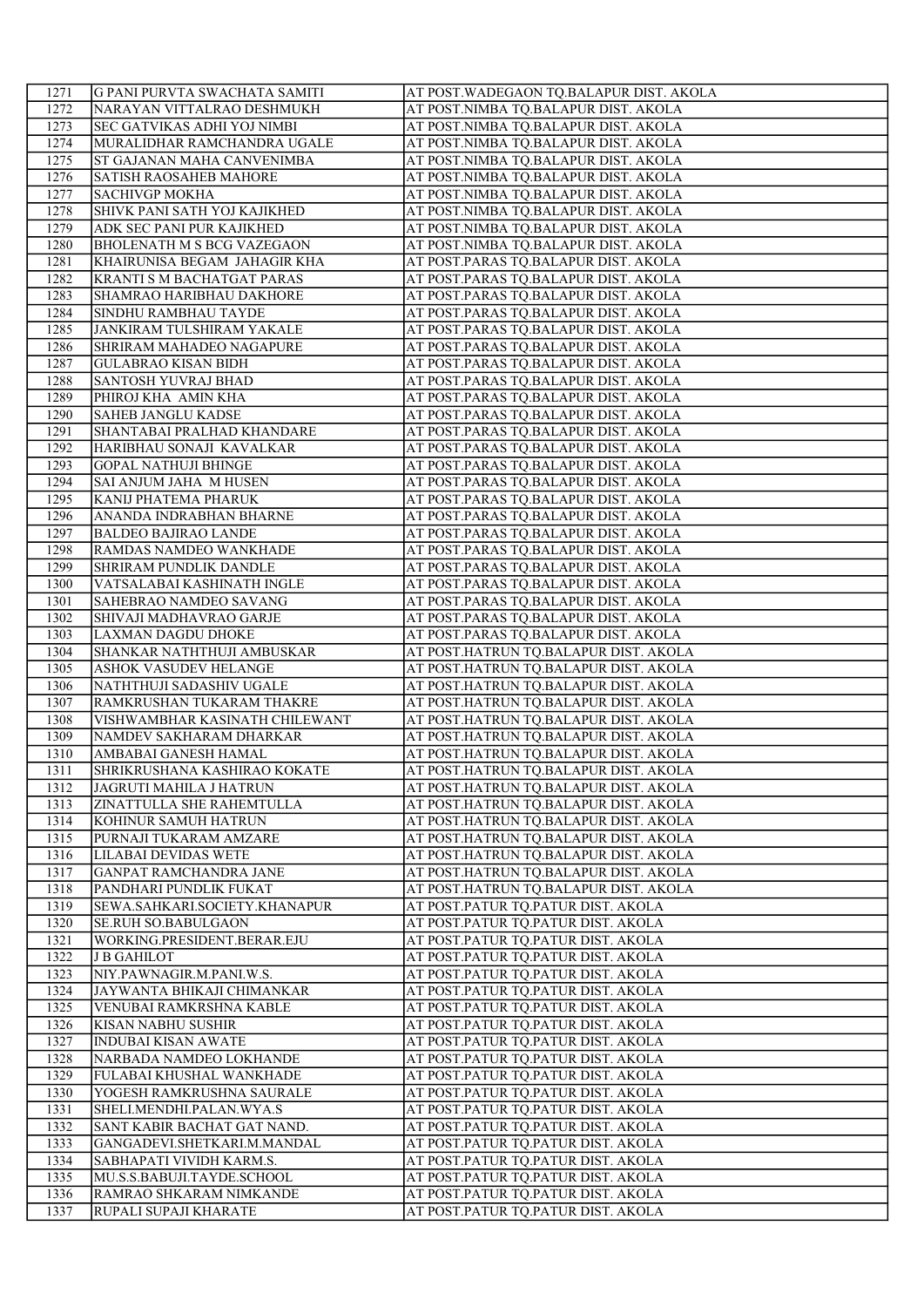| 1338         | MU.PR.NIYO.MUNGSAJI.A.SAH.S                                     | AT POST.PATUR TQ.PATUR DIST. AKOLA                                       |
|--------------|-----------------------------------------------------------------|--------------------------------------------------------------------------|
| 1339         | PANJABRAO SAMADHAN RATHOD                                       | AT POST.PATUR TQ.PATUR DIST. AKOLA                                       |
| 1340         | RATNPRABHAWATI RAMAKANT GHUGE                                   | AT POST.PATUR TQ.PATUR DIST. AKOLA                                       |
| 1341         | SARUBAI SHIVRAM GAWAI                                           | AT POST.PATUR TQ.PATUR DIST. AKOLA                                       |
| 1342         | CHANDADEVI.DUDH.UTPAS.S.                                        | AT POST.PATUR TQ.PATUR DIST. AKOLA                                       |
| 1343         | SIDDHARTH.MAGAS.J.G.N.S                                         | AT POST.PATUR TQ.PATUR DIST. AKOLA                                       |
| 1344         | SHAIKH.CHAND S.BUDDHU S.CHAND                                   | AT POST.PATUR TQ.PATUR DIST. AKOLA                                       |
| 1345         | M.P.NIYO.SAV.FULE.M.A.U.S.S.                                    | AT POST.PATUR TQ.PATUR DIST. AKOLA                                       |
| 1346         | <b>BHIMRAO ONKAR CHAVAN</b>                                     | AT POST.PATUR TQ.PATUR DIST. AKOLA                                       |
| 1347         | <b>SARUBAI JAYRAM DHADSE</b>                                    | AT POST.PATUR TQ.PATUR DIST. AKOLA                                       |
| 1348         | NIY.GOPALKRUSHNA.D.U.WYA.                                       | AT POST.PATUR TQ.PATUR DIST. AKOLA                                       |
| 1349         | SEWA.SAHAKARI.SOCIETY.NANDKHED                                  | AT POST.PATUR TQ.PATUR DIST. AKOLA                                       |
| 1350         | SANT TUKA.SHET.BACH.GAT                                         | AT POST.PATUR TQ.PATUR DIST. AKOLA                                       |
| 1351         | JAGRUTI MAHI.BACH.GAT SHIRLA                                    | AT POST.PATUR TQ.PATUR DIST. AKOLA                                       |
| 1352         | SOMINATH MAH.SWA.SAH.BA.G.                                      | AT POST.PATUR TQ.PATUR DIST. AKOLA                                       |
| 1353         | SHOBHA MADHUKAR VAIRALE                                         | AT POST.PATUR TQ.PATUR DIST. AKOLA                                       |
| 1354         | SE.SAHKARI.SOCIETY.AGIKHED                                      | AT POST.PATUR TQ.PATUR DIST. AKOLA                                       |
| 1355         | MALTABAI VASUDEV KATE                                           | AT POST.PATUR TQ.PATUR DIST. AKOLA                                       |
| 1356         | MAHARASTRA .RA. Z P.KR.YU.S                                     | AT POST.PATUR TQ.PATUR DIST. AKOLA                                       |
| 1357         | RAMRAO NAMDEO GADAGE                                            | AT POST.PATUR TQ.PATUR DIST. AKOLA                                       |
| 1358         | SUNIL CHANDRASIH BAYAS                                          | AT POST.PATUR TQ.PATUR DIST. AKOLA                                       |
| 1359         | SHAHBABU MAHILA BACHAT GAT                                      | AT POST.PATUR TQ.PATUR DIST. AKOLA                                       |
| 1360         | CHANU MAROTI SHANDE                                             | AT POST.PATUR TQ.PATUR DIST. AKOLA                                       |
| 1361         | H.N.SHINNHA COLLGE.PATUR                                        | AT POST.PATUR TQ.PATUR DIST. AKOLA                                       |
| 1362         | ANANDA SUKDEV KOKALE                                            | AT POST.PATUR TQ.PATUR DIST. AKOLA                                       |
| 1363         | PANCHFULA RAMRAO SOLANKE                                        | AT POST.PATUR TQ.PATUR DIST. AKOLA                                       |
| 1364         | SANJAY NANARAO DESHMUKH                                         | AT POST.PATUR TQ.PATUR DIST. AKOLA                                       |
| 1365         | <b>S M PANDE</b>                                                | AT POST.PATUR TQ.PATUR DIST. AKOLA                                       |
| 1366         | SULABHA SHAMRAO KAMBALE                                         | AT POST.PATUR TQ.PATUR DIST. AKOLA                                       |
| 1367         | JAL.SWARAJ.P.G.PANCHAYAT                                        | AT POST.PATUR TQ.PATUR DIST. AKOLA                                       |
| 1368         | ATMARAM AMBADAS INGLE                                           | AT POST.PATUR TQ.PATUR DIST. AKOLA                                       |
| 1369         | SW.VASANT NAIK SHE.SW.SAH.S.                                    | AT POST.PATUR TQ.PATUR DIST. AKOLA                                       |
| 1370         | <b>GIRADHARI LAXAMAN PUROSOTAM</b>                              | AT POST.PATUR TQ.PATUR DIST. AKOLA                                       |
| 1371         | SARLABAI ASHOK SUDKE                                            | AT POST.PATUR TQ.PATUR DIST. AKOLA                                       |
| 1372         | ANUSAYA TRIMBAK DESHMUKH                                        | AT POST.PATUR TQ.PATUR DIST. AKOLA                                       |
| 1373         | NITIN NARAYAN JHOSHI                                            | AT POST.PATUR TQ.PATUR DIST. AKOLA                                       |
| 1374         | SYED IFTEKHARODDIN SYED AJIJO.                                  | AT POST.PATUR TQ.PATUR DIST. AKOLA                                       |
| 1375         | MO. JAKIR MO. LATIF                                             | AT POST.PATUR TQ.PATUR DIST. AKOLA                                       |
| 1376         | MUKKHYA.PR.S.DUDH.U.S.                                          | AT POST.PATUR TQ.PATUR DIST. AKOLA                                       |
| 1377         | ANUSAYA SHANKAR DAKHRE                                          | AT POST.PATUR TQ.PATUR DIST. AKOLA                                       |
| 1378         | SEWA.SAHKARI.SOCIETY.SHIRLA                                     | AT POST.PATUR TQ.PATUR DIST. AKOLA                                       |
| 1379         | <b>SYED YUSUF SYED ABDULLA</b>                                  | AT POST.PATUR TQ.PATUR DIST. AKOLA                                       |
| 1380         | KRU.RAJ MAHI.KRU.VI.MAN.DADU.<br>ADH.SACH.KRU.DHAN MAH.KR.VI.M. | AT POST.PATUR TQ.PATUR DIST. AKOLA                                       |
| 1381         |                                                                 | AT POST.PATUR TQ.PATUR DIST. AKOLA<br>AT POST.PATUR TQ.PATUR DIST. AKOLA |
| 1382<br>1383 | <b>JAYSING KAMA CHAVAN</b><br>HARSHAD ARVIND EKBOTE             | AT POST.PATUR TQ.PATUR DIST. AKOLA                                       |
| 1384         | SHAFIULLAKHA SANAULLAKHA                                        | AT POST.PATUR TQ.PATUR DIST. AKOLA                                       |
| 1385         | DIGAMBAR CHANDRABHAN BOMBATKAR                                  | AT POST.PATUR TQ.PATUR DIST. AKOLA                                       |
| 1386         | DARKABAI RAMRAO BAGADE                                          | AT POST.PATUR TQ.PATUR DIST. AKOLA                                       |
| 1387         | SEWA.SAHKARI.SOCIETY.KHAMKHED                                   | AT POST.PATUR TQ.PATUR DIST. AKOLA                                       |
| 1388         | NIY.GRAM.VIVIDH.KARY.MAHILA.                                    | AT POST.PATUR TQ.PATUR DIST. AKOLA                                       |
| 1389         | RAJESH VISHNUPANT TALOKAR                                       | AT POST.PATUR TQ.PATUR DIST. AKOLA                                       |
| 1390         | MOHAN BHAGAVAN FULARI                                           | AT POST.PATUR TQ.PATUR DIST. AKOLA                                       |
| 1391         | DURGADEVI MAHI.BACH.GAT BHAN.                                   | AT POST.PATUR TQ.PATUR DIST. AKOLA                                       |
| 1392         | NIYOJIT.SHAMKIMATA.G.T.S.MARYA                                  | AT POST.PATUR TQ.PATUR DIST. AKOLA                                       |
| 1393         | SE.SAHKARI.SOCIETY.ASTUL                                        | AT POST.PATUR TQ.PATUR DIST. AKOLA                                       |
| 1394         | <b>SEWA SAHKARI SOCIETY</b>                                     | AT POST.PATUR TQ.PATUR DIST. AKOLA                                       |
| 1395         | GAJANAN.M.DUDH.UTPADAK.S.S                                      | AT POST.PATUR TQ.PATUR DIST. AKOLA                                       |
| 1396         | <b>BHANUDAS MAHADEV GAWANDE</b>                                 | AT POST.PATUR TQ.PATUR DIST. AKOLA                                       |
| 1397         | KASHABAI S. CHANDANSHE                                          | AT POST.CHANNI TQ.PATUR DIST. AKOLA                                      |
| 1398         | <b>M V CHANKAR</b>                                              | AT POST.CHANNI TQ.PATUR DIST. AKOLA                                      |
| 1399         | R V JAMODE                                                      | AT POST.CHANNI TQ.PATUR DIST. AKOLA                                      |
| 1400         | HEAD MASTER R. M. NAIK VIDYALA                                  | AT POST.CHANNI TQ.PATUR DIST. AKOLA                                      |
| 1401         | ARJUN SHAMRAO TALE                                              | AT POST.CHANNI TQ.PATUR DIST. AKOLA                                      |
| 1402         | SWAMI VIVEKANAND PRA MANDAL                                     | AT POST.CHANNI TQ.PATUR DIST. AKOLA                                      |
| 1403         | MANGAL SHIK PRA MANDAL                                          | AT POST.CHANNI TQ.PATUR DIST. AKOLA                                      |
| 1404         | JIJAU MAHILA SE GAT CHANNI                                      | AT POST.CHANNI TQ.PATUR DIST. AKOLA                                      |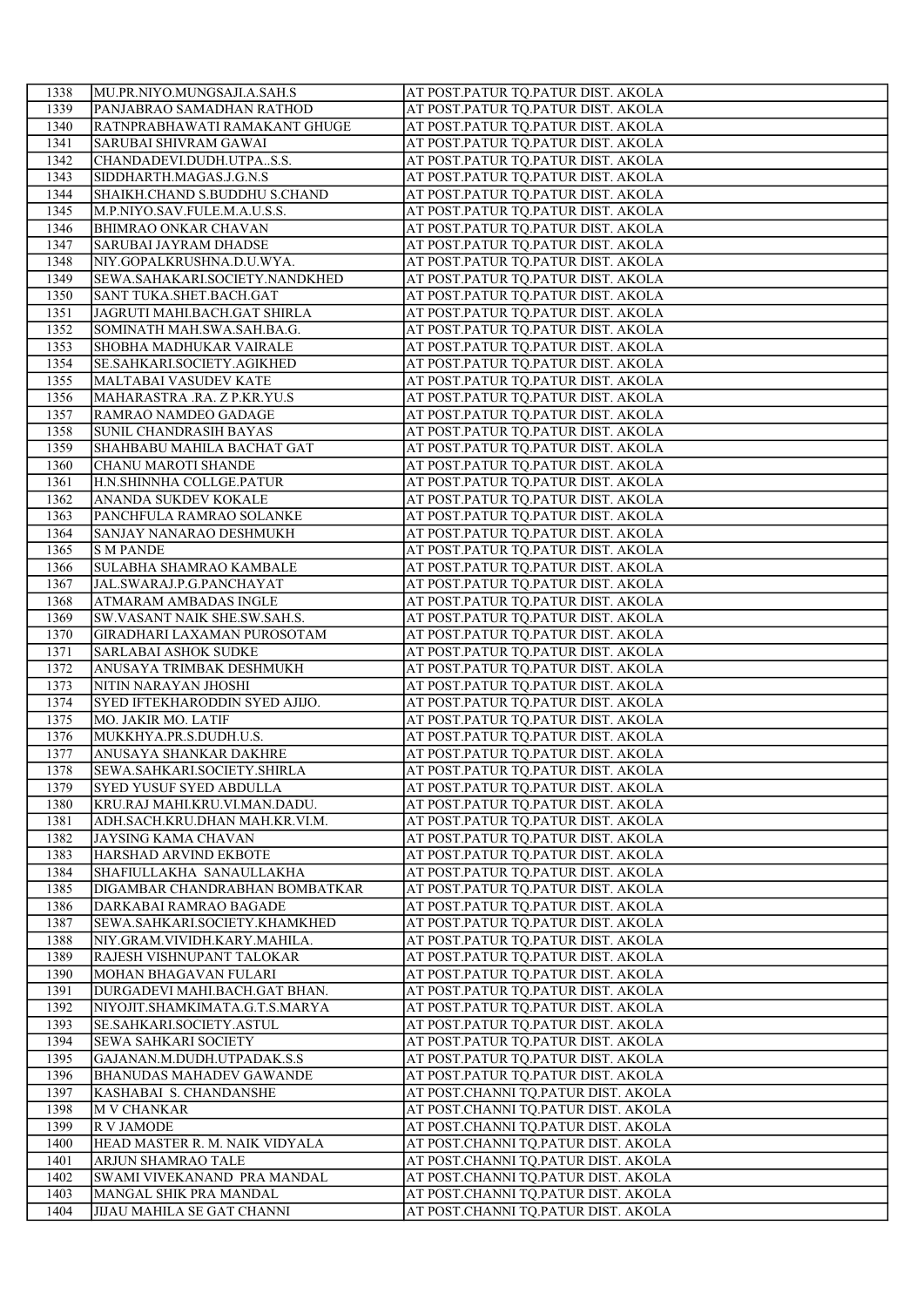| 1405         | PUJABAI DEVKATE SHIK PRA MANL                     | AT POST.CHANNI TQ.PATUR DIST. AKOLA                                                                    |
|--------------|---------------------------------------------------|--------------------------------------------------------------------------------------------------------|
| 1406         | SHRIKRUSHNA DIGAMBAR AMBHORE                      | AT POST.CHANNI TQ.PATUR DIST. AKOLA                                                                    |
| 1407         | R M NAIK VIDYALAY                                 | AT POST.CHANNI TQ.PATUR DIST. AKOLA                                                                    |
| 1408         | ANIKET SHIKSHAK PRA MANDAL                        | AT POST.CHANNI TQ.PATUR DIST. AKOLA                                                                    |
| 1409         | <b>Z P SCHOOL PANGARTATI</b>                      | AT POST.CHANNI TQ.PATUR DIST. AKOLA                                                                    |
| 1410         | <b>GRAMPANCHAYAT CHANNI</b>                       | AT POST.CHANNI TQ.PATUR DIST. AKOLA                                                                    |
| 1411         | KALAVATI OMPRKASH MESARE                          | AT POST.CHANNI TQ.PATUR DIST. AKOLA                                                                    |
| 1412         | <b>DINKAR KISAN YENAKAR</b>                       | AT POST.CHANNI TQ.PATUR DIST. AKOLA                                                                    |
| 1413         | <b>Z P SCHOOL RAMSING NAGAR</b>                   | AT POST.CHANNI TO.PATUR DIST. AKOLA                                                                    |
| 1414         | VACCHALABAI SHAMRAO BOCHARE                       | AT POST.CHANNI TQ.PATUR DIST. AKOLA                                                                    |
| 1415         | KISAN SANPAT HARAMKAR                             | AT POST.CHANNI TQ.PATUR DIST. AKOLA                                                                    |
| 1416         | <b>SHIVAJI SONAJI KALE</b>                        | AT POST.CHANNI TQ.PATUR DIST. AKOLA                                                                    |
| 1417         | VITTAL RAMRAO DHORE                               | AT POST.CHANNI TQ.PATUR DIST. AKOLA                                                                    |
| 1418         | <b>Z P SCHOOL UMRA</b>                            | AT POST.CHANNI TQ.PATUR DIST. AKOLA                                                                    |
| 1419         | <b>BHUREKHA SHABAS KHA</b>                        | AT POST.CHANNI TQ.PATUR DIST. AKOLA                                                                    |
| 1420         | <b>GAJANAN BALIRAM WANDE</b>                      | AT POST.CHANNI TQ.PATUR DIST. AKOLA                                                                    |
| 1421         | <b>USHA LAXMAN THAKARE</b>                        | AT POST.CHANNI TQ.PATUR DIST. AKOLA                                                                    |
| 1422         | DORPADA BHIKAJI LADE                              | AT POST.CHANNI TQ.PATUR DIST. AKOLA                                                                    |
| 1423         | KUSUM SHESHRAO MALWAR                             | AT POST.CHANNI TQ.PATUR DIST. AKOLA                                                                    |
| 1424         | DAYARAM AMARSING RATHOD                           | AT POST.CHANNI TQ.PATUR DIST. AKOLA                                                                    |
| 1425         | GRAMIN JIVAN SUDHAR NI SUKLI                      | AT POST.CHANNI TQ.PATUR DIST. AKOLA                                                                    |
| 1426         | <b>BALAJI SHIK PRA MANDAL PANDSI</b>              | AT POST.AALEGAO TQ.PATUR DIST. AKOLA                                                                   |
| 1427         | GANGUBAI RAMJI SAPAKAL                            | AT POST.AALEGAO TQ.PATUR DIST. AKOLA                                                                   |
| 1428         | <b>CHAKRADHAR S GIRHE</b>                         | AT POST.SASTI TQ.PATUR DIST. AKOLA                                                                     |
| 1429         | <b>VINAYAK V KHIRKAR</b>                          | AT POST.SASTI TQ.PATUR DIST. AKOLA                                                                     |
| 1430         | VINATAI VASANTRAO SAPKAL                          | AT POST.MURTIZAPUR MAIN TQ.MURTIZAPUR DIST. AKOLA                                                      |
| 1431         | GOKULCHAND OKARMAL DAJJUKA                        | AT POST.MURTIZAPUR MAIN TQ.MURTIZAPUR DIST. AKOLA                                                      |
| 1432         | VIJAYKUMAR MADHAVRAO BOBADE                       | AT POST.MURTIZAPUR MAIN TQ.MURTIZAPUR DIST. AKOLA                                                      |
| 1433         | ASHOKKUMAR G. AGRAWAL                             | AT POST.MURTIZAPUR MAIN TQ.MURTIZAPUR DIST. AKOLA                                                      |
| 1434         | <b>ASHOK V. SULE</b>                              | AT POST.MURTIZAPUR MAIN TQ.MURTIZAPUR DIST. AKOLA                                                      |
| 1435         | TULJABAVANI SHETKARI B.GAT                        | AT POST.MURTIZAPUR MAIN TQ.MURTIZAPUR DIST. AKOLA                                                      |
| 1436         | MAULISHRTKARI B.GAT                               | AT POST.MURTIZAPUR MAIN TQ.MURTIZAPUR DIST. AKOLA                                                      |
| 1437         | <b>GEETA LAXMINARAYAN MALANI</b>                  | AT POST.MURTIZAPUR MAIN TQ.MURTIZAPUR DIST. AKOLA                                                      |
| 1438         | BAVNATH MAHARAJ S.S.MAHI.B.GAT                    | AT POST.MURTIZAPUR MAIN TQ.MURTIZAPUR DIST. AKOLA                                                      |
| 1439         | SANT GAJANAN M.S.S.GAT                            | AT POST.MURTIZAPUR MAIN TQ.MURTIZAPUR DIST. AKOLA                                                      |
| 1440         | VIMAL MANOHAR MOHAD                               | AT POST.MURTIZAPUR MAIN TQ.MURTIZAPUR DIST. AKOLA                                                      |
| 1441         | <b>GAYATI MAHILA B.GAT</b>                        | AT POST.MURTIZAPUR MAIN TQ.MURTIZAPUR DIST. AKOLA                                                      |
| 1442         | DHANLAXMI SHETKARI B.GAT                          | AT POST.MURTIZAPUR MAIN TQ.MURTIZAPUR DIST. AKOLA                                                      |
| 1443         | AJABRAO ANANDRAO TOMPE                            | AT POST.MURTIZAPUR MAIN TQ.MURTIZAPUR DIST. AKOLA                                                      |
| 1444         | SHANTABAI ANANDRAO GANESHPURE                     | AT POST.MURTIZAPUR MAIN TQ.MURTIZAPUR DIST. AKOLA                                                      |
| 1445         | TSHASHOB MAHILA B.GAT                             | AT POST.MURTIZAPUR MAIN TQ.MURTIZAPUR DIST. AKOLA                                                      |
| 1446         | <b>ASHOK M SHAHA</b>                              | AT POST.MURTIZAPUR MAIN TQ.MURTIZAPUR DIST. AKOLA                                                      |
| 1447         | JAY SHIRRAM SHET.B.GAT                            | AT POST.MURTIZAPUR MAIN TQ.MURTIZAPUR DIST. AKOLA                                                      |
| 1448         | NANESHVAR HARIBHAO TAYADE                         | AT POST.MURTIZAPUR MAIN TQ.MURTIZAPUR DIST. AKOLA                                                      |
| 1449         | MILIND MANDALSHET.B.GAT                           | AT POST.MURTIZAPUR MAIN TQ.MURTIZAPUR DIST. AKOLA                                                      |
| 1450         | VITTALRUKHAMANI SHETKARI B.GAT                    | AT POST.MURTIZAPUR MAIN TQ.MURTIZAPUR DIST. AKOLA                                                      |
| 1451<br>1452 | SASHAM SHETKARI B.GAT<br>SHAMRAO KRUSHNAJI SARODE | AT POST.MURTIZAPUR MAIN TQ.MURTIZAPUR DIST. AKOLA<br>AT POST.MURTIZAPUR MAIN TQ.MURTIZAPUR DIST. AKOLA |
| 1453         | SHUBHAM KHURSHIMTR S.BGAT                         | AT POST.MURTIZAPUR MAIN TQ.MURTIZAPUR DIST. AKOLA                                                      |
| 1454         | <b>BHIMRAO MAROTI SHINDE</b>                      | AT POST.MURTIZAPUR MAIN TQ.MURTIZAPUR DIST. AKOLA                                                      |
| 1455         | SHALIGRAM PRASHRAM LODAM                          | AT POST.MURTIZAPUR MAIN TQ.MURTIZAPUR DIST. AKOLA                                                      |
| 1456         | RADHESHAM DAGDUMAL AGRAWAL                        | AT POST.MURTIZAPUR MAIN TQ.MURTIZAPUR DIST. AKOLA                                                      |
| 1457         | PRADIP BAJARANG GAWANDE                           | AT POST.MURTIZAPUR MAIN TQ.MURTIZAPUR DIST. AKOLA                                                      |
| 1458         | JANSEVA DUDH UTP.S.S.                             | AT POST.MURTIZAPUR MAIN TQ.MURTIZAPUR DIST. AKOLA                                                      |
| 1459         | NILKANTH SHANKARAO PHADNAIK                       | AT POST.MURTIZAPUR MAIN TQ.MURTIZAPUR DIST. AKOLA                                                      |
| 1460         | SAKHUBAI NARAYAN GHANE                            | AT POST.MURTIZAPUR MAIN TQ.MURTIZAPUR DIST. AKOLA                                                      |
| 1461         | SAU. RATNAPRABHA DADARAO TIDKE                    | AT POST.MURTIZAPUR MAIN TQ.MURTIZAPUR DIST. AKOLA                                                      |
| 1462         | RANI.ZASHI.MAHILA.B.GAT                           | AT POST.MURTIZAPUR MAIN TQ.MURTIZAPUR DIST. AKOLA                                                      |
| 1463         | VISHVNATH BOLE BAHU.SANS.HAT.                     | AT POST.MURTIZAPUR MAIN TQ.MURTIZAPUR DIST. AKOLA                                                      |
| 1464         | <b>BABURAO AAKAJI BUDHE</b>                       | AT POST.MURTIZAPUR MAIN TQ.MURTIZAPUR DIST. AKOLA                                                      |
| 1465         | SAHEBRAO MOHAN RAHUT                              | AT POST.MURTIZAPUR MAIN TQ.MURTIZAPUR DIST. AKOLA                                                      |
| 1466         | <b>SETKARI SS B GAT</b>                           | AT POST.MURTIZAPUR MARKET YARD TQ.MURTIZAPUR DIST. AKOLA                                               |
| 1467         | V. MU. UPADHYE                                    | AT POST.MURTIZAPUR MARKET YARD TQ.MURTIZAPUR DIST. AKOLA                                               |
| 1468         | <b>B. B. INGALE</b>                               | AT POST.MURTIZAPUR MARKET YARD TQ.MURTIZAPUR DIST. AKOLA                                               |
| 1469         | GADAGE MAHARAJ S S BACHAT GAT                     | AT POST.MURTIZAPUR MARKET YARD TQ.MURTIZAPUR DIST. AKOLA                                               |
| 1470         | PRIVARTAN MAHILA B GAT                            | AT POST.MURTIZAPUR MARKET YARD TQ.MURTIZAPUR DIST. AKOLA                                               |
| 1471         | JANRAO PRITHAMJI TALOKAR                          | AT POST.MURTIZAPUR MARKET YARD TQ.MURTIZAPUR DIST. AKOLA                                               |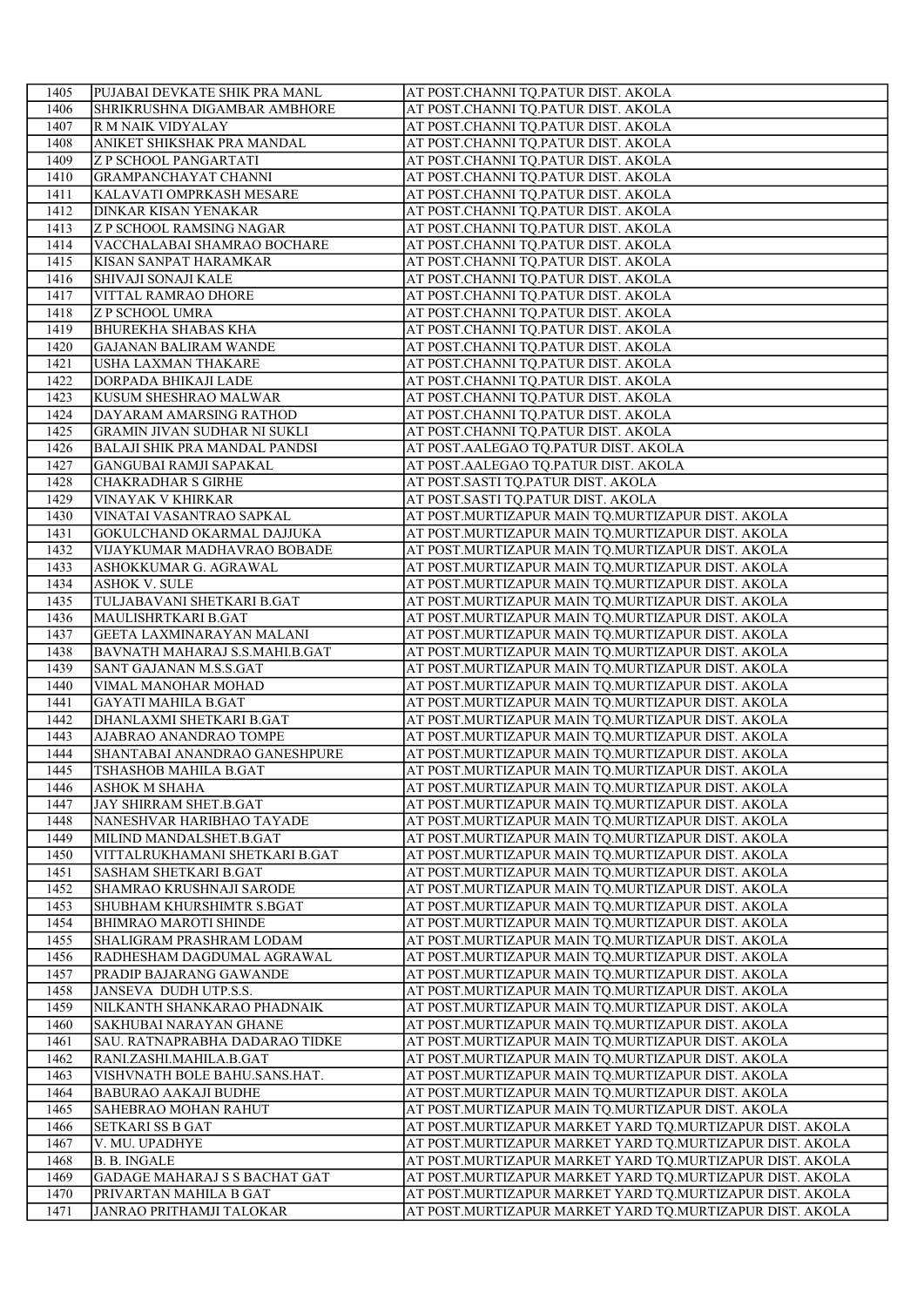| 1472         | <b>G S KUTHE</b>                                           | AT POST.MURTIZAPUR CITY TQ.MURTIZAPUR DIST. AKOLA                                            |
|--------------|------------------------------------------------------------|----------------------------------------------------------------------------------------------|
| 1473         | <b>MOHINI RANDAS INGLE</b>                                 | AT POST.MURTIZAPUR CITY TQ.MURTIZAPUR DIST. AKOLA                                            |
| 1474         | ANITA VITTHAL MANKAR                                       | AT POST.MURTIZAPUR CITY TQ.MURTIZAPUR DIST. AKOLA                                            |
| 1475         | DAMODAR MAROTI SAWARKAR                                    | AT POST.MANA TQ.MURTIZAPUR DIST. AKOLA                                                       |
| 1476         | <b>SAWTI K DESHMUKH</b>                                    | AT POST.MANA TQ.MURTIZAPUR DIST. AKOLA                                                       |
| 1477         | SHANTABAI PRABHAKAR RAHUT                                  | AT POST.MANA TQ.MURTIZAPUR DIST. AKOLA                                                       |
| 1478         | JOTSNA WASUDEV ASHTIKAR                                    | AT POST.MANA TQ.MURTIZAPUR DIST. AKOLA                                                       |
| 1479         | ATAHARAO TULASHIRAM SAMURE                                 | AT POST.KURUM TQ.MURTIZAPUR DIST. AKOLA                                                      |
| 1480         | PUNDLIK HARIBHAU BHOGE                                     | AT POST.KURUM TQ.MURTIZAPUR DIST. AKOLA                                                      |
| 1481         | RAMBHAU BALIRAM PACHGADE                                   | AT POST.KARANJA MAIN.TQ.KARANJA DIST. WASHIM                                                 |
| 1482         | MALABAI DILEEPRAO DHOPE                                    | AT POST.KARANJA MAIN.TQ.KARANJA DIST. WASHIM                                                 |
| 1483         | VIVEK NARENDRAKUMAR CHAWARE                                | AT POST.KARANJA MAIN.TQ.KARANJA DIST. WASHIM                                                 |
| 1484         | <b>SEWA SAHAKARI SOCIETY</b>                               | AT POST.KARANJA MAIN.TQ.KARANJA DIST. WASHIM                                                 |
| 1485         | SUREKHA BABANRAO GAWARE                                    | AT POST.KARANJA MAIN.TQ.KARANJA DIST. WASHIM                                                 |
| 1486         | <b>WASUDEO NARAYAN BALKHANDE</b>                           | AT POST.KARANJA MAIN.TQ.KARANJA DIST. WASHIM                                                 |
| 1487         | <b>BALCHANDRA SADASHIV BORIKAR</b>                         | AT POST.KARANJA MAIN.TQ.KARANJA DIST. WASHIM                                                 |
| 1488         | MADANCHANDR MANIKCHANDR DEWADA                             | AT POST.KARANJA MAIN.TQ.KARANJA DIST. WASHIM                                                 |
| 1489         | SUNITA PRADIPKUMAR NADGAWKAR                               | AT POST.KARANJA MAIN.TQ.KARANJA DIST. WASHIM                                                 |
| 1490         | AYISWABI JAMIL SULEMAN                                     | AT POST.KARANJA MAIN.TQ.KARANJA DIST. WASHIM                                                 |
| 1491         | VISHNUKUMAR DYANOPASNA SAMITI                              | AT POST.KARANJA MAIN.TQ.KARANJA DIST. WASHIM                                                 |
| 1492         | SIDDHESHWAR SANSTHAN                                       | AT POST.KARANJA MAIN.TQ.KARANJA DIST. WASHIM                                                 |
| 1493         | KANHAIYALAL NAGOSA VAIDYA                                  | AT POST.KARANJA MAIN.TO.KARANJA DIST. WASHIM                                                 |
| 1494         | <b>USHA PRAKASH ZANJAD</b>                                 | AT POST.KARANJA MAIN.TQ.KARANJA DIST. WASHIM                                                 |
| 1495         | N.M.N.S.P.G.N.S.                                           | AT POST.KARANJA MAIN.TQ.KARANJA DIST. WASHIM                                                 |
| 1496         | <b>BHAURAO MUKANDRAO DESMUKH</b>                           | AT POST.KARANJA MAIN.TQ.KARANJA DIST. WASHIM                                                 |
| 1497         | A.KHALIK SHE.KARIM                                         | AT POST.KARANJA MAIN.TQ.KARANJA DIST. WASHIM                                                 |
| 1498         | HARIBABA DUDHA UTPADAK SANSTHA                             | AT POST.KARANJA MAIN.TQ.KARANJA DIST. WASHIM                                                 |
| 1499         | KISAN MADHOJI DHADVE                                       | AT POST.KARANJA MAIN.TQ.KARANJA DIST. WASHIM                                                 |
| 1500         | TULSHIRAM GANPAT DONODE                                    | AT POST.KARANJA MAIN.TQ.KARANJA DIST. WASHIM                                                 |
| 1501         | MH.FARUQ AB.GAFFAR MOHAMMAD                                | AT POST.KARANJA MAIN.TQ.KARANJA DIST. WASHIM                                                 |
| 1502         | MEHRUNNISA BEGAM MOHAMMAD ALI                              | AT POST.KARANJA MAIN.TQ.KARANJA DIST. WASHIM                                                 |
| 1503         | RUKHAMINI SATYANARAYAN AGRAWAL                             | AT POST.KARANJA MAIN.TQ.KARANJA DIST. WASHIM                                                 |
| 1504         | GAJANAN.SAH.GRUH.NIRMAN.                                   | AT POST.KARANJA MAIN.TQ.KARANJA DIST. WASHIM                                                 |
| 1505         | SHESHRAO NARAYAN DHORE                                     | AT POST.KARANJA MAIN.TQ.KARANJA DIST. WASHIM                                                 |
| 1506         | MIR ASAR.ALI HASANALI                                      | AT POST.KARANJA MAIN.TQ.KARANJA DIST. WASHIM                                                 |
| 1507         | RAJESH KISANRAO RAMTEKE                                    | AT POST.KARANJA MAIN.TQ.KARANJA DIST. WASHIM                                                 |
| 1508         | <b>FAJALALI MIR ASARALI</b>                                | AT POST.KARANJA MAIN.TQ.KARANJA DIST. WASHIM                                                 |
| 1509         | KALPANA RAMESH MAHALLE                                     | AT POST.KARANJA MAIN.TQ.KARANJA DIST. WASHIM                                                 |
| 1510         | DAMODHAR KRISHNRAO DISHPANDE                               | AT POST.KARANJA MAIN.TQ.KARANJA DIST. WASHIM                                                 |
| 1511         | MAINABAI RUKHANDAS CHAWRE                                  | AT POST.KARANJA MAIN.TQ.KARANJA DIST. WASHIM                                                 |
| 1512         | YAM. SAI. JAI.DIG. DHA. FUN.                               | AT POST.KARANJA MAIN.TQ.KARANJA DIST. WASHIM                                                 |
| 1513         | NURSING.SAH.S.SUTGIRNI                                     | AT POST.KARANJA MAIN.TQ.KARANJA DIST. WASHIM                                                 |
| 1514         | UDAYSINGH VITTHALSINGH THAKUR<br>SAMRUDHI.GRAMIN.DAL.P.S.S | AT POST.KARANJA MAIN.TQ.KARANJA DIST. WASHIM                                                 |
| 1515         |                                                            | AT POST.KARANJA MAIN.TQ.KARANJA DIST. WASHIM                                                 |
| 1516         | JAYNNABI SHE. BURHAN                                       | AT POST.KARANJA MAIN.TQ.KARANJA DIST. WASHIM                                                 |
| 1517<br>1518 | SAHKARI DUDHA UTPADAK<br>EKATA KISAN PS.S.B.G.PARAWA       | AT POST.KARANJA MAIN.TQ.KARANJA DIST. WASHIM<br>AT POST.KARANJA MAIN.TQ.KARANJA DIST. WASHIM |
| 1519         | KAMALABAI PANDURANG THAKULKAR                              | AT POST.KARANJA MAIN.TQ.KARANJA DIST. WASHIM                                                 |
| 1520         | BABASAHEB.S.S.B.G.BELMANDAL                                | AT POST.KARANJA MAIN.TQ.KARANJA DIST. WASHIM                                                 |
| 1521         | JAI KISAN SHET. BA. GAT KHERDA                             | AT POST.KARANJA MAIN.TQ.KARANJA DIST. WASHIM                                                 |
| 1522         | DHANNAJAY HIRASA DARYAPURKAR                               | AT POST.KARANJA MAIN.TQ.KARANJA DIST. WASHIM                                                 |
| 1523         | DIPAK VITHTHAL CHANDAK                                     | AT POST.KARANJA MAIN.TQ.KARANJA DIST. WASHIM                                                 |
| 1524         | MAHADEVAPPA KRUSHNAPPA MAHAJAN                             | AT POST.KARANJA MAIN.TQ.KARANJA DIST. WASHIM                                                 |
| 1525         | VANDANA RAOSAHEB YEVATKAR                                  | AT POST.KARANJA MAIN.TQ.KARANJA DIST. WASHIM                                                 |
| 1526         | RAJKUWARBAI KASTURCHAND MANTRI                             | AT POST.KARANJA MAIN.TQ.KARANJA DIST. WASHIM                                                 |
| 1527         | DAVABA KONDAJI KANHORE                                     | AT POST.KARANJA MAIN.TQ.KARANJA DIST. WASHIM                                                 |
| 1528         | MAMTA VIVEK CHAWARE                                        | AT POST.KARANJA MAIN.TQ.KARANJA DIST. WASHIM                                                 |
| 1529         | <b>BABURAO HANUMANTA JIRE</b>                              | AT POST.KARANJA MAIN.TQ.KARANJA DIST. WASHIM                                                 |
| 1530         | <b>V J CHANDAK</b>                                         | AT POST.KARANJA MAIN.TQ.KARANJA DIST. WASHIM                                                 |
| 1531         | JUMMA RANNU JATTALE                                        | AT POST.KARANJA MAIN.TQ.KARANJA DIST. WASHIM                                                 |
| 1532         | RAJANI BALIRAM GIRI                                        | AT POST.KARANJA MAIN.TQ.KARANJA DIST. WASHIM                                                 |
| 1533         | JUGALKISHOR CHAGANLAL LAHOTI                               | AT POST.KARANJA MAIN.TQ.KARANJA DIST. WASHIM                                                 |
| 1534         | <b>SMITA RAMDAS KALE</b>                                   | AT POST.KARANJA MAIN.TQ.KARANJA DIST. WASHIM                                                 |
| 1535         | SHRIKRUSHNA BALIRAM BELKHEDE                               | AT POST.KARANJA MAIN.TQ.KARANJA DIST. WASHIM                                                 |
| 1536         | MINA RAMCHANDRA ROKADE                                     | AT POST.KARANJA MAIN.TQ.KARANJA DIST. WASHIM                                                 |
| 1537         | KUSUMTAI VASUDEVRAO BAKAL                                  | AT POST.KARANJA MAIN.TQ.KARANJA DIST. WASHIM                                                 |
| 1538         | SHIVKANTA ASHOKKUMAR INNANI                                | AT POST.KARANJA MAIN.TQ.KARANJA DIST. WASHIM                                                 |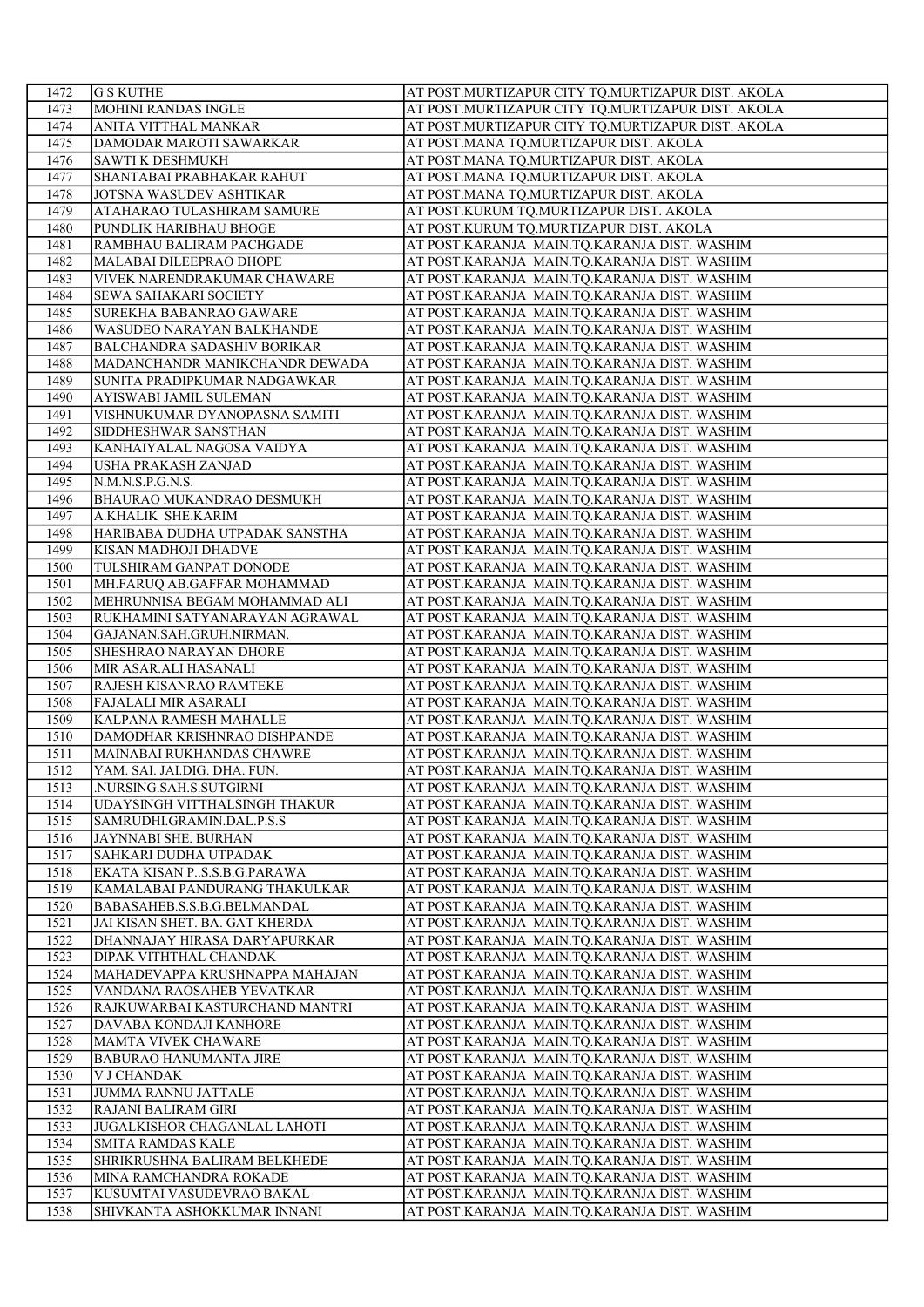| 1539         | PANCHFULABAI SHYAMRAO HIROLE                             | AT POST.KARANJA MAIN.TO.KARANJA DIST. WASHIM                                                 |
|--------------|----------------------------------------------------------|----------------------------------------------------------------------------------------------|
| 1540         | SHANTABAI VIJAYRAO PRAYAGI                               | AT POST.KARANJA MAIN.TQ.KARANJA DIST. WASHIM                                                 |
| 1541         | DEEPCHAND MANIKCHAND SURANA                              | AT POST.KARANJA MAIN.TQ.KARANJA DIST. WASHIM                                                 |
| 1542         | SHARAD AJAYKUMAR CHAWARE                                 | AT POST.KARANJA MAIN.TQ.KARANJA DIST. WASHIM                                                 |
| 1543         | WASUDEO PUNDLIK SARDAR                                   | AT POST.KARANJA MAIN.TQ.KARANJA DIST. WASHIM                                                 |
| 1544         | MAHADEW NAMDERAO THAKRE                                  | AT POST.KARANJA MAIN.TQ.KARANJA DIST. WASHIM                                                 |
| 1545         | DEVIDAS DAULATRAO TAYADE                                 | AT POST.KARANJA MAIN.TQ.KARANJA DIST. WASHIM                                                 |
| 1546         | KASTURCHAND JASKARAN MANTRI                              | AT POST.KARANJA MAIN.TQ.KARANJA DIST. WASHIM                                                 |
| 1547         | <b>WAGHA CHIMA KOLKAR</b>                                | AT POST.KARANJA MAIN.TQ.KARANJA DIST. WASHIM                                                 |
| 1548         | ASHOK KHANAYALAL ENNANI                                  | AT POST.KARANJA MAIN.TQ.KARANJA DIST. WASHIM                                                 |
| 1549         | PANDURANG NARAYAN DHOPE                                  | AT POST.KARANJA MAIN.TQ.KARANJA DIST. WASHIM                                                 |
| 1550         | <b>DI KE SHINDE</b>                                      | AT POST.KARANJA MAIN.TQ.KARANJA DIST. WASHIM                                                 |
| 1551         | MADUKAR BHAGVANT KANAHV                                  | AT POST.KARANJA MAIN.TQ.KARANJA DIST. WASHIM                                                 |
| 1552         | CHAMPALAL FAUJMAL BARDIYA                                | AT POST.KARANJA MAIN.TQ.KARANJA DIST. WASHIM                                                 |
| 1553         | ARUNA SHRIKRUSHNA DHAVANJEWAR                            | AT POST.KARANJA MAIN.TQ.KARANJA DIST. WASHIM                                                 |
| 1554         | VAIJANTI MADHUKARRAO KANNAV                              | AT POST.KARANJA MAIN.TQ.KARANJA DIST. WASHIM                                                 |
| 1555         | DILEEP BHARATKUMAR DONGAONKAR                            | AT POST.KARANJA MAIN.TQ.KARANJA DIST. WASHIM                                                 |
| 1556         | USHA JANRAO KALE                                         | AT POST.KARANJA MAIN.TQ.KARANJA DIST. WASHIM                                                 |
| 1557         | MADANLAL KALURAM JOSHI                                   | AT POST.KARANJA MAIN.TQ.KARANJA DIST. WASHIM                                                 |
| 1558<br>1559 | SHREEKRUSHAN BALIRAM CHAVAN<br>ASHA PANDUSA HIGANKAR     | AT POST.KARANJA MAIN.TQ.KARANJA DIST. WASHIM<br>AT POST.KARANJA MAIN.TQ.KARANJA DIST. WASHIM |
| 1560         | AHAMADALI SAYADALI                                       | AT POST.KARANJA MAIN.TO.KARANJA DIST. WASHIM                                                 |
| 1561         | SABERABI JA KARIMSHA                                     | AT POST.KARANJA MAIN.TQ.KARANJA DIST. WASHIM                                                 |
| 1562         | MANGALGEER MAHA. SHER. BA. GAT                           | AT POST.KARANJA MAIN.TQ.KARANJA DIST. WASHIM                                                 |
| 1563         | PANDHARINATH T WARHADE                                   | AT POST.KARANJA MAIN.TQ.KARANJA DIST. WASHIM                                                 |
| 1564         | <b>P P CHOPADE</b>                                       | AT POST.KARANJA MAIN.TQ.KARANJA DIST. WASHIM                                                 |
| 1565         | MANORAMA SHAKARAPPA LOHARKAR                             | AT POST.KARANJA MAIN.TQ.KARANJA DIST. WASHIM                                                 |
| 1566         | PANJAB RAMBHAU KOKATE                                    | AT POST.KARANJA MAIN.TQ.KARANJA DIST. WASHIM                                                 |
| 1567         | GORAKHNATH M.PS.S.B.G.ANAI                               | AT POST.KARANJA MAIN.TQ.KARANJA DIST. WASHIM                                                 |
| 1568         | JAGDISHCHANDRA LALSA KHANDRE                             | AT POST.KARANJA MAIN.TQ.KARANJA DIST. WASHIM                                                 |
| 1569         | <b>BABARAO NARAYN KATOLE</b>                             | AT POST.KARANJA MAIN.TQ.KARANJA DIST. WASHIM                                                 |
| 1570         | ANNA WASUDEO TAATHE                                      | AT POST.KARANJA MAIN.TQ.KARANJA DIST. WASHIM                                                 |
| 1571         | <b>BHARAT DATARAM BAMULE</b>                             | AT POST.KARANJA MAIN.TQ.KARANJA DIST. WASHIM                                                 |
| 1572         | HAWABI J HAJI DAUAD                                      | AT POST.KARANJA MAIN.TQ.KARANJA DIST. WASHIM                                                 |
| 1573         | VITTHAL HARIBHAU SURJUSE                                 | AT POST.KARANJA MAIN.TQ.KARANJA DIST. WASHIM                                                 |
| 1574         | <b>DINESH LAXMANRAO THAKRE</b>                           | AT POST.KARANJA MAIN.TQ.KARANJA DIST. WASHIM                                                 |
| 1575         | KAMAL P BHAGWATKAR                                       | AT POST.KARANJA MAIN.TQ.KARANJA DIST. WASHIM                                                 |
| 1576         | JAYANT HIRACHAND JOHARAPURAKAR                           | AT POST.KARANJA MAIN.TQ.KARANJA DIST. WASHIM                                                 |
| 1577         | JAI BHAVANI SW. SH. BA. GAT                              | AT POST.KARANJA MAIN.TQ.KARANJA DIST. WASHIM                                                 |
| 1578         | <b>GAPPU PYARE MULIWALE</b>                              | AT POST.KARANJA MAIN.TQ.KARANJA DIST. WASHIM                                                 |
| 1579         | KISHOR BABANRAO CHAVAN                                   | AT POST.KARANJA MAIN.TQ.KARANJA DIST. WASHIM                                                 |
| 1580<br>1581 | MANOHAR SHRIDHAR GOSAWI<br><b>SULOCHANA BALIRAM RAUT</b> | AT POST.KARANJA MAIN.TQ.KARANJA DIST. WASHIM<br>AT POST.KARANJA MAIN.TQ.KARANJA DIST. WASHIM |
| 1582         | JAGADAMBA VIDYALAYA                                      | AT POST.KARANJA MAIN.TQ.KARANJA DIST. WASHIM                                                 |
| 1583         | <b>ATUL VIJAY GULHANE</b>                                | AT POST.KARANJA MAIN.TQ.KARANJA DIST. WASHIM                                                 |
| 1584         | SULACHANBAI SHANTI CHAWARAE                              | AT POST.KARANJA MAIN.TQ.KARANJA DIST. WASHIM                                                 |
| 1585         | SHANTA VISHWANATH MANWAR                                 | AT POST.KARANJA MAIN.TQ.KARANJA DIST. WASHIM                                                 |
| 1586         | S.RAMADAS MS.S.B.G.M,GAWHAN                              | AT POST.KARANJA MAIN.TQ.KARANJA DIST. WASHIM                                                 |
| 1587         | SHIVKANTA ASHOK INNANI                                   | AT POST.KARANJA MAIN.TQ.KARANJA DIST. WASHIM                                                 |
| 1588         | <b>BABAN KASHINATH AAKOLKAR</b>                          | AT POST.KARANJA MAIN.TQ.KARANJA DIST. WASHIM                                                 |
| 1589         | KANTIKUMAR DHARMCHAND RUEEWALE                           | AT POST.KARANJA MAIN.TQ.KARANJA DIST. WASHIM                                                 |
| 1590         | PURNABAI SW. SH. BA. GAT                                 | AT POST.KARANJA MAIN.TQ.KARANJA DIST. WASHIM                                                 |
| 1591         | <b>SANJAY R PATE</b>                                     | AT POST.KARANJA MAIN.TQ.KARANJA DIST. WASHIM                                                 |
| 1592         | RAJENDRA M GHULE                                         | AT POST.KARANJA MAIN.TQ.KARANJA DIST. WASHIM                                                 |
| 1593         | JAGANNATH NAMDEV ALAMWAR                                 | AT POST.KARANJA MAIN.TQ.KARANJA DIST. WASHIM                                                 |
| 1594         | VASANT HIRASINGH CHAVAN                                  | AT POST.KARANJA MAIN.TQ.KARANJA DIST. WASHIM                                                 |
| 1595         | <b>GHANSHAM DEWRAO RATHOD</b>                            | AT POST.KARANJA MAIN.TQ.KARANJA DIST. WASHIM                                                 |
| 1596         | SWARUPCHAND MOHANLAL DEVADA                              | AT POST.KARANJA MAIN.TQ.KARANJA DIST. WASHIM                                                 |
| 1597         | AAYESHA SIDDHIKA M.AKIL                                  | AT POST.KARANJA MAIN.TQ.KARANJA DIST. WASHIM                                                 |
| 1598         | KAUSHLAYBAI MADHUKAR BANDE                               | AT POST.KARANJA MAIN.TQ.KARANJA DIST. WASHIM                                                 |
| 1599         | SANTOSH RAMKUMARJI VARMA                                 | AT POST.KARANJA MAIN.TQ.KARANJA DIST. WASHIM                                                 |
| 1600         | SUKHADEV VAMANRAO SUDAKE                                 | AT POST.KARANJA MAIN.TQ.KARANJA DIST. WASHIM                                                 |
| 1601<br>1602 | PRASHANT DEVMAN KAMBALE<br>DEVIDAS NARAYAN KHADE         | AT POST.KARANJA MAIN.TQ.KARANJA DIST. WASHIM<br>AT POST.KARANJA MAIN.TQ.KARANJA DIST. WASHIM |
| 1603         | RAVINDRAKUMAR RADHAKISAN RATHI                           | AT POST.KARANJA MAIN.TQ.KARANJA DIST. WASHIM                                                 |
| 1604         | PRAMOD LONKARANJI BANG                                   | AT POST.KARANJA MAIN.TQ.KARANJA DIST. WASHIM                                                 |
| 1605         | AB FARUK AB SHAKUR ABDUL                                 | AT POST.KARANJA MAIN.TQ.KARANJA DIST. WASHIM                                                 |
|              |                                                          |                                                                                              |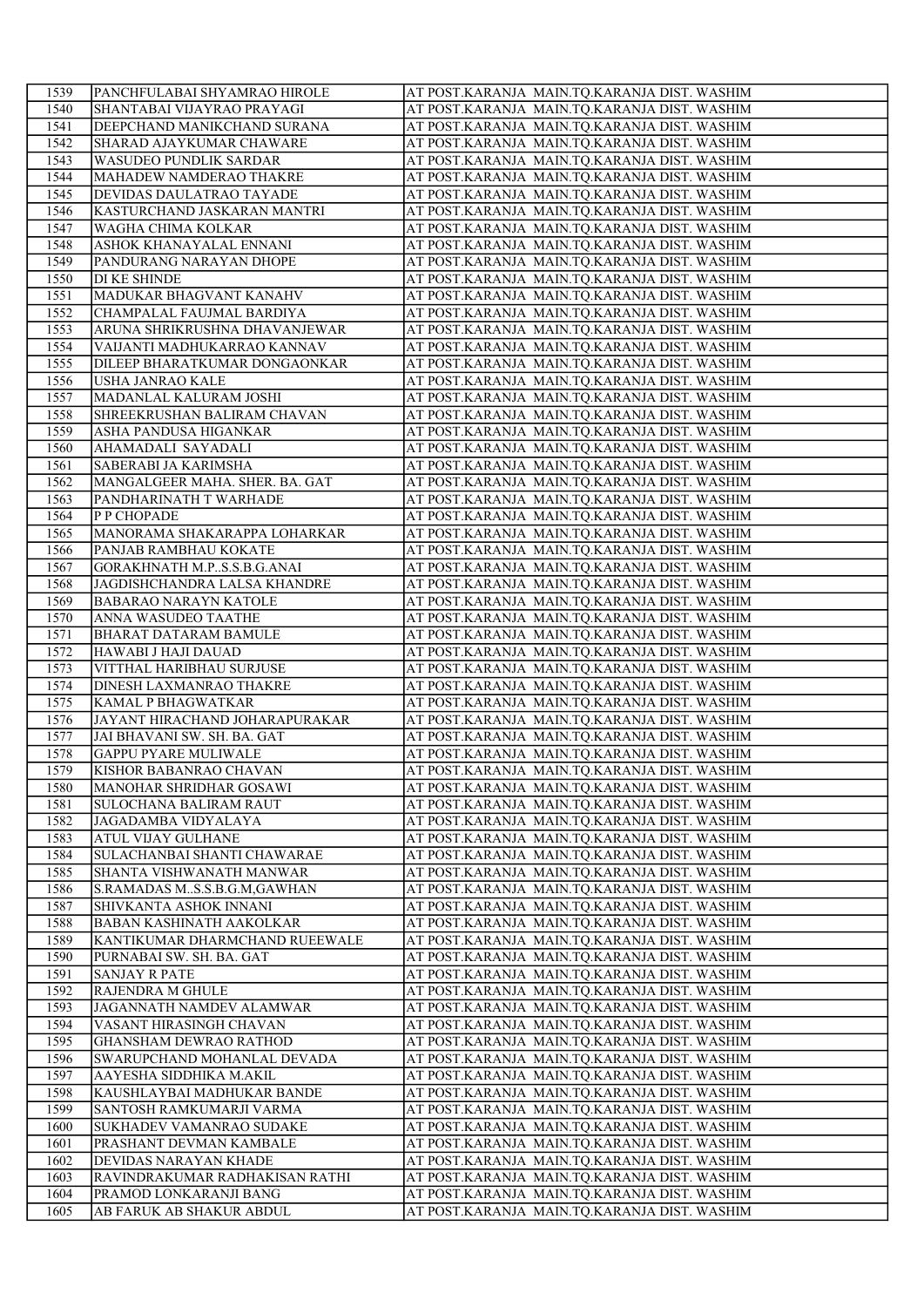| 1606         | JAIPRAKASH PRALHADSA BAGDE                             | AT POST.KARANJA MAIN.TO.KARANJA DIST. WASHIM                                                 |
|--------------|--------------------------------------------------------|----------------------------------------------------------------------------------------------|
| 1607         | <b>RAMESH SUKHDEO GAWANDE</b>                          | AT POST.KARANJA MAIN.TQ.KARANJA DIST. WASHIM                                                 |
| 1608         | <b>TEJUSING RATANSING JADHAO</b>                       | AT POST.KARANJA MAIN.TQ.KARANJA DIST. WASHIM                                                 |
| 1609         | RAMAJI MAHADAV BOKADE                                  | AT POST.KARANJA MAIN.TQ.KARANJA DIST. WASHIM                                                 |
| 1610         | PADMABAI DHANNULAL CHAWARE                             | AT POST.KARANJA MAIN.TQ.KARANJA DIST. WASHIM                                                 |
| 1611         | <b>BHIMRAO PARASRAM BHOYAR</b>                         | AT POST.KARANJA MAIN.TQ.KARANJA DIST. WASHIM                                                 |
| 1612         | VASANT SHAMRAO MUNDE                                   | AT POST.KARANJA MAIN.TQ.KARANJA DIST. WASHIM                                                 |
| 1613         | SANADKUMAR GANGASA BHORE                               | AT POST.KARANJA MAIN.TQ.KARANJA DIST. WASHIM                                                 |
| 1614         | KRUSHNA S.HARIPANT GHONJITWAR                          | AT POST.KARANJA MAIN.TQ.KARANJA DIST. WASHIM                                                 |
| 1615         | <b>USHA PRAKASH LAHE</b>                               | AT POST.KARANJA MAIN.TQ.KARANJA DIST. WASHIM                                                 |
| 1616         | <b>SHESHRAO KASHIRAO KHANGHARAD</b>                    | AT POST.KARANJA MAIN.TQ.KARANJA DIST. WASHIM                                                 |
| 1617         | PRAKASH MANOHAR AGHAM                                  | AT POST.KARANJA MAIN.TQ.KARANJA DIST. WASHIM                                                 |
| 1618         | JANTA MACHIMAR SAHKARI S.                              | AT POST. KARANJA MAIN. TQ. KARANJA DIST. WASHIM                                              |
| 1619         | NARAYAN BABURAO                                        | AT POST.KARANJA MAIN.TQ.KARANJA DIST. WASHIM                                                 |
| 1620         | SANTOSH RATANLALJI CHANDAK                             | AT POST.KARANJA MAIN.TQ.KARANJA DIST. WASHIM                                                 |
| 1621         | VINOD LONKARANJI BANG                                  | AT POST.KARANJA MAIN.TQ.KARANJA DIST. WASHIM                                                 |
| 1622         | UTAM PARASRAM JAWAKE                                   | AT POST.KARANJA MAIN.TQ.KARANJA DIST. WASHIM                                                 |
| 1623         | KAVITA KRUSHNARAO NONGIRWAR                            | AT POST.KARANJA MAIN.TQ.KARANJA DIST. WASHIM                                                 |
| 1624         | <b>SHANTABAI SHRIVALLABH BANG</b>                      | AT POST.KARANJA MAIN.TQ.KARANJA DIST. WASHIM                                                 |
| 1625         | VITHAL WAMLAJI BALKHANDE                               | AT POST.KARANJA MAIN.TQ.KARANJA DIST. WASHIM                                                 |
| 1626         | SADASHIV GANPATRAO GAIKWAD                             | AT POST.KARANJA MAIN.TQ.KARANJA DIST. WASHIM                                                 |
| 1627         | <b>SA.AABID HUSEN SA.RAUF</b>                          | AT POST.KARANJA MAIN.TO.KARANJA DIST. WASHIM                                                 |
| 1628         | ANANDRAO WAGHJI DHAYE                                  | AT POST.KARANJA MAIN.TQ.KARANJA DIST. WASHIM                                                 |
| 1629         | HARJIBHAI SHIVJIBHAI PATEL                             | AT POST.KARANJA MAIN.TQ.KARANJA DIST. WASHIM                                                 |
| 1630         | SUBHADRA SHASHIKANT CHAWARE                            | AT POST.KARANJA MAIN.TQ.KARANJA DIST. WASHIM                                                 |
| 1631         | PUNDALIK VITHUJI JOGI                                  | AT POST.KARANJA MAIN.TQ.KARANJA DIST. WASHIM                                                 |
| 1632         | RAJENDRA NAMDEO LAKDE                                  | AT POST.KARANJA MAIN.TQ.KARANJA DIST. WASHIM                                                 |
| 1633         | GAJANAN MS.S.B.G.MOKHAD                                | AT POST.KARANJA MAIN.TQ.KARANJA DIST. WASHIM                                                 |
| 1634         | UDHDAO NAGARI SAHPAT SANSTHA                           | AT POST.KARANJA MAIN.TQ.KARANJA DIST. WASHIM                                                 |
| 1635         | MADHUKAR LAXMAN KHANZODAE                              | AT POST.KARANJA MAIN.TQ.KARANJA DIST. WASHIM                                                 |
| 1636         | DAULAT CHINTAMAN DEVALE                                | AT POST.KARANJA MAIN.TQ.KARANJA DIST. WASHIM                                                 |
| 1637         | MAHESH G CHENWANI                                      | AT POST.KARANJA MAIN.TQ.KARANJA DIST. WASHIM                                                 |
| 1638         | SHRIKRISHNAY SHAMRAO ROKADE                            | AT POST.KARANJA MAIN.TQ.KARANJA DIST. WASHIM                                                 |
| 1639         | <b>BALKRUSHAN DEMAJI TURAK</b>                         |                                                                                              |
| 1640         | <b>SAROJ JAGDISH DONGAONKAR</b>                        | AT POST.KARANJA MAIN.TQ.KARANJA DIST. WASHIM<br>AT POST.KARANJA MAIN.TQ.KARANJA DIST. WASHIM |
| 1641         | PANJABRAO NARAYAN BHUYAR                               | AT POST.KARANJA MAIN.TQ.KARANJA DIST. WASHIM                                                 |
|              |                                                        | AT POST.KARANJA MAIN.TQ.KARANJA DIST. WASHIM                                                 |
| 1642         | DADARAO SHRIRAM THAKARE                                |                                                                                              |
| 1643<br>1644 | ARUNABAI RAJU TEKADE<br><b>GASI CHASIRA DALIYAKHAU</b> | AT POST.KARANJA MAIN.TQ.KARANJA DIST. WASHIM                                                 |
|              | DHANSING RUPLA JADHAO                                  | AT POST.KARANJA MAIN.TQ.KARANJA DIST. WASHIM                                                 |
| 1645         | KISHOR PARASHRAMJI MIRASE                              | AT POST.KARANJA MAIN.TQ.KARANJA DIST. WASHIM                                                 |
| 1646         |                                                        | AT POST.KARANJA MAIN.TQ.KARANJA DIST. WASHIM                                                 |
| 1647         | ANIL BHASKARRAO WANKHADE                               | AT POST.KARANJA MAIN.TQ.KARANJA DIST. WASHIM                                                 |
| 1648         | CHOTTU PIRU SHAKUWALE                                  | AT POST.KARANJA MAIN.TQ.KARANJA DIST. WASHIM                                                 |
| 1649         | AYASHA BEGAM ABDUL SAID                                | AT POST.KARANJA MAIN.TQ.KARANJA DIST. WASHIM                                                 |
| 1650         | PRAKASH SHRIRAM ENGOLE                                 | AT POST.KARANJA MAIN.TQ.KARANJA DIST. WASHIM                                                 |
| 1651         | YASHODABAI VITTHALRAO CHANDAK                          | AT POST.KARANJA MAIN.TQ.KARANJA DIST. WASHIM                                                 |
| 1652         | PRALHAD SHANKARRAO TIDKE                               | AT POST.KARANJA MAIN.TQ.KARANJA DIST. WASHIM                                                 |
| 1653         | LAXMIBAI NARAYAN PONGHADE                              | AT POST.KARANJA MAIN.TQ.KARANJA DIST. WASHIM                                                 |
| 1654         | MADHUKAR DNYANOBA PAWAR                                | AT POST.KARANJA MAIN.TQ.KARANJA DIST. WASHIM                                                 |
| 1655         | TARABAI MAROTI BAGAD                                   | AT POST.KARANJA MAIN.TQ.KARANJA DIST. WASHIM                                                 |
| 1656         | ZIMABAI HARI JADHAV                                    | AT POST.KARANJA MAIN.TQ.KARANJA DIST. WASHIM                                                 |
| 1657         | <b>D K SHINDE</b>                                      | AT POST.KARANJA MAIN.TQ.KARANJA DIST. WASHIM                                                 |
| 1658         | JAGADAMBA MS.S.B.G.WALAI                               | AT POST.KARANJA MAIN.TQ.KARANJA DIST. WASHIM                                                 |
| 1659         | GAJANAN MAHA. SW. SH. BA. GAT                          | AT POST.KARANJA MAIN.TQ.KARANJA DIST. WASHIM                                                 |
| 1660         | LAXMAN AMRUTA DHORE                                    | AT POST.KARANJA MAIN.TQ.KARANJA DIST. WASHIM                                                 |
| 1661         | <b>ARJUN VITHOBA SHINDE</b>                            | AT POST.KARANJA MAIN.TQ.KARANJA DIST. WASHIM                                                 |
| 1662         | VITTHOBA PUJANI KALE                                   | AT POST.KARANJA MAIN.TQ.KARANJA DIST. WASHIM                                                 |
| 1663         | DATTARAM RAJARAM CHODHARI                              | AT POST.KARANJA MAIN.TQ.KARANJA DIST. WASHIM                                                 |
| 1664         | MANIKRAO JAIRAM DHOTE                                  | AT POST.KARANJA MAIN.TQ.KARANJA DIST. WASHIM                                                 |
| 1665         | V M SONULKAR                                           | AT POST.KARANJA MAIN.TQ.KARANJA DIST. WASHIM                                                 |
| 1666         | DATTARAM GULABRAO ROKADE                               | AT POST.KARANJA MAIN.TQ.KARANJA DIST. WASHIM                                                 |
| 1667         | <b>SURYABHAN DEVJI DHORE</b>                           | AT POST.KARANJA MAIN.TQ.KARANJA DIST. WASHIM                                                 |
| 1668         | NAMDEO SAKHARAM SHEDHOKAR                              | AT POST.KARANJA MAIN.TQ.KARANJA DIST. WASHIM                                                 |
| 1669         | TULAJABAI GANPAT DHONDE                                | AT POST.KARANJA MAIN.TQ.KARANJA DIST. WASHIM                                                 |
| 1670         | AMBADAS DEVMANSA DOLAS                                 | AT POST.KARANJA MAIN.TQ.KARANJA DIST. WASHIM                                                 |
| 1671         | <b>SUKHDEV RAJARAM GAVANDE</b>                         | AT POST.KARANJA MAIN.TQ.KARANJA DIST. WASHIM                                                 |
| 1672         | <b>BHIKA TUKA AMBHORE</b>                              | AT POST.KARANJA MAIN.TQ.KARANJA DIST. WASHIM                                                 |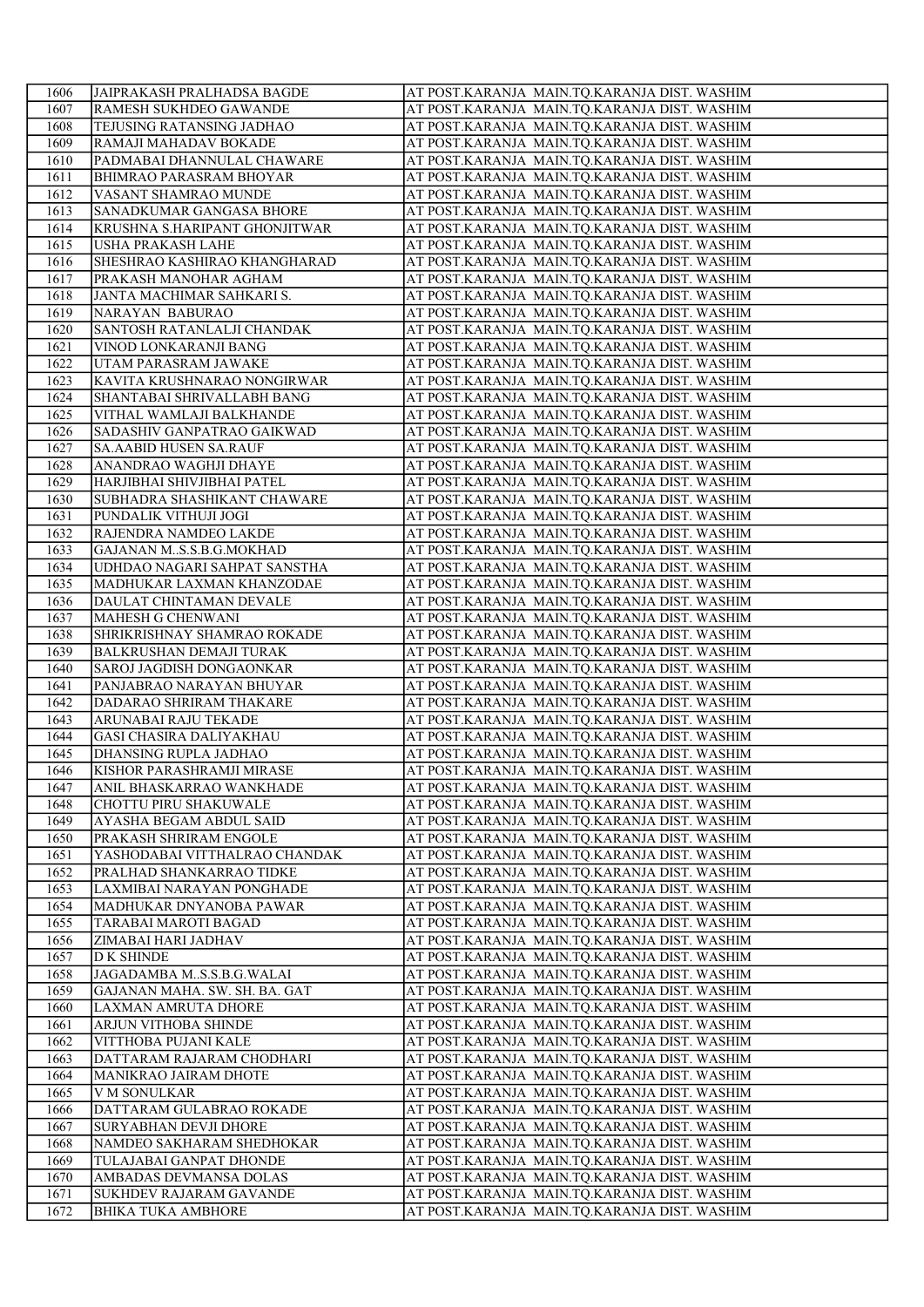| 1673         | RAGHUPATI GOVINDRAO LAWHALE                                  | AT POST.KARANJA MAIN.TQ.KARANJA DIST. WASHIM                                                 |
|--------------|--------------------------------------------------------------|----------------------------------------------------------------------------------------------|
| 1674         | PARVATABAI LAXMAN VAGHMARE                                   | AT POST.KARANJA MAIN.TQ.KARANJA DIST. WASHIM                                                 |
| 1675         | SANJAY HARICHANDRAY GADAM                                    | AT POST.KARANJA MAIN.TQ.KARANJA DIST. WASHIM                                                 |
| 1676         | JAGADIS S CHENWANI                                           | AT POST.KARANJA MAIN.TQ.KARANJA DIST. WASHIM                                                 |
| 1677         | AMBACHARAN MUNGAPRASAD DUBE                                  | AT POST.KARANJA MAIN.TQ.KARANJA DIST. WASHIM                                                 |
| 1678         | SUNITA SHARADCHANDRA KANNAV                                  | AT POST.KARANJA MAIN.TQ.KARANJA DIST. WASHIM                                                 |
| 1679         | SHIRISH DEVKUMAR CHAWARE                                     | AT POST.KARANJA MAIN.TQ.KARANJA DIST. WASHIM                                                 |
| 1680         | PANDURANG BABAN SHAHAKAR                                     | AT POST.KARANJA MAIN.TQ.KARANJA DIST. WASHIM                                                 |
| 1681         | KRUSHI SIM SHET. BA. GAT                                     | AT POST.KARANJA MAIN.TQ.KARANJA DIST. WASHIM                                                 |
| 1682         | R D KASHIKAR                                                 | AT POST.KARANJA MAIN.TQ.KARANJA DIST. WASHIM                                                 |
| 1683         | S.HARI D.U.SS.S.B.G.PIMPRI                                   | AT POST.KARANJA MAIN.TQ.KARANJA DIST. WASHIM                                                 |
| 1684         | <b>BHARAT SHANTISAWAJI CHAWRE</b>                            | AT POST.KARANJA MAIN.TQ.KARANJA DIST. WASHIM                                                 |
| 1685         | WALESHWAR ADIVASISW.SH.BA.GAT                                | AT POST.KARANJA MAIN.TQ.KARANJA DIST. WASHIM                                                 |
| 1686         | AMBADAS UKANDRAO ASALMOL                                     | AT POST.KARANJA MAIN.TQ.KARANJA DIST. WASHIM                                                 |
| 1687         | VITTHAL SHIRAM LALANKAR                                      | AT POST.KARANJA MAIN.TQ.KARANJA DIST. WASHIM                                                 |
| 1688         | PRABHAKAR HARISA GUJAR                                       | AT POST.KARANJA MAIN.TQ.KARANJA DIST. WASHIM                                                 |
| 1689         | <b>SACHIV GRAM PANCHYAT</b>                                  | AT POST.KARANJA MAIN.TQ.KARANJA DIST. WASHIM                                                 |
| 1690         | ANJALI AJAY JESWANI                                          | AT POST.KARANJA MAIN.TQ.KARANJA DIST. WASHIM                                                 |
| 1691         | MUGSAJI M.P., S.S.B.G. SHELUWADA                             | AT POST.KARANJA MAIN.TQ.KARANJA DIST. WASHIM                                                 |
| 1692         | SH DAUD SH FAKARU SHAKH                                      | AT POST.KARANJA MAIN.TQ.KARANJA DIST. WASHIM                                                 |
| 1693         | DEVRAO NAGOJI PACHANGE                                       | AT POST.KARANJA MAIN.TQ.KARANJA DIST. WASHIM                                                 |
| 1694         | KISAN RAMBHANJI KHANANDE                                     | AT POST.KARANJA MAIN.TO.KARANJA DIST. WASHIM                                                 |
| 1695         | PUNJAJI TUKARAM SIRSAT                                       | AT POST.KARANJA MAIN.TQ.KARANJA DIST. WASHIM                                                 |
| 1696         | ARUNA RAMESHWAR DENDULE                                      | AT POST.KARANJA MAIN.TQ.KARANJA DIST. WASHIM                                                 |
| 1697         | RAMKRUSHNA GANPAT KADAM                                      | AT POST.KARANJA MAIN.TQ.KARANJA DIST. WASHIM                                                 |
| 1698         | JAI BAJRANG SHET. BA. GAT                                    | AT POST.KARANJA MAIN.TQ.KARANJA DIST. WASHIM                                                 |
| 1699         | FULKALI RAMRAO GUPTA                                         | AT POST.KARANJA MAIN.TQ.KARANJA DIST. WASHIM                                                 |
| 1700         | MOTIRAM SITARAM MESHRAM                                      | AT POST.KARANJA MAIN.TQ.KARANJA DIST. WASHIM                                                 |
| 1701         | SUDHAKAR MOTIRAM WANKHADE                                    | AT POST.KARANJA MAIN.TQ.KARANJA DIST. WASHIM                                                 |
| 1702         | SHANTABAI PRALHAD BAGDE                                      | AT POST.KARANJA MAIN.TQ.KARANJA DIST. WASHIM                                                 |
| 1703         | <b>BALIRAM BABARAO RAUT</b>                                  | AT POST.KARANJA MAIN.TQ.KARANJA DIST. WASHIM                                                 |
| 1704         | LAXMINARAYAN NEMLAL KASHYAP                                  | AT POST.KARANJA MAIN.TQ.KARANJA DIST. WASHIM                                                 |
| 1705         | <b>GAJANAN KISANRAO DHDAWE</b>                               | AT POST.KARANJA MAIN.TQ.KARANJA DIST. WASHIM                                                 |
| 1706         | SHASHIKANT NARENDRA CHAWARE                                  | AT POST.KARANJA MAIN.TQ.KARANJA DIST. WASHIM                                                 |
| 1707         | <b>DINESH L MAHAJAN</b>                                      | AT POST.KARANJA MAIN.TQ.KARANJA DIST. WASHIM                                                 |
| 1708         | RADHABAI BALIRAMJI NEMANE                                    | AT POST.KARANJA MAIN.TQ.KARANJA DIST. WASHIM                                                 |
| 1709         | MADAN RAMRAO DESMUKHA                                        | AT POST.KARANJA MAIN.TQ.KARANJA DIST. WASHIM                                                 |
| 1710         | <b>BAJIRAO Y. TIDKE</b>                                      | AT POST.KARANJA MAIN.TQ.KARANJA DIST. WASHIM                                                 |
| 1711         | SHILA AJABRAO BHOJNE                                         | AT POST.KARANJA MAIN.TQ.KARANJA DIST. WASHIM                                                 |
| 1712         | WAMAN HARISA BANOLE                                          | AT POST.KARANJA MAIN.TQ.KARANJA DIST. WASHIM                                                 |
| 1713         | MAHSUL GRUH NIRMAN.SAH.SAN                                   | AT POST.KARANJA MAIN.TQ.KARANJA DIST. WASHIM                                                 |
| 1714         | <b>SURESH RAMESHWAR VYAS</b>                                 | AT POST.KARANJA MAIN.TQ.KARANJA DIST. WASHIM                                                 |
| 1715         | <b>A V KADU</b>                                              | AT POST.KARANJA MAIN.TQ.KARANJA DIST. WASHIM                                                 |
| 1716         | PANDIT JAYRAM SONONE                                         | AT POST.KARANJA MAIN.TQ.KARANJA DIST. WASHIM                                                 |
| 1717         | GOVARDHAN.DUDHA.UPT.S.S.                                     | AT POST.KARANJA MAIN.TQ.KARANJA DIST. WASHIM<br>AT POST.KARANJA MAIN.TQ.KARANJA DIST. WASHIM |
| 1718<br>1719 | BHARAT MACHIMARI.SAH.SANSTHA<br>N.BHAVSAR.SAMAJ.MAHILA.A.SS. |                                                                                              |
| 1720         | GAURISHANKAR RAGHUNATH KAKANI                                | AT POST.KARANJA MAIN.TQ.KARANJA DIST. WASHIM<br>AT POST.KAMARGAON .TQ.KARANJA DIST. WASHIM   |
| 1721         | LAKSHAMAN NARAYAN MUNDE                                      | AT POST.KAMARGAON .TQ.KARANJA DIST. WASHIM                                                   |
| 1722         | RAMESH SHRIRAM DEVARE                                        | AT POST.KAMARGAON .TQ.KARANJA DIST. WASHIM                                                   |
| 1723         | WISHVNATH MADHUKAR SATANGE                                   | AT POST.KAMARGAON .TQ.KARANJA DIST. WASHIM                                                   |
| 1724         | D R KADU                                                     | AT POST.KAMARGAON .TQ.KARANJA DIST. WASHIM                                                   |
| 1725         | <b>BHIMRAO GONTAJI KARALE</b>                                | AT POST.KAMARGAON .TQ.KARANJA DIST. WASHIM                                                   |
| 1726         | HARICHANDRA BHAGAWANT KENE                                   | AT POST.KAMARGAON .TQ.KARANJA DIST. WASHIM                                                   |
| 1727         | <b>BHIMRAO SITARAM SHIGARE</b>                               | AT POST.KAMARGAON .TQ.KARANJA DIST. WASHIM                                                   |
| 1728         | PRINC BHARTIYA VIDH MANBHA                                   | AT POST.MANBHA .TQ.KARANJA DIST. WASHIM                                                      |
| 1729         | MAHEMUNBI SK.MAHEBUB SK                                      | AT POST.MANBHA .TQ.KARANJA DIST. WASHIM                                                      |
| 1730         | <b>SARPANCH GRAM PANCH MAHAGAON</b>                          | AT POST.POHA .TQ.KARANJA DIST. WASHIM                                                        |
| 1731         | <b>SHIVRAM HARLAL ADE</b>                                    | AT POST.POHA .TQ.KARANJA DIST. WASHIM                                                        |
| 1732         | PRAKASH SADASHIV WANKHADE                                    | AT POST.MANGRULPIR .TQ MANGRULPIR DIST. WASHIM                                               |
| 1733         | JAI BHAWANI VELDING VARKS                                    | AT POST.MANGRULPIR .TQ MANGRULPIR DIST. WASHIM                                               |
| 1734         | PRIYDARSHNI MAHILA MANDAL                                    | AT POST.MANGRULPIR .TQ MANGRULPIR DIST. WASHIM                                               |
| 1735         | RATNA UMAAPA BIBEKAR                                         | AT POST.MOHARI .TQ MANGRULPIR DIST. WASHIM                                                   |
| 1736         | <b>ARUN M AVGHADE</b>                                        | AT POST. SHELUBAJAR .TQ MANGRULPIR DIST. WASHIM                                              |
| 1737         | <b>ROKESH S BAMAS</b>                                        | AT POST. SHELUBAJAR .TQ MANGRULPIR DIST. WASHIM                                              |
| 1738         | <b>SUNIL C BACHARU</b>                                       | AT POST.SHELUBAJAR .TQ MANGRULPIR DIST. WASHIM                                               |
| 1739         | ARIPSHA MAHEBUBSHA                                           | AT POST.SHELUBAJAR .TQ MANGRULPIR DIST. WASHIM                                               |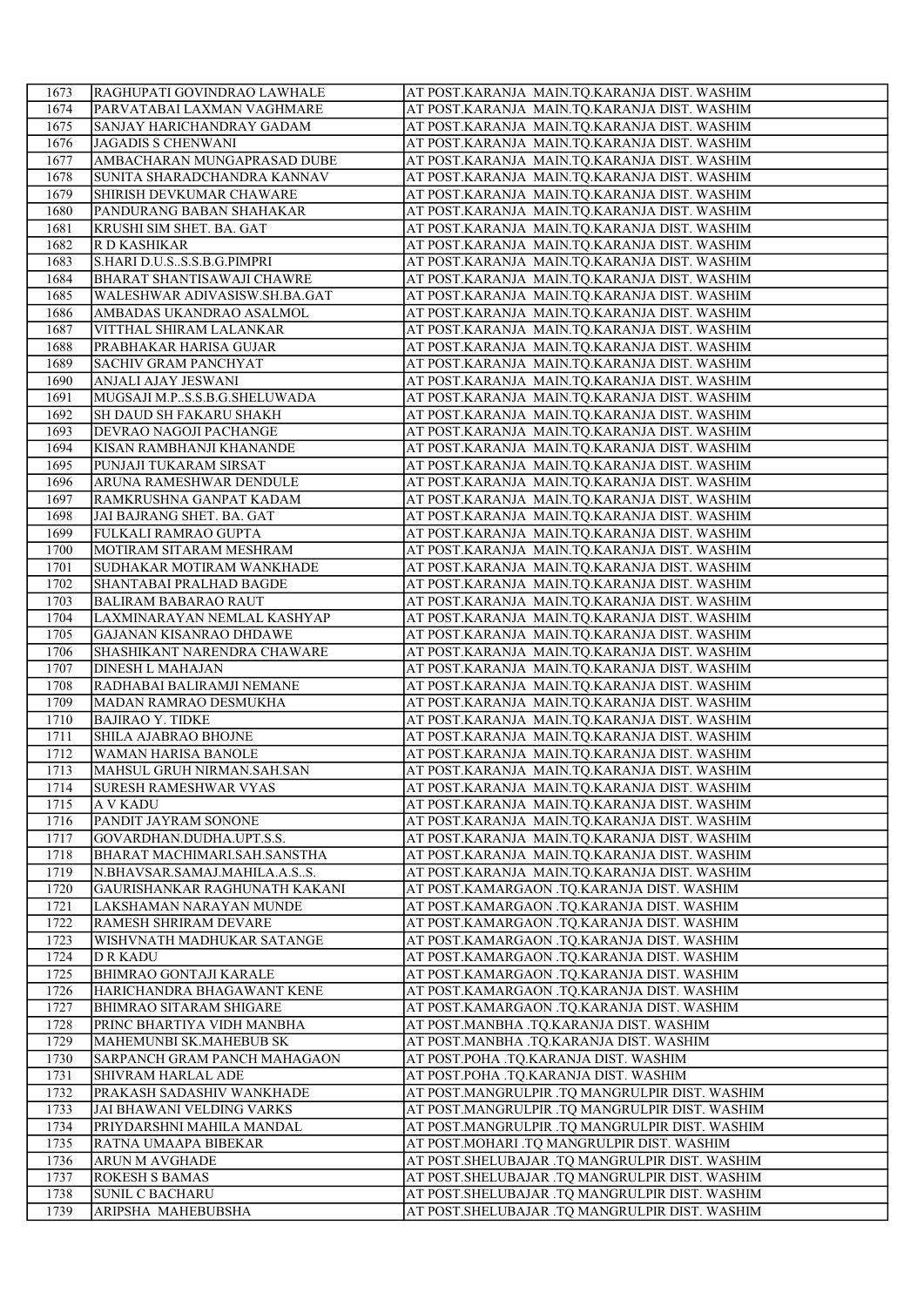| 1740 | <b>BANSHIDHAR R UPADHA</b>                            | AT POST.SHELUBAJAR .TQ MANGRULPIR DIST. WASHIM                                 |
|------|-------------------------------------------------------|--------------------------------------------------------------------------------|
| 1741 | <b>GURUSWAMI SHIK PR MAN NANDKEDA</b>                 | AT POST.SHELUBAJAR .TQ MANGRULPIR DIST. WASHIM                                 |
| 1742 | JAY BHAVANI MAHI BA GAT                               | AT POST.SHELUBAJAR .TQ MANGRULPIR DIST. WASHIM                                 |
| 1743 | SHAFIKKHA AYUBKHAN                                    | AT POST.SHELUBAJAR .TQ MANGRULPIR DIST. WASHIM                                 |
| 1744 | ST GADAGEBABA S MANDALWANOJA                          | AT POST.WANOJA .TQ MANGRULPIR DIST. WASHIM                                     |
| 1745 | SAIGAJANAN S GATWANOJA                                | AT POST.WANOJA .TQ MANGRULPIR DIST. WASHIM                                     |
| 1746 | MA VAISHANVI M GAT BHUR                               | AT POST. WANOJA .TQ MANGRULPIR DIST. WASHIM                                    |
| 1747 | UDHWAV RAMAHARI JANE                                  | AT POST. WANOJA .TQ MANGRULPIR DIST. WASHIM                                    |
| 1748 | SHETKARI MITRI MANDAL WANOJA                          | AT POST. WANOJA .TQ MANGRULPIR DIST. WASHIM                                    |
| 1749 | USHA SURENDRA WANKHADE                                | AT POST. WANOJA .TQ MANGRULPIR DIST. WASHIM                                    |
| 1750 | <b>ST GADAGEBABA MHILA GAT WANOJA</b>                 | AT POST.WANOJA .TQ MANGRULPIR DIST. WASHIM                                     |
| 1751 | SAMATA S GAT WANOJA                                   | AT POST.WANOJA .TQ MANGRULPIR DIST. WASHIM                                     |
| 1752 | VASHANVI MAHILA GAAT WANOJA                           | AT POST. WANOJA .TQ MANGRULPIR DIST. WASHIM                                    |
| 1753 | UTTAM HANGUJI CHOUDHARI                               | AT POST.DHANORA .TQ MANGRULPIR DIST. WASHIM                                    |
| 1754 | DATTA NARAYAN SHELAKE                                 | AT POST.DHANORA .TQ MANGRULPIR DIST. WASHIM                                    |
| 1755 | VARSHA SURESH BAHETI                                  | AT POST.MANORA .TQ MANORA DIST. WASHIM                                         |
| 1756 | RADHABAI SURYABHAN SAROSE                             | AT POST.MANORA .TQ MANORA DIST. WASHIM                                         |
| 1757 | PRASRAM LUMBA CHAVHAN                                 | AT POST.MANORA .TQ MANORA DIST. WASHIM                                         |
| 1758 | <b>AVINASH NAMDEV MAHIDE</b>                          | AT POST.MANORA .TQ MANORA DIST. WASHIM                                         |
| 1759 | PRADIP DHIRJALAL JETHAVA                              | AT POST.MANORA .TQ MANORA DIST. WASHIM                                         |
| 1760 | WAMAN MA.SW.S.SHE.B.G.KOLAR                           | AT POST.MANORA .TQ MANORA DIST. WASHIM                                         |
| 1761 | SONIBAI RAMDAD RADHOD                                 | AT POST.MANORA .TQ MANORA DIST. WASHIM                                         |
| 1762 | <b>BHADUSHNG KADU JADHAO</b>                          | AT POST.MANORA .TQ MANORA DIST. WASHIM                                         |
| 1763 | BIRBALNATHJISHE.S.S.B.GATKARPA                        | AT POST.MANORA .TQ MANORA DIST. WASHIM                                         |
| 1764 | PARVATI SUKHADEO VARGHAT                              | AT POST.MANORA .TQ MANORA DIST. WASHIM                                         |
|      | NAT. MA.DHU.UD.SAH.MAR.CHONDHI                        |                                                                                |
| 1765 |                                                       | AT POST.MANORA .TQ MANORA DIST. WASHIM                                         |
| 1766 | SAN.MA.MA.DHU.UD.SAH.SA.KUPTA                         | AT POST.MANORA .TQ MANORA DIST. WASHIM                                         |
| 1767 | M.J.P.SCHOOL                                          | AT POST.MANORA .TQ MANORA DIST. WASHIM                                         |
| 1768 | ASHVINI PRAKASH RATHOD                                | AT POST.SHENDURJANA .TQ MANORA DIST. WASHIM                                    |
| 1769 | MANGAL PAWAR                                          | AT POST.SHENDURJANA .TQ MANORA DIST. WASHIM                                    |
| 1770 | <b>SE GR PAN HIWARA KD</b>                            | AT POST.SHENDURJANA .TQ MANORA DIST. WASHIM                                    |
| 1771 | <b>SEC GR PAN THOVI</b>                               | AT POST.SHENDURJANA .TQ MANORA DIST. WASHIM                                    |
| 1772 | DNYANESHWAR KASIRAM BALI                              | AT POST.SHENDURJANA .TQ MANORA DIST. WASHIM                                    |
| 1773 | SITARAM N AGARAWAL                                    | AT POST.SHENDURJANA .TQ MANORA DIST. WASHIM                                    |
| 1774 | DEVRAO NARAYAN CHAVAN                                 | AT POST.POHARADEVI .TQ MANORA DIST. WASHIM                                     |
| 1775 | NILESH HARICHANDRA PAVAR                              | AT POST.POHARADEVI .TQ MANORA DIST. WASHIM                                     |
| 1776 | <b>KASHIRAM B JADHAV</b>                              | AT POST.SAKHARDOH .TQ MANORA DIST. WASHIM                                      |
| 1777 | NARAYAN SOGAJI INGLE                                  | AT POST. WASHIM MAIN TQ. WASHIM DIST. WASHIM                                   |
| 1778 | JANARDAN DAGADU SURASHE                               | AT POST. WASHIM MAIN TQ. WASHIM DIST. WASHIM                                   |
| 1779 | PANI PURVATHA SAMITI GRAM PANC                        | AT POST. WASHIM MAIN TQ. WASHIM DIST. WASHIM                                   |
| 1780 | SAU.VASALA LAXMAN KHANDARE                            | AT POST. WASHIM MAIN TQ. WASHIM DIST. WASHIM                                   |
| 1781 | NARAYAN KRUSHNAJI KALBANDE                            | AT POST. WASHIM MAIN TQ. WASHIM DIST. WASHIM                                   |
| 1782 | KASIRAM GOVINDA BHOYAR                                | AT POST. WASHIM MAIN TQ. WASHIM DIST. WASHIM                                   |
| 1783 | SAKHARAM SHRIRAM HAMANE                               | AT POST. WASHIM MAIN TQ. WASHIM DIST. WASHIM                                   |
| 1784 | SANJAYA NARSHING GHUGE                                | AT POST. WASHIM MAIN TQ. WASHIM DIST. WASHIM                                   |
| 1785 | VIJEY VISVNATH WAGH                                   | AT POST. WASHIM MAIN TQ. WASHIM DIST. WASHIM                                   |
| 1786 | TRAMBAK NARAYAN KADHANE                               | AT POST. WASHIM MAIN TQ. WASHIM DIST. WASHIM                                   |
| 1787 | KAMALABAI DATTA KHILARE                               | AT POST. WASHIM MAIN TO. WASHIM DIST. WASHIM                                   |
| 1788 | <b>SURASH KISANRAO DHOBALE</b>                        | AT POST. WASHIM CITY TQ. WASHIM DIST. WASHIM                                   |
| 1789 | <b>RUPALI M ARU</b>                                   | AT POST. WASHIM CITY TQ. WASHIM DIST. WASHIM                                   |
| 1790 | SHIVDAS DATATTRYA MITKARI                             | AT POST. WASHIM CITY TQ. WASHIM DIST. WASHIM                                   |
| 1791 | SAKHARAM PUJAJI KAKADE                                | AT POST.ANSING TQ.WASHIM DIST. WASHIM                                          |
| 1792 | KISAN LIMBAJI JADHAV                                  | AT POST.ANSING TQ.WASHIM DIST. WASHIM                                          |
| 1793 | KUSUMPITA MAROTI GAVHANE                              | AT POST.ANSING TQ.WASHIM DIST. WASHIM                                          |
| 1794 |                                                       |                                                                                |
| 1795 | MANSINGH WALU CHAVHAN<br>CHANDRAKANT UTTAMRAO THAKARE | AT POST.ANSING TQ.WASHIM DIST. WASHIM<br>AT POST.ANSING TQ.WASHIM DIST. WASHIM |
|      |                                                       |                                                                                |
| 1796 | <b>GAJANAN NAMDEV SHENDE</b>                          | AT POST.ANSING TQ.WASHIM DIST. WASHIM                                          |
| 1797 | UTTAM GAOSAJI BALLAD                                  | AT POST.ANSING TQ.WASHIM DIST. WASHIM                                          |
| 1798 | NARAYAN RAMJI GADEKAR                                 | AT POST.ANSING TQ.WASHIM DIST. WASHIM                                          |
| 1799 | MAROTI. K WANKHADE                                    | AT POST.TONDGAO TQ.WASHIM DIST. WASHIM                                         |
| 1800 | RAMESHCHANDRA C NAGWANE                               | AT POST.MALEGAO TQ.MALEGAO DIST. WASHIM                                        |
| 1801 | SEVA SAH. SOSA. PAN NAVAGHARE                         | AT POST.MALEGAO TQ.MALEGAO DIST. WASHIM                                        |
| 1802 | PRAMOD CHINTAMAN CHATE                                | AT POST.MALEGAO TQ.MALEGAO DIST. WASHIM                                        |
| 1803 | AVSAYAK MU.PR.NI SIDHE.DU.U.S.                        | AT POST.MALEGAO TQ.MALEGAO DIST. WASHIM                                        |
| 1804 | SHRI HONAJI BAPU YANTRAMAG SOC                        | AT POST.MALEGAO TQ.MALEGAO DIST. WASHIM                                        |
| 1805 | SHET. CER.JI.NIMB.                                    | AT POST.MALEGAO TQ.MALEGAO DIST. WASHIM                                        |
| 1806 | RADHABAI RAMKURSHN BHALERAO                           | AT POST.MALEGAO TQ.MALEGAO DIST. WASHIM                                        |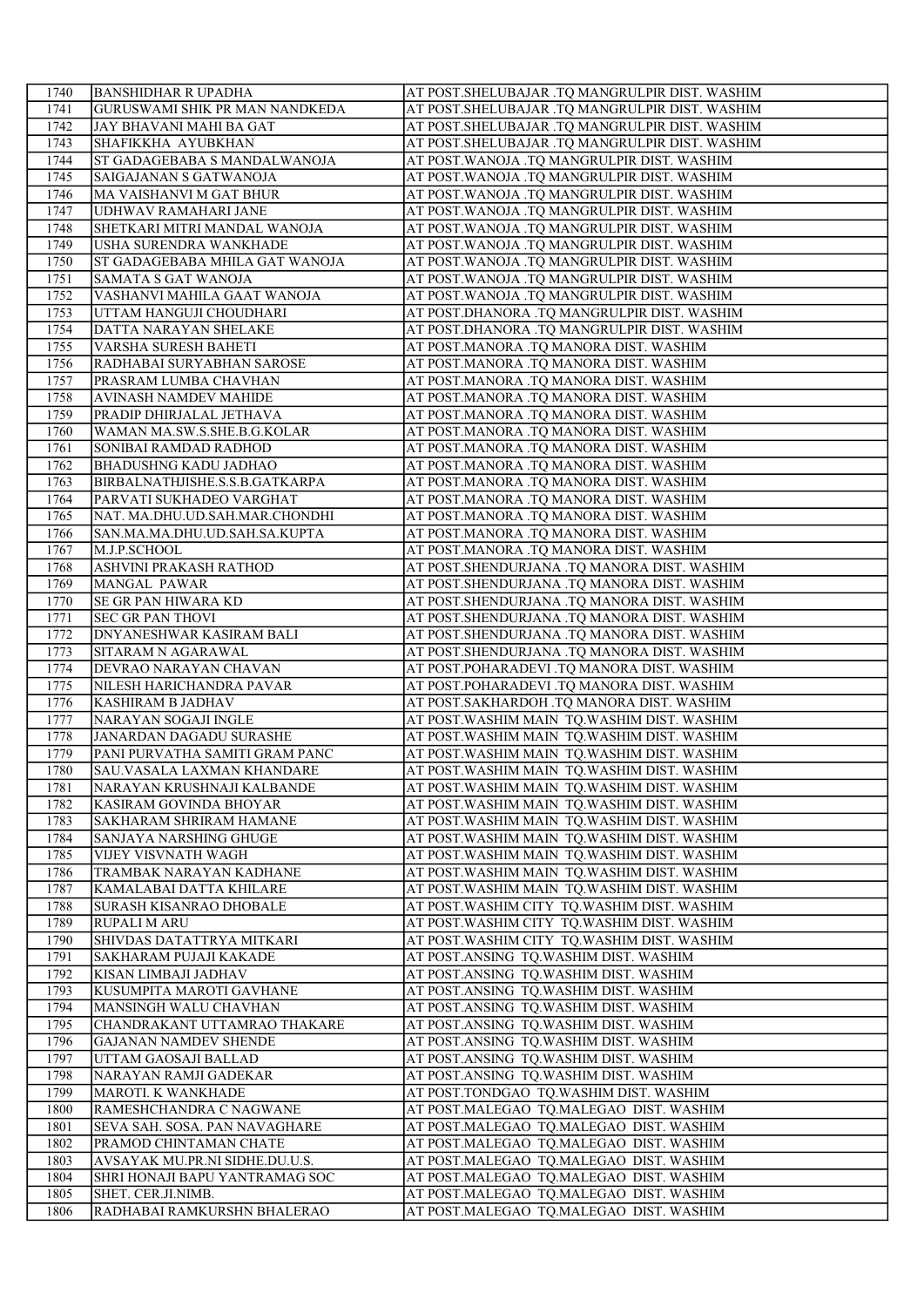| 1807         | CHIP PRMO.SAH.OI.MI                                       | AT POST.MALEGAO TQ.MALEGAO DIST. WASHIM                                            |
|--------------|-----------------------------------------------------------|------------------------------------------------------------------------------------|
| 1808         | NIYO.PRG.MASTY VYA. MAS.SHA.S.                            | AT POST.MALEGAO TQ.MALEGAO DIST. WASHIM                                            |
| 1809         | VASCHALA GHUGE                                            | AT POST.MALEGAO TQ.MALEGAO DIST. WASHIM                                            |
| 1810         | AMBADAS CHITAMAN DALAVI                                   | AT POST.MALEGAO TQ.MALEGAO DIST. WASHIM                                            |
| 1811         | CHIP PR. JANGAL KAM.S.S.                                  | AT POST.MALEGAO TQ.MALEGAO DIST. WASHIM                                            |
| 1812         | SHRIKRUSHNA RAMJI NIMKAR                                  | AT POST.MALEGAO TQ.MALEGAO DIST. WASHIM                                            |
| 1813         | <b>SEVA. SHA.SO. BORGAON</b>                              | AT POST.MALEGAO TQ.MALEGAO DIST. WASHIM                                            |
| 1814         | CHIF PRO. JANGAL KAM.S.S.                                 | AT POST.MALEGAO TQ.MALEGAO DIST. WASHIM                                            |
| 1815         | CHIF PRMO.AD.ADI GR.N.S.S.                                | AT POST.MALEGAO TQ.MALEGAO DIST. WASHIM                                            |
| 1816         | CHIP PPMO.PR.SID PRO.S.                                   | AT POST.MALEGAO TQ.MALEGAO DIST. WASHIM                                            |
| 1817         | MU.PR.HONA.SU.BE.S.S.                                     | AT POST.MALEGAO TQ.MALEGAO DIST. WASHIM                                            |
| 1818         | P. S. BALI                                                | AT POST.MALEGAO TQ.MALEGAO DIST. WASHIM                                            |
| 1819<br>1820 | VID.MAG.SHI.PRA.MAN.BORGAON                               | AT POST.MALEGAO TQ.MALEGAO DIST. WASHIM                                            |
| 1821         | <b>GODABAI SADUJI KAMBLE</b>                              | AT POST.MALEGAO TQ.MALEGAO DIST. WASHIM                                            |
| 1822         | <b>BALKRUSHNA NARAYAN NAIK</b><br>VAIBHAV PRBHAKAR DEOVLE | AT POST.MALEGAO TQ.MALEGAO DIST. WASHIM<br>AT POST.MALEGAO TQ.MALEGAO DIST. WASHIM |
| 1823         | VARDHMAN NEMASA SAVLE                                     | AT POST.MALEGAO TQ.MALEGAO DIST. WASHIM                                            |
| 1824         | SANT KABIR BHU.SHIK.S.                                    | AT POST.MALEGAO TQ.MALEGAO DIST. WASHIM                                            |
| 1825         | RAJU NATTHUJI NAKATE                                      | AT POST.MALEGAO TQ.MALEGAO DIST. WASHIM                                            |
| 1826         | UNNATI MASTYA VYA.MASE.S.S.                               | AT POST.MALEGAO TQ.MALEGAO DIST. WASHIM                                            |
| 1827         | <b>SHOBHA ASHOK PANDIT</b>                                | AT POST.MALEGAO TQ.MALEGAO DIST. WASHIM                                            |
| 1828         | SUNANDA SHRI. NIMKAR                                      | AT POST.MALEGAO TQ.MALEGAO DIST. WASHIM                                            |
| 1829         | RAMBHAU G. KALE                                           | AT POST.MALEGAO TQ.MALEGAO DIST. WASHIM                                            |
| 1830         | LAXMIBAI KISAN KANKAL                                     | AT POST.MALEGAO TQ.MALEGAO DIST. WASHIM                                            |
| 1831         | CHANDRBHUSHAN VIJAY IEREKAR                               | AT POST.MALEGAO TQ.MALEGAO DIST. WASHIM                                            |
| 1832         | RADHESHAM SHANKARLAL MANDHANE                             | AT POST.MALEGAO TQ.MALEGAO DIST. WASHIM                                            |
| 1833         | AVASAYAKTULJA.GRU.NA.SAHA S.                              | AT POST.MALEGAO TQ.MALEGAO DIST. WASHIM                                            |
| 1834         | K. P. LAHOTI                                              | AT POST.MALEGAO TQ.MALEGAO DIST. WASHIM                                            |
| 1835         | MANKRNABAI LAXMAN TAYDE                                   | AT POST.MALEGAO TQ.MALEGAO DIST. WASHIM                                            |
| 1836         | MU. PR.NI.AVLI.M.MAJ.KAM.S.S.                             | AT POST.MALEGAO TQ.MALEGAO DIST. WASHIM                                            |
| 1837         | <b>BHAGVAT AKANATH IKHOLE</b>                             | AT POST.MALEGAO TQ.MALEGAO DIST. WASHIM                                            |
| 1838         | <b>VIKAS NAMDEV BHALERAO</b>                              | AT POST.MALEGAO TQ.MALEGAO DIST. WASHIM                                            |
| 1839<br>1840 | RUD.AV.BAH.VY.PRA.MAN.MALEGAON                            | AT POST.MALEGAO TQ.MALEGAO DIST. WASHIM                                            |
| 1841         | MANKRNA RAMASH SAVANT<br>MU.Z.P.SHALA.DUBALVEL            | AT POST.MALEGAO TQ.MALEGAO DIST. WASHIM<br>AT POST.MALEGAO TQ.MALEGAO DIST. WASHIM |
| 1842         | <b>DINKAR GANPAT TAYDE</b>                                | AT POST.MALEGAO TQ.MALEGAO DIST. WASHIM                                            |
| 1843         | V. S. GHUGE                                               | AT POST.MALEGAO TQ.MALEGAO DIST. WASHIM                                            |
| 1844         | ADRSHA AU.BHU.GRMIN S.S.                                  | AT POST.MALEGAO TQ.MALEGAO DIST. WASHIM                                            |
| 1845         | KAMALBAI LODJI GUDDE                                      | AT POST.MALEGAO TQ.MALEGAO DIST. WASHIM                                            |
| 1846         | KRUSHI.UT.BAZ.SAM.MALEGAON -- A                           | AT POST.MALEGAO TQ.MALEGAO DIST. WASHIM                                            |
| 1847         | ANANDA BALIRAM BORCHATE                                   | AT POST.MALEGAO TQ.MALEGAO DIST. WASHIM                                            |
| 1848         | <b>KISAN SURYAJI BORCHATE</b>                             | AT POST.MALEGAO TQ.MALEGAO DIST. WASHIM                                            |
| 1849         | SUMANBAI DIGANBAR DEVLE                                   | AT POST.MALEGAO TQ.MALEGAO DIST. WASHIM                                            |
| 1850         | <b>GAJANAN JAYADEV BHAGWATKAR</b>                         | AT POST.MALEGAO TQ.MALEGAO DIST. WASHIM                                            |
| 1851         | MALTABAI HANUMAN MHALARE                                  | AT POST.MALEGAO TQ.MALEGAO DIST. WASHIM                                            |
| 1852         | DURGABI LAXMAN INGLE                                      | AT POST.MALEGAO TQ.MALEGAO DIST. WASHIM                                            |
| 1853         | <b>BHAGAWAN KISAN UCHIT</b>                               | AT POST.MALEGAO TQ.MALEGAO DIST. WASHIM                                            |
| 1854         | MAHATMA FULE SAN.MUNGALA                                  | AT POST.MALEGAO TQ.MALEGAO DIST. WASHIM                                            |
| 1855         | RAJENDRA PRAVAT PURI                                      | AT POST.MALEGAO TQ.MALEGAO DIST. WASHIM                                            |
| 1856         | MO.AZA.VY.KRI.SHI.PRA.MAN.                                | AT POST.MALEGAO TQ.MALEGAO DIST. WASHIM                                            |
| 1857<br>1858 | <b>BHIRTIDEVI VISHNATH MANE</b><br>LAXMAN DNYNBA NAVGHARE | AT POST.MALEGAO TQ.MALEGAO DIST. WASHIM<br>AT POST.MALEGAO TQ.MALEGAO DIST. WASHIM |
| 1859         | SEVA SAHAKARI SANSTHA MUNGLA                              | AT POST.MALEGAO TQ.MALEGAO DIST. WASHIM                                            |
| 1860         | CHANDULAL CHOTHML SONI                                    | AT POST.MALEGAO TQ.MALEGAO DIST. WASHIM                                            |
| 1861         | MU.MAN.RAS.VID.MASALAKHURD                                | AT POST.MALEGAO TQ.MALEGAO DIST. WASHIM                                            |
| 1862         | RAJARAM NIVRUTI LANDKAR                                   | AT POST.MALEGAO TQ.MALEGAO DIST. WASHIM                                            |
| 1863         | ANKUSH GANPAT SARKTE                                      | AT POST.MALEGAO TQ.MALEGAO DIST. WASHIM                                            |
| 1864         | AKATAR KHA. GAJI KHA. PATHAN                              | AT POST.MALEGAO TQ.MALEGAO DIST. WASHIM                                            |
| 1865         | MUKESH SHARAD KALAMKAR                                    | AT POST.MALEGAO TQ.MALEGAO DIST. WASHIM                                            |
| 1866         | <b>APMC MALEGAON</b>                                      | AT POST.MALEGAO TQ.MALEGAO DIST. WASHIM                                            |
| 1867         | RADHESHYAM SHINKAR BIRLA                                  | AT POST.MALEGAO TQ.MALEGAO DIST. WASHIM                                            |
| 1868         | MOTIRAM DATUJI BORCHATE                                   | AT POST.MALEGAO TQ.MALEGAO DIST. WASHIM                                            |
| 1869         | RAMDAS GYANUJI WAYKAR                                     | AT POST.MALEGAO TQ.MALEGAO DIST. WASHIM                                            |
| 1870         | MU.PR.NI.SHIV DU.U. S.S.                                  | AT POST.MALEGAO TQ.MALEGAO DIST. WASHIM                                            |
| 1871         | ADARSHA AU.BAHU.SAH.SA.                                   | AT POST.MALEGAO TQ.MALEGAO DIST. WASHIM                                            |
| 1872         | YAMUNABAI MANIKRAO SHINDE                                 | AT POST.MALEGAO TQ.MALEGAO DIST. WASHIM                                            |
| 1873         | KAMAL BADRINARAYAN MANDHANE                               | AT POST.MALEGAO TQ.MALEGAO DIST. WASHIM                                            |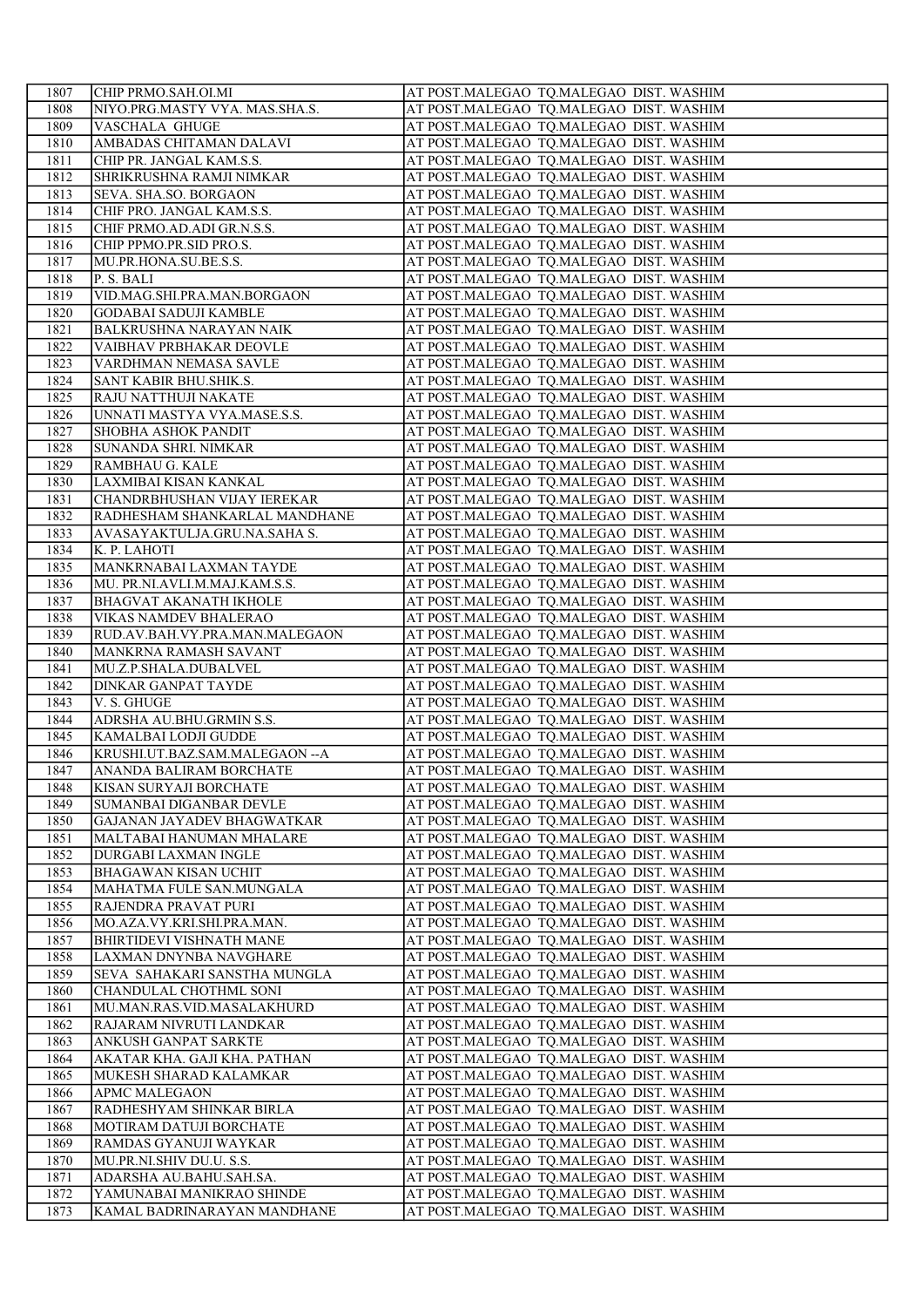| 1874         | SEC.MAH.FULE.MAG.VAS.MALEGAON                         | AT POST.MALEGAO TQ.MALEGAO DIST. WASHIM                                                 |
|--------------|-------------------------------------------------------|-----------------------------------------------------------------------------------------|
| 1875         | RAJASHRI SUS. BERO. SEVA SAH                          | AT POST.MALEGAO TQ.MALEGAO DIST. WASHIM                                                 |
| 1876         | HIRALAL RAMALAL ADICHAWAL                             | AT POST.MALEGAO TQ.MALEGAO DIST. WASHIM                                                 |
| 1877         | D. B. JADHAV                                          | AT POST.MALEGAO TQ.MALEGAO DIST. WASHIM                                                 |
| 1878         | NAMDEV SUDAMA GADGE                                   | AT POST.MALEGAO TQ.MALEGAO DIST. WASHIM                                                 |
| 1879         | MUNG.MAHA.GRU.S.S.                                    | AT POST.MALEGAO TQ.MALEGAO DIST. WASHIM                                                 |
| 1880         | MANOHAR GA. DHOKE                                     | AT POST.MALEGAO TQ.MALEGAO DIST. WASHIM                                                 |
| 1881         | JAY.BAHU.SHI.PRA.SAN.TURALA                           | AT POST.MALEGAO TQ.MALEGAO DIST. WASHIM                                                 |
| 1882         | PRMU.PRV.NIYO.AVLI.MA.D.U.S.S.                        | AT POST.MALEGAO TQ.MALEGAO DIST. WASHIM                                                 |
| 1883         | CHITRALEKHA DHONDBA CHATARKAR                         | AT POST.MALEGAO TQ.MALEGAO DIST. WASHIM                                                 |
| 1884         | HUKUMCHAND GULABSA JAIN                               | AT POST.MALEGAO TQ.MALEGAO DIST. WASHIM                                                 |
| 1885         | ADHY. SACHIV NGINA MJJITD                             | AT POST.MALEGAO TQ.MALEGAO DIST. WASHIM                                                 |
| 1886         | CHANDRKANT DINKAR PANDE                               | AT POST.MALEGAO TQ.MALEGAO DIST. WASHIM                                                 |
| 1887         | <b>GULAB GHAMRAO GHUGE</b>                            | AT POST.MALEGAO TQ.MALEGAO DIST. WASHIM                                                 |
| 1888         | MANIKRAO ANADRAO GHUGE                                | AT POST.MALEGAO TQ.MALEGAO DIST. WASHIM                                                 |
| 1889         | NAMARDABAIE SHRIRAM TALE                              | AT POST.MALEGAO TQ.MALEGAO DIST. WASHIM                                                 |
| 1890         | RUKHMABAI SHIVAJI TAJNE                               | AT POST.MALEGAO TQ.MALEGAO DIST. WASHIM                                                 |
| 1891         | GITABAI SHINKARRAO DESHMUKH                           | AT POST.MALEGAO TQ.MALEGAO DIST. WASHIM                                                 |
| 1892         | <b>SURYBHAN TAUKARAM KUTE</b>                         | AT POST.MALEGAO TQ.MALEGAO DIST. WASHIM                                                 |
| 1893         | <b>BHAGABAI GOVINDA WANKHADE</b>                      | AT POST.MALEGAO TQ.MALEGAO DIST. WASHIM                                                 |
| 1894         | <b>DAGDU KISAN PANDE</b>                              | AT POST.MALEGAO TQ.MALEGAO DIST. WASHIM                                                 |
| 1895         | LAXMAN RAGOJI RAUT                                    | AT POST.MALEGAO TQ.MALEGAO DIST. WASHIM                                                 |
| 1896         | CHANDRABHAN GOVINDRAO DEOLE                           | AT POST.MALEGAO TQ.MALEGAO DIST. WASHIM                                                 |
| 1897         | ANURADHA ARUN RANGBHAL                                | AT POST.MALEGAO TQ.MALEGAO DIST. WASHIM                                                 |
| 1898         | ARUN NARAYAN RANGBHAL                                 | AT POST.MALEGAO TQ.MALEGAO DIST. WASHIM                                                 |
| 1899         | MANOHAR DAULAT MAHAJAN                                | AT POST.MALEGAO TQ.MALEGAO DIST. WASHIM                                                 |
| 1900         | SEVA SAH.SO.KHADKI MU.                                | AT POST.MALEGAO TQ.MALEGAO DIST. WASHIM                                                 |
| 1901         | CHANDRABHAGABAI U. DESHNUKM                           | AT POST.MALEGAO TQ.MALEGAO DIST. WASHIM                                                 |
| 1902         | PANCHAFULABAI SADASHIV KUTE                           | AT POST.MALEGAO TQ.MALEGAO DIST. WASHIM                                                 |
| 1903         | <b>GANGA VITTHAL DEVLE</b>                            | AT POST.MALEGAO TQ.MALEGAO DIST. WASHIM                                                 |
| 1904         | VIMAL KISAN KAMBALE                                   | AT POST.MALEGAO TQ.MALEGAO DIST. WASHIM                                                 |
| 1905         | PRABHAKAR KISANRAO TAVLAKAR                           | AT POST.MALEGAO TQ.MALEGAO DIST. WASHIM                                                 |
| 1906         | MU. PRA. NI. RA. KRU.MHI.D.U.                         | AT POST.MALEGAO TQ.MALEGAO DIST. WASHIM                                                 |
| 1907         | NIYO.ANA.DU.UTPA.SHA S.M.U.                           | AT POST.MALEGAO TQ.MALEGAO DIST. WASHIM                                                 |
| 1908         | <b>SAKHARAM RAMJI DOBLE</b>                           | AT POST.MALEGAO TQ.MALEGAO DIST. WASHIM                                                 |
| 1909         | <b>SADASHIV YADAV MAINAKR</b>                         | AT POST.MALEGAO TQ.MALEGAO DIST. WASHIM                                                 |
| 1910         | <b>BABAN YASHVANTA BANGAR</b>                         | AT POST.MALEGAO TQ.MALEGAO DIST. WASHIM                                                 |
| 1911         | NAMDEV ANBUJI RAUT                                    | AT POST.MALEGAO TQ.MALEGAO DIST. WASHIM                                                 |
| 1912         | <b>BHUKULAL S DURAVALAL</b>                           | AT POST.SHIRPUR TQ.MALEGAO DIST. WASHIM                                                 |
| 1913         | NILESH R SHARMA                                       | AT POST.SHIRPUR TQ.MALEGAO DIST. WASHIM                                                 |
| 1914         | DILIPKUMAR MADANLAL KOTHARI                           | AT POST.MEDSHI TQ.MALEGAO DIST. WASHIM                                                  |
| 1915         | CHAMPABAI KESHRIMAL BAHETI                            | AT POST.MEDSHI TQ.MALEGAO DIST. WASHIM                                                  |
| 1916<br>1917 | RAMKISAN MAHADJI SONUNE<br><b>AASHA RAJARAM DHOKE</b> | AT POST.MEDSHI TQ.MALEGAO DIST. WASHIM<br>AT POST.JAULKA RALWAY TQ.MALEGAO DIST. WASHIM |
|              |                                                       |                                                                                         |
| 1918<br>1919 | NITIN SHASHIKANT MAPARI<br>DHONADU BHUKULAL TAPADIYA  | AT POST.RISOD MAIN TQ.RISOD DIST. WASHIM<br>AT POST.RISOD MAIN TQ.RISOD DIST. WASHIM    |
| 1920         | MANISHA JAGNATH SIRSAT                                | AT POST.RISOD MAIN TQ.RISOD DIST. WASHIM                                                |
| 1921         | KALA WANIJYA MAJAVIDYALAY                             | AT POST.RISOD MAIN TQ.RISOD DIST. WASHIM                                                |
| 1922         | ANANDA SADHASHIV KHANDGAGALE                          | AT POST.RISOD MAIN TQ.RISOD DIST. WASHIM                                                |
| 1923         | RATNBAI PRALAD KAMALE                                 | AT POST.RISOD MAIN TQ.RISOD DIST. WASHIM                                                |
| 1924         | RANJIT SHESHRAO INGALE                                | AT POST.RISOD MAIN TQ.RISOD DIST. WASHIM                                                |
| 1925         | K A SAVKAR                                            | AT POST.RISOD MAIN TQ.RISOD DIST. WASHIM                                                |
| 1926         | SIDAWINAYAK WISHWANATH MAHAJAN                        | AT POST.RISOD MAIN TQ.RISOD DIST. WASHIM                                                |
| 1927         | RAMCHANDRA DAJIBA SAWLE                               | AT POST.RISOD MAIN TQ.RISOD DIST. WASHIM                                                |
| 1928         | VIMAL DASRAT KALE                                     | AT POST.RISOD MAIN TQ.RISOD DIST. WASHIM                                                |
| 1929         | APPASAHEAB SARANAEKA                                  | AT POST.RISOD CITY TQ.RISOD DIST. WASHIM                                                |
| 1930         | H M N P PRY MARATHI GIRL SCHOO                        | AT POST.RISOD CITY TQ.RISOD DIST. WASHIM                                                |
| 1931         | PRALHAD G DESHMUKH                                    | AT POST.RITHAD TQ.RISOD DIST. WASHIM                                                    |
| 1932         | <b>BALIRAM SAKHARAM SHINDE</b>                        | AT POST.RITHAD TQ.RISOD DIST. WASHIM                                                    |
| 1933         | <b>SHIVRAM H ARU</b>                                  | AT POST.RITHAD TQ.RISOD DIST. WASHIM                                                    |
| 1934         | <b>KISAN D AMBHORE</b>                                | AT POST.RITHAD TQ.RISOD DIST. WASHIM                                                    |
| 1935         | YOGENDRA D VATHORE                                    | AT POST.RITHAD TQ.RISOD DIST. WASHIM                                                    |
| 1936         | <b>CINTAYRAO S SARNAIK</b>                            | AT POST.RITHAD TQ.RISOD DIST. WASHIM                                                    |
| 1937         | <b>S B KHANDARE</b>                                   | AT POST.RITHAD TQ.RISOD DIST. WASHIM                                                    |
| 1938         | NAMDEV RAGHOJI INGOLE                                 | AT POST.RITHAD TQ.RISOD DIST. WASHIM                                                    |
| 1939         | SUBHASH RAMCHANDRA LAMBHADE                           | AT POST.RITHAD TQ.RISOD DIST. WASHIM                                                    |
| 1940         | MADHUKAR SONAJI REKHE                                 | AT POST.RITHAD TQ.RISOD DIST. WASHIM                                                    |